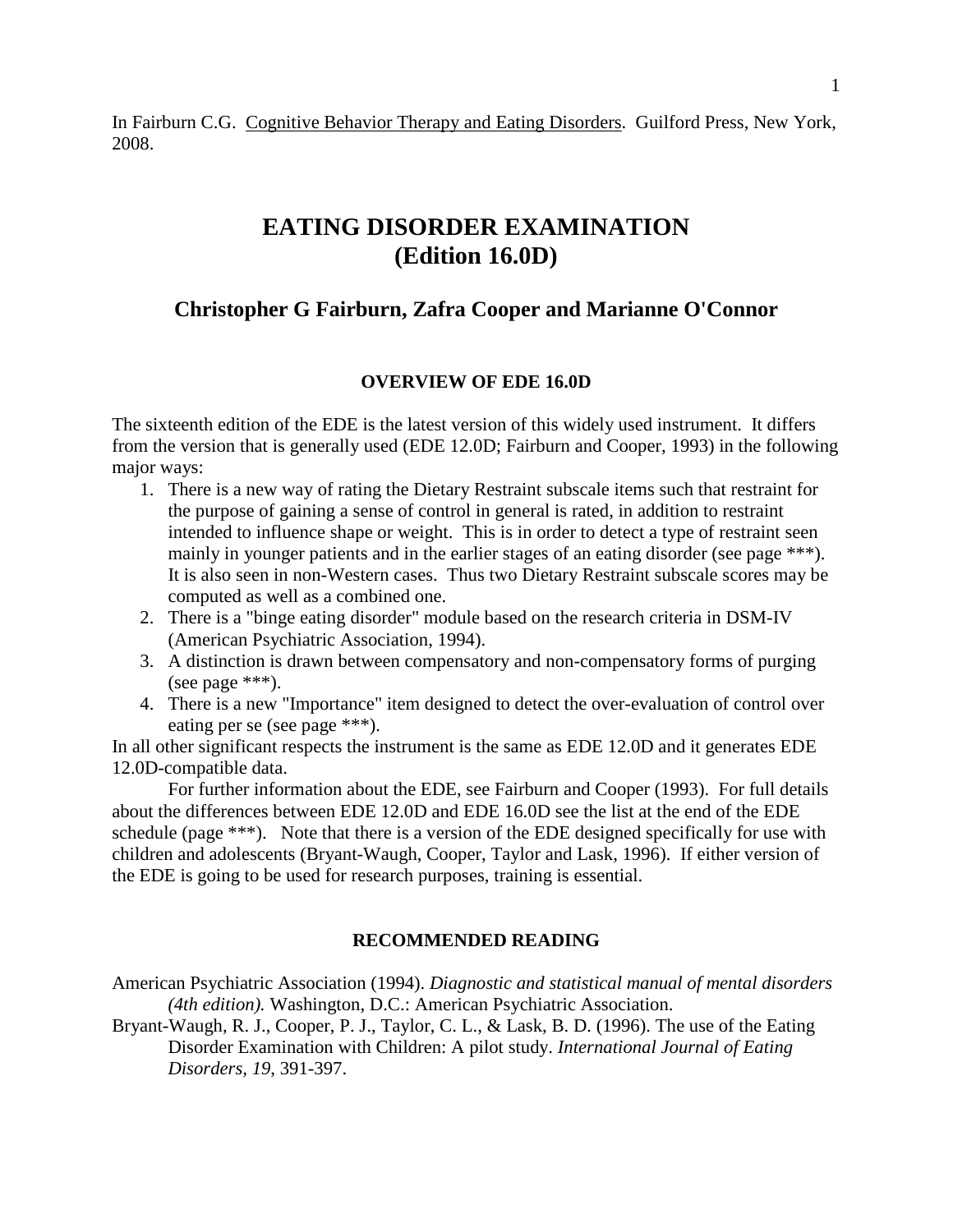- Cooper, Z., & Fairburn, C. G. (1987). The Eating Disorder Examination: a semi-structured interview for the assessment of the specific psychopathology of eating disorders. *International Journal of Eating Disorders, 6,* 1-8.
- Fairburn C. G., & Cooper, Z. (1993). The Eating Disorder Examination (twelfth edition). In: C. G. Fairburn & G. T. Wilson (eds.). *Binge Eating: Nature, Assessment and Treatment*. (pp. 317-360). New York: Guilford Press, 1993.
- Grilo, C. M. (2005). Structured instruments. In J. E. Mitchell & C. B. Peterson (eds.), *Assessment of eating disorders* (pp. 120-128). New York: Guilford Press.

**\_\_\_\_\_\_\_\_\_\_\_\_\_\_\_\_\_\_\_\_\_\_\_\_\_\_\_\_\_\_\_\_\_\_\_**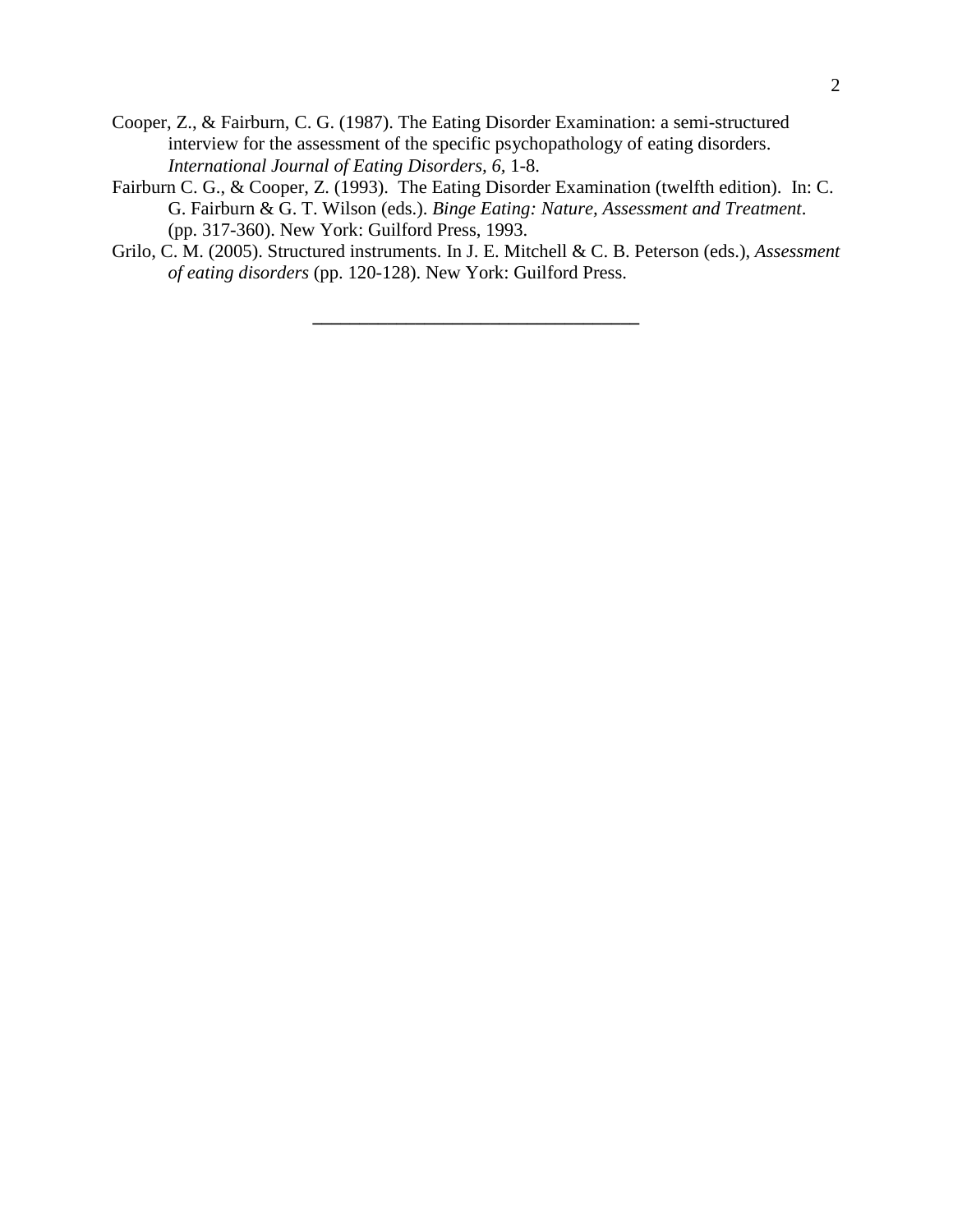#### **GENERAL GUIDELINES FOR INTERVIEWERS**

The EDE is an *investigator-based interview*. This may be contrasted with respondent-based interviews in which the participant's answers to specified questions are rated without additional questioning. Respondent-based interviews are in essence verbally administered self-report questionnaires. They work well where the concepts being assessed are simple and there is general agreement as to their meaning, but they are unsatisfactory when the concepts are complex or key terms do not have a generally accepted specific meaning. With investigatorbased interviews interviewers need training to ensure that they fully understand the concepts being assessed. The structure in such interviews lies in the detailed specifications provided for the interviewer of the concepts to be rated and the rating scheme, rather than in the precise wording of individual questions. In summary, investigator-based interviews such as the EDE require that interviewers be trained both in the technique of interviewing and in the concepts and rules governing the ratings.

When using the EDE, it is essential that the participant understands the purpose of the interview. The interviewer should explain why the interview is being conducted and, before starting formal questioning, should aim to establish good rapport. The interviewer and participant together should be trying to obtain an accurate picture of the participant's current eating behaviour and attitudes. It is important to explain that a standard set of questions is being asked and that some may not apply. Participants also need to know in advance how long the interview will take. At a minimum this will be 45 minutes but it can take as long as an hour and a quarter. (EDE interviews should rarely be allowed to take longer than this since otherwise interviewer and participant fatigue will affect the quality of the ratings.)

The interviewer should explain that the interview mainly focuses on the preceding four weeks (28 days), although if the interview is also being used for diagnostic purposes certain questions extend out to cover the previous three months.<sup>[1](#page-2-0)</sup> To help the participant accurately recall the primary period of interest, time should be devoted at the beginning of the interview to the identification of events which have taken place during these 28 days. For example, the interviewer should establish whether the participant has been at home or away and what has happened on each of the four weekends. It can be helpful referring to a prepared calendar to locate the four weeks in question (see below). If the interview is also being used for diagnostic purposes events of note in (28-day) months 2 and 3 (counting back from the present 28 days) should also be noted together with their boundaries. Rarely should the orientation to the time frame be allowed to take more than 10 minutes.

Each of the items in the EDE has one or more (asterisked) obligatory questions in bold type which must be asked. Special emphasis should be placed upon the words and phrases that are underlined. The obligatory questions should be supplemented with additional questions of the interviewer's choice. The phrase "over the past four weeks" which precedes most obligatory question may be varied as seems appropriate (e.g., "over the past month" or "over the past 28 days") and inserted at any point within the question, but otherwise the obligatory questions

-

<span id="page-2-0"></span> $1$  The DSM-IV research diagnostic criteria for the provisional new diagnosis binge eating disorder encompass a six-month time frame. Interviewers wanting to elicit these diagnostic criteria should refer to the "Binge Eating Disorder Module" (see page \*\*\*) which opens with an orientation to this extended period of time.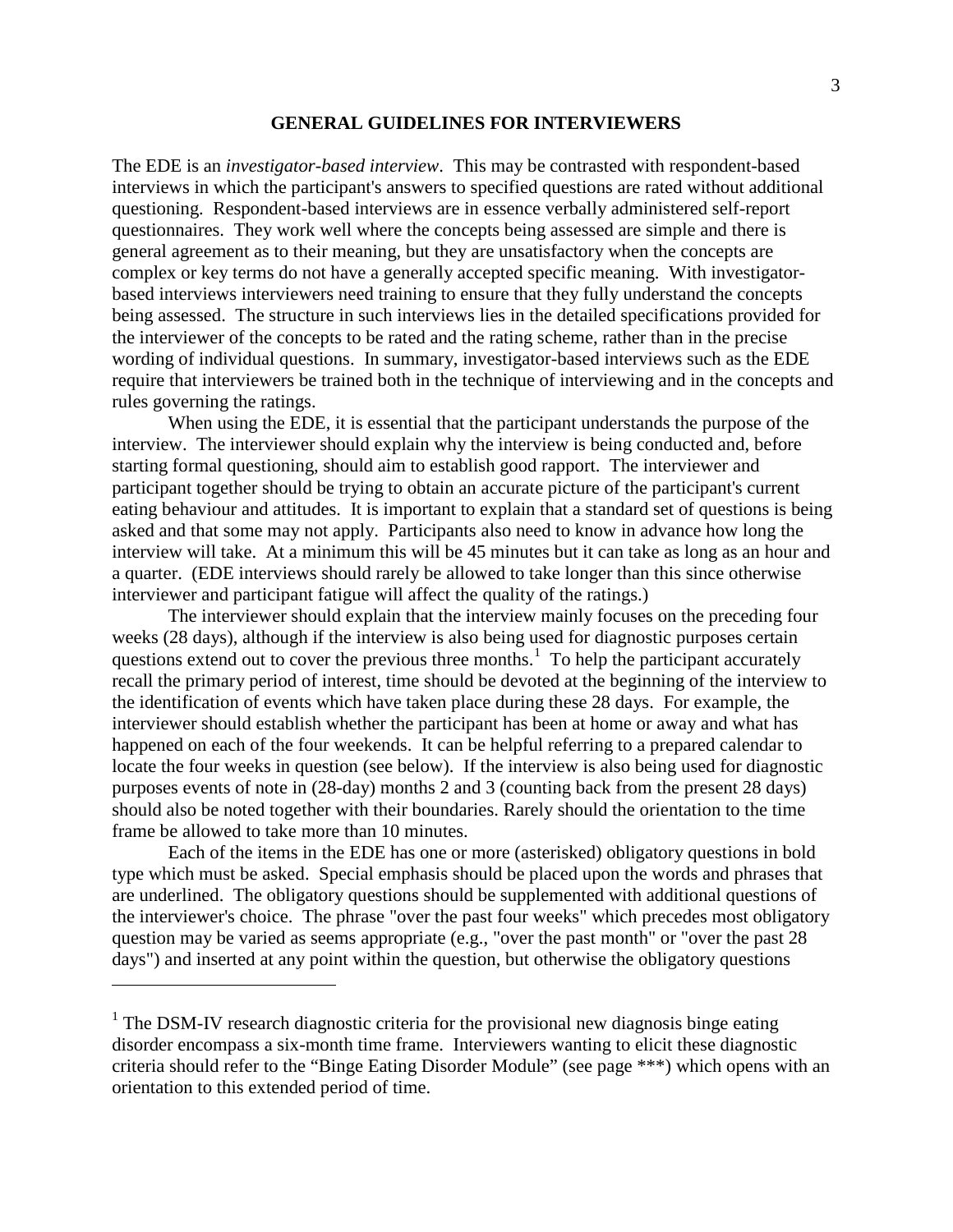should be asked as specified in the schedule. The items in the interview may be covered in any order although for most purposes the sequence presented in the schedule will be found to be satisfactory. It is perfectly appropriate to return to earlier items if further information emerges during the interview which is of relevance to prior ratings. The interview should never be undertaken in the absence of the full schedule as even the most experienced interviewers need to refer to the questions, definitions, and rating schemes.

The interviewer should pay careful attention to everything that the participant says. The interview should never be hurried. It should proceed at a steady relaxed pace with the interviewer not moving on to the next item until he or she is satisfied that all the necessary information has been obtained. The interviewer should not be rushed along by rapid, and possibly impatient, replies. Apparently glib answers which do not seem to have been given thought should be sensitively explored. Conversely, participants who are loquacious and overdetailed in their replies need to be kept to the point. Care must always be taken to ensure that the participant understands what information the interviewer is trying to elicit. It is good practice to check back with the participant before making each rating.

The physical circumstances under which the interview is conducted are also important. The interviewer and participant need to be comfortably seated and the interviewer needs to be able to have the schedule in front of him/her together with the rating sheet. There should be as few distractions as possible and except under unusual circumstances no one else should be present since otherwise participants tend not be to be frank and forthcoming.

Guidelines for making ratings are provided for most items. Ratings should be made as the interview proceeds (although certain calculations may be delayed until afterwards). The instructions for making the ratings are given in square brackets and they are followed by the rating scheme itself. Frequency ratings should be based on a 28-day month: if a feature is not present, rate 0; if a feature is present on up to and including 5 days, rate 1; if it is present half the time, rate 3; if it is present almost every day (with up to and including 5 exceptions), rate 5; if it is present every day, rate 6. Some items are rated on a seven-point severity scale ranging from 0 to 6. In these cases 0 represents the absence of the feature in question and 6 represents its presence to an extreme degree; a rating of 1 should be made only if the feature is barely present, and a rating of 5 should be made only if the feature is present to a degree not quite severe enough to justify a rating of 6. A rating of 3 should be used for degrees of severity midway between 0 and 6. *If it is difficult to decide between two ratings, the lower rating (i.e., the less symptomatic) should be chosen.* [The exception is the first item "Pattern of eating" in which higher scores are (with the exception of nocturnal eating) less symptomatic.] This general rating scheme is summarised in Table A.1 overleaf.

#### TABLE A.1 TO FOLLOW HERE

#### **SCORING**

The EDE, and its self-report version, the EDE-Q, generate two types of data. First, they provide frequency data on key behavioural features of eating disorders in terms of number of episodes of the behaviour and in some instances number of days on which the behaviour has occurred. Second, they provide subscale scores reflecting the severity of aspects of the psychopathology of eating disorders. The subscales are Restraint, Eating Concern, Shape Concern and Weight Concern. To obtain a particular subscale score, the ratings for the relevant items (listed below)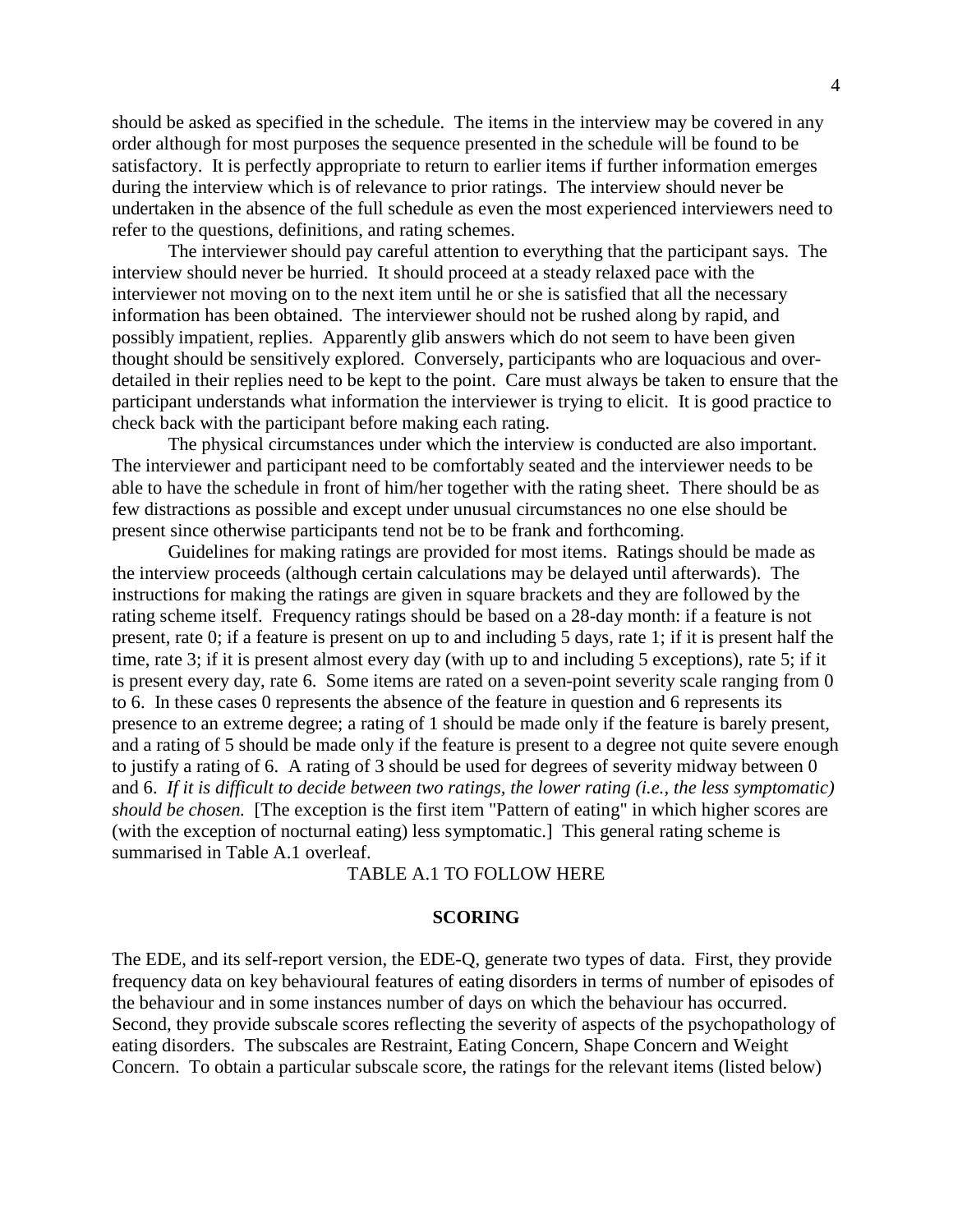are added together and the sum divided by the total number of items forming the subscale. If ratings are only available on some items, a score may nevertheless be obtained by dividing the resulting total by the number of rated items so long as more than half the items have been rated. To obtain an overall or 'global' score, the four subscales scores are summed and the resulting total divided by the number of subscales (i.e. four). Subscale scores are reported as means and standard deviations.

#### **Subscale Items** (the numbers are the item number on the EDE-Q):

#### *Restraint*

- 1 Restraint over eating
- 2 Avoidance of eating
- 3 Food avoidance
- 4 Dietary Rules
- 5 Empty stomach

#### *Eating Concern*

7 Preoccupation with food, eating or calories 9 Fear of losing control over eating 19 Eating in secret 21 Social eating 20 Guilt about eating

#### *Shape Concern*

6 Flat stomach 8 Preoccupation with shape or weight 23 Importance of shape 10 Fear of weight gain 26 Dissatisfaction with shape 27 Discomfort seeing body 28 Avoidance of exposure 11 Feelings of fatness

#### *Weight Concern*

- 22 Importance of weight
- 24 Reaction to prescribed weighing
- 8 Preoccupation with shape or weight
- 25 Dissatisfaction with weight
- 12 Desire to lose weight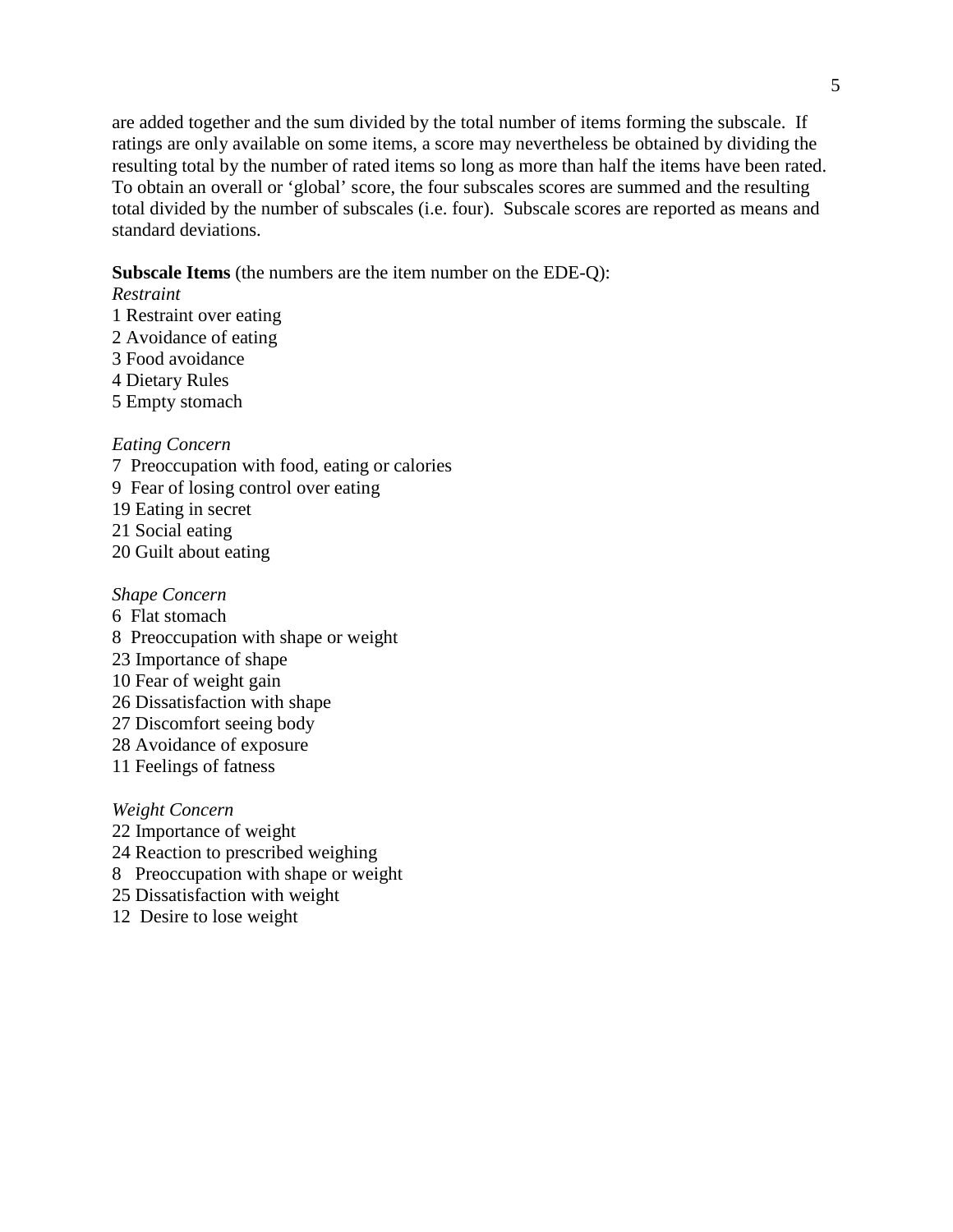# **COMMUNITY NORMS**

The data below are from a community-based sample of 243 young women assessed using the EDE and EDE-Q (see Fairburn and Beglin, 1994).

| <b>Measure</b>             | <b>Mean</b> | <b>SD</b> | N   |
|----------------------------|-------------|-----------|-----|
| <b>EDE</b> interview       |             |           |     |
| Global EDE (4 subscales)   | 0.932       | 0.805     | 243 |
| Restraint subscale         | 0.942       | 1.093     | 243 |
| Eating Concern subscale    | 0.266       | 0.593     | 243 |
| Shape Concern subscale     | 1.339       | 1.093     | 243 |
| Weight Concern subscale    | 1.181       | 0.929     | 243 |
| <b>EDE Q</b>               |             |           |     |
| Global EDE-Q (4 subscales) | 1.554       | 1.213     | 241 |
| Restraint subscale         | 1.251       | 1.323     | 241 |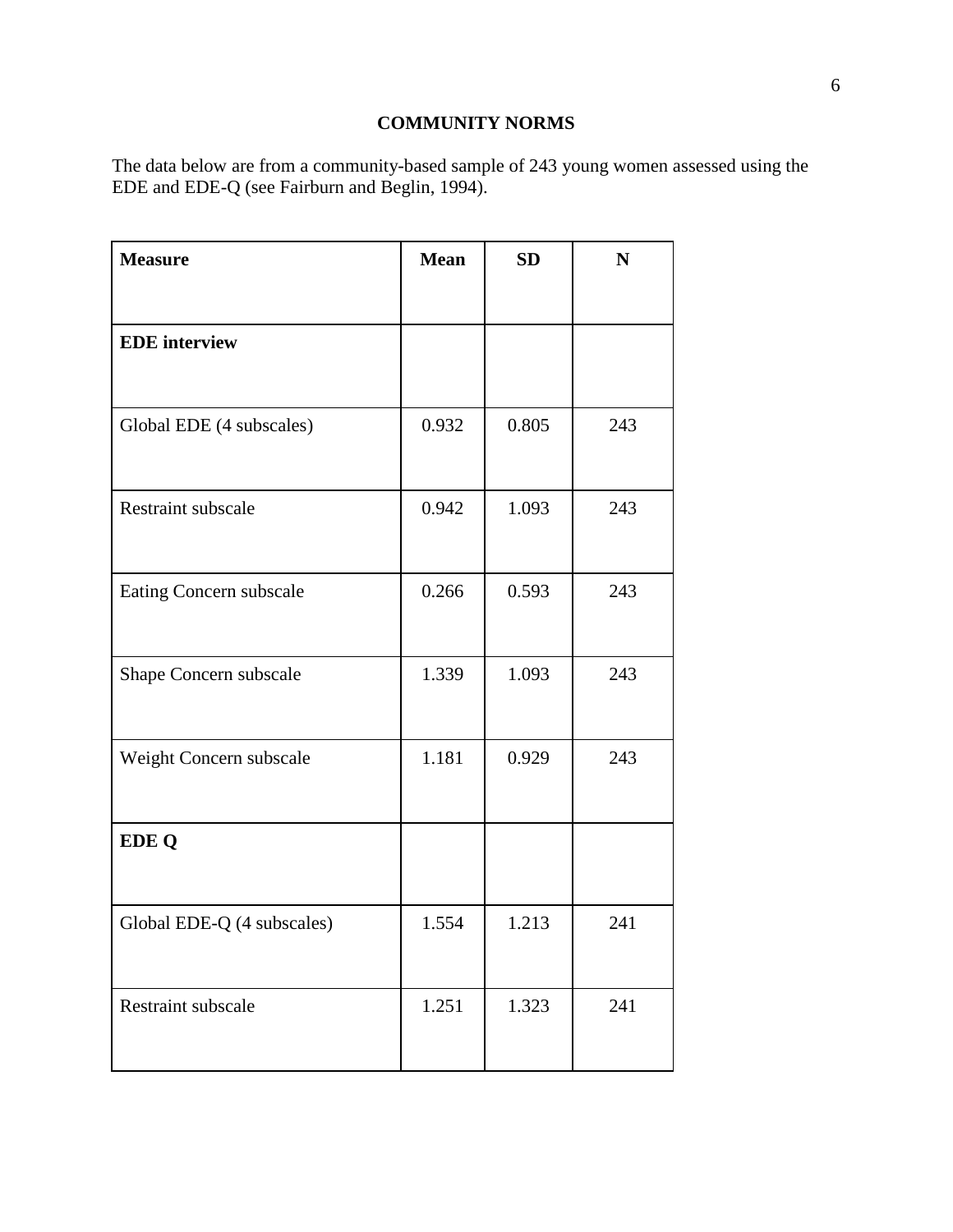| Eating Concern subscale | 0.624 | 0.859 | 241 |
|-------------------------|-------|-------|-----|
| Shape Concern subscale  | 2.149 | 1.602 | 241 |
| Weight Concern subscale | 1.587 | 1.369 | 241 |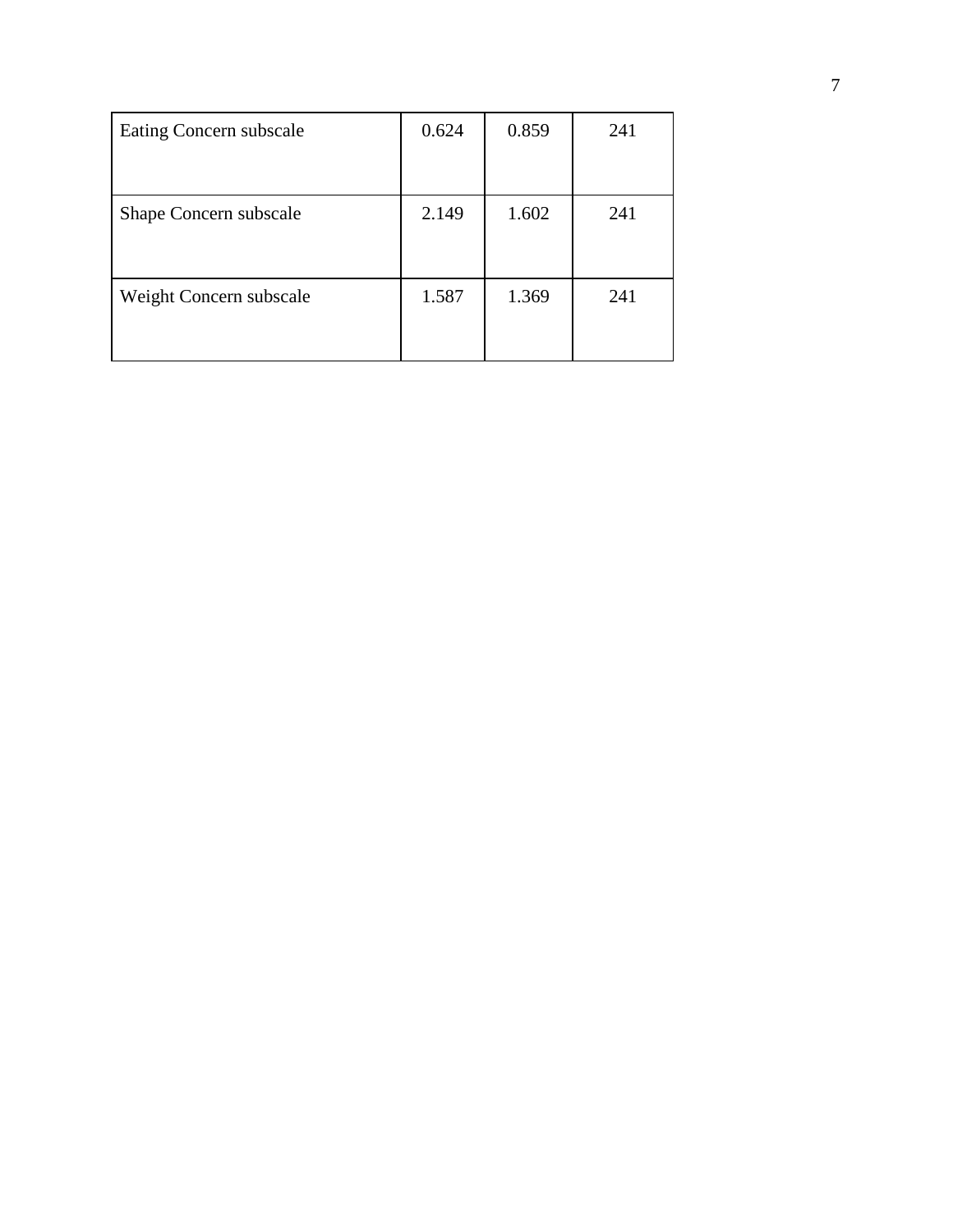# **EATING DISORDER EXAMINATION (Edition 16.0D)**

**Copyright Christopher G Fairburn, Zafra Cooper and Marianne O'Connor, 2008**

#### **THE INTERVIEW SCHEDULE**

#### **ORIENTATION TO THE TIME PERIOD**

**What we are going to do is a partially structured interview in which I will ask you about your eating habits and your feelings about your shape, and weight. Because a standard set of questions is going to be asked, please note that some may not apply to you.** 

**Most of the questions focus on the past four weeks (that is, the last 28 days), but there will be some that extend out to cover the previous three months. I know this will test your memory because the weeks tend to blend together.** 

**What I have done to help you is to make this calendar for the last 28 days** [show the blank calendar - see below]**; it ends on yesterday because today is not over yet. So it goes from yesterday (day and date) to (day and date). I know it seems strange to have the weekends in the middle, but that is just the way it has worked out.** 

**And here are the dates for the two months before that, (date) to (date). And to help you remember these periods, I have noted down the holidays (e.g., May Bank Holiday, Thanksgiving).** 

**What I would like you to do now is tell me about any events that have happened in the past 28 days since this will help us discuss these four weeks. Have there been any events out of the ordinary .......... such as celebrations of any type, trips away or days off work? Then we can note these down on the calendar.**

[These should be noted on the calendar (see Table A.2) thereby allowing the interviewer and participant to use it as an aide memoire.]

#### TABLE A.2 TO FOLLOW ON NEXT PAGE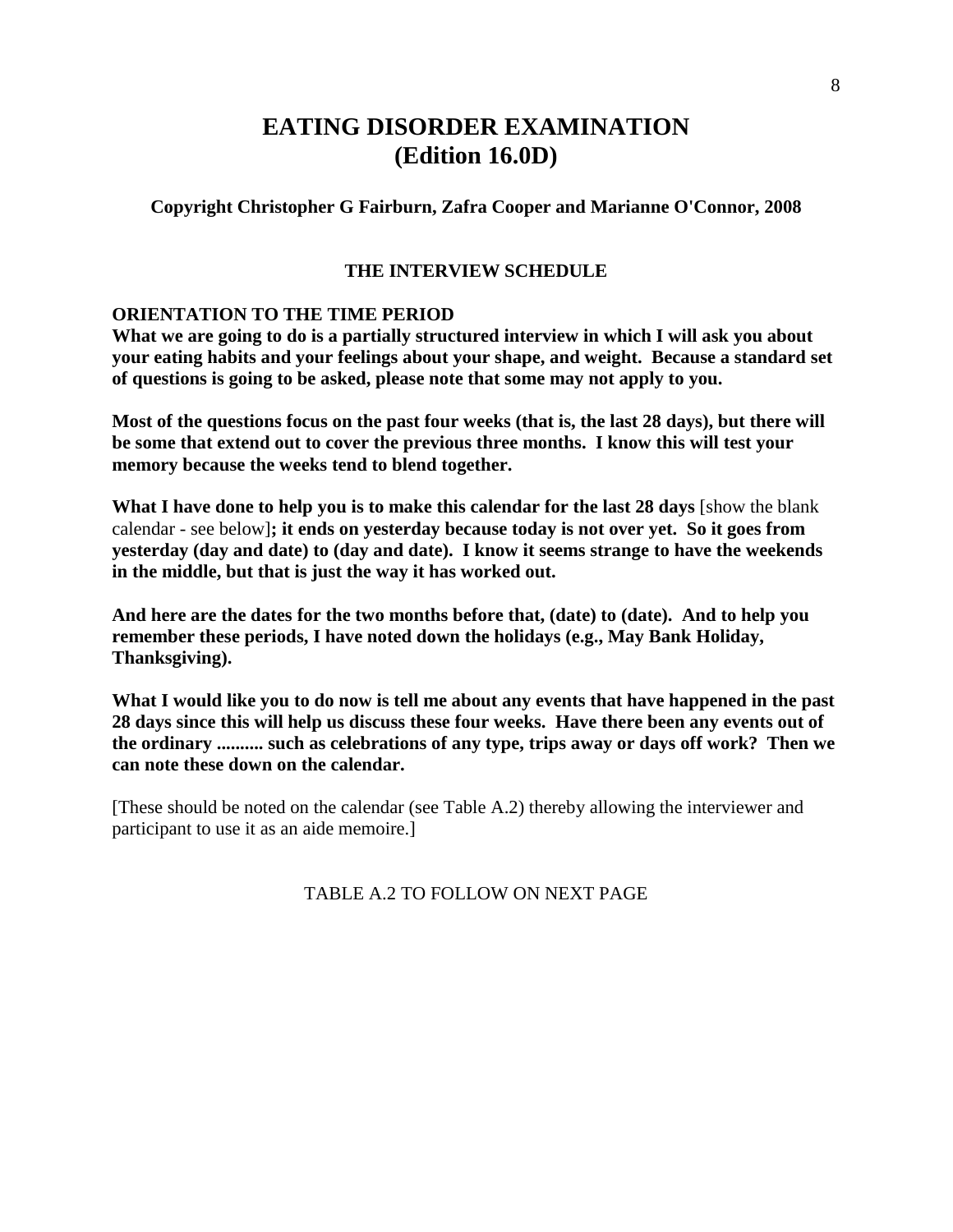#### **INTRODUCTORY QUESTIONS**

[Having oriented the participant to the specific time period being assessed, it is best to open the interview by asking a number of introductory questions designed to obtain a general picture of the participant's eating habits. Suitable questions are suggested below.]

# **To begin with I should like to get a general picture of your eating habits over the last four weeks. What has been your usual eating pattern?**

#### **Have your eating habits varied much from day to day?**

#### **Have weekdays differed from weekends?**

[The definition (and number) of weekdays and weekend days that best fits the patient's lifestyle needs to be established at this point (e.g., check if the participant's days off work regularly fall on weekdays).]

## **Have there been any days when you haven't eaten anything?**

[Ask about months 2 and 3]

What about the previous two months (specify months) ........ Were your eating habits much **the same or were they different?**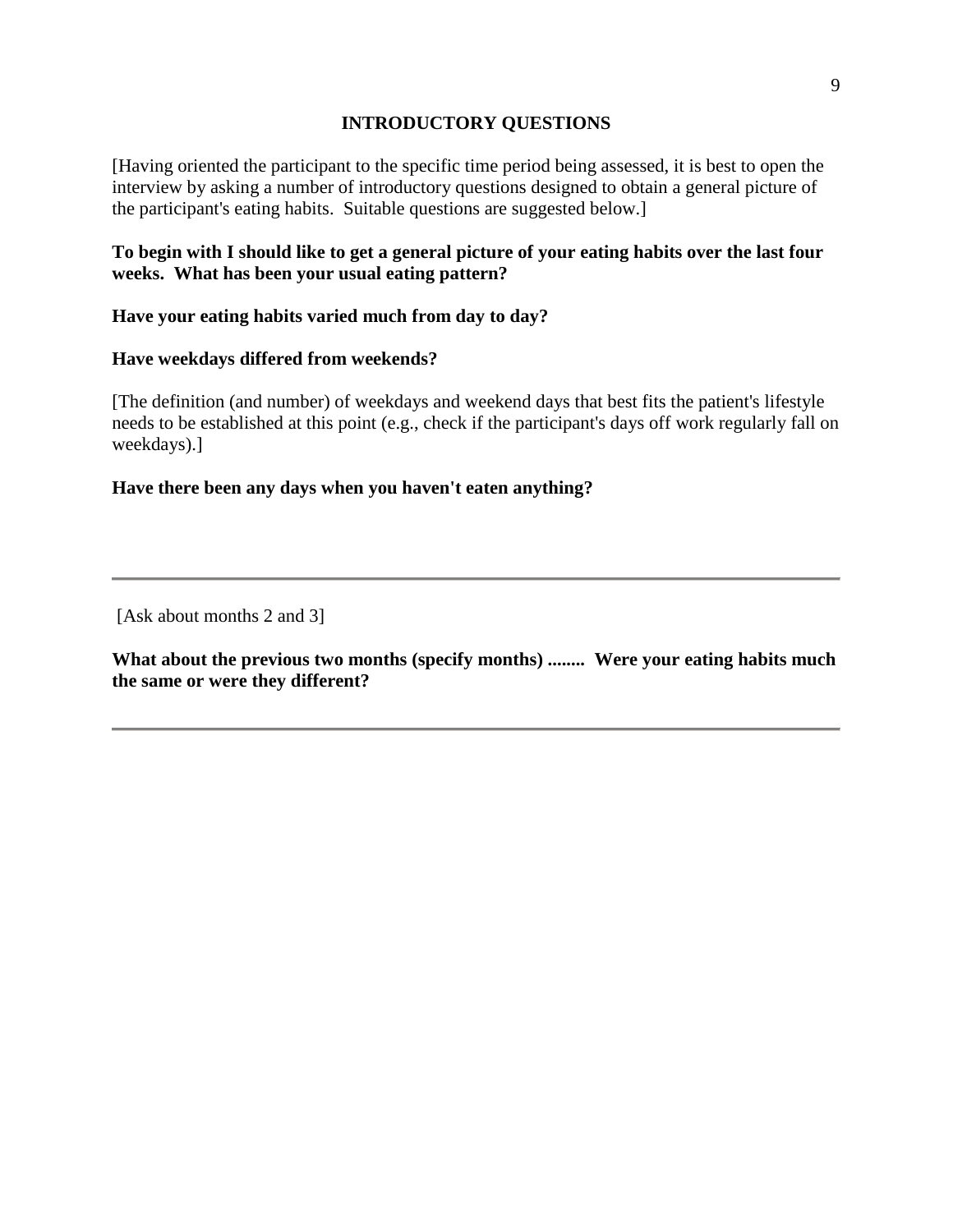### **PATTERN OF EATING**

**\*I would like to ask about your pattern of eating. Over the past four weeks which of these meals or snacks have you eaten on a regular basis?**

| - breakfast                                                                             |  |
|-----------------------------------------------------------------------------------------|--|
| - mid-morning snack                                                                     |  |
| - lunch (mid-day meal)                                                                  |  |
| - mid-afternoon snack                                                                   |  |
| - evening meal                                                                          |  |
| - evening snack                                                                         |  |
| - nocturnal eating (i.e., an episode of eating after the participant has been to sleep) |  |

[Rate each meal and snack separately, usually accepting the participant's classification (within the guidelines above). Ask about weekdays and weekends separately. Meals or snacks should be rated even if they lead on to a "binge". "Brunch" should generally be classed as lunch. With the exception of nocturnal eating, rate up (i.e., give a higher rating) if it is difficult to choose between two ratings. Rate 8 if meals or snacks are difficult to classify (e.g., due to shift work).]

- 0 Meal or snack not eaten
- 1 Meal or snack eaten on 1 to 5 days
- 2 Meal or snack eaten on less than half the days (6 to 12 days)
- 3 Meal or snack eaten on half the days (13 to 15 days)
- 4 Meal or snack eaten on more than half the days (16 to 22 days)
- 5 Meal or snack eaten almost every day (23 to 27 days)
- 6 Meal or snack eaten every day

[If participants report having had episodes of nocturnal eating, ask about their level of awareness (alertness) at the time and their recall of the episodes afterwards.]

#### **When you ate ….. how awake were you and how well could you recall the episode the next day?**

- 0 no nocturnal eating
- 1 nocturnal eating with no impairment of awareness (alertness) or recall
- 2 nocturnal eating with impairment of awareness (alertness) or recall

 $\lceil \rceil$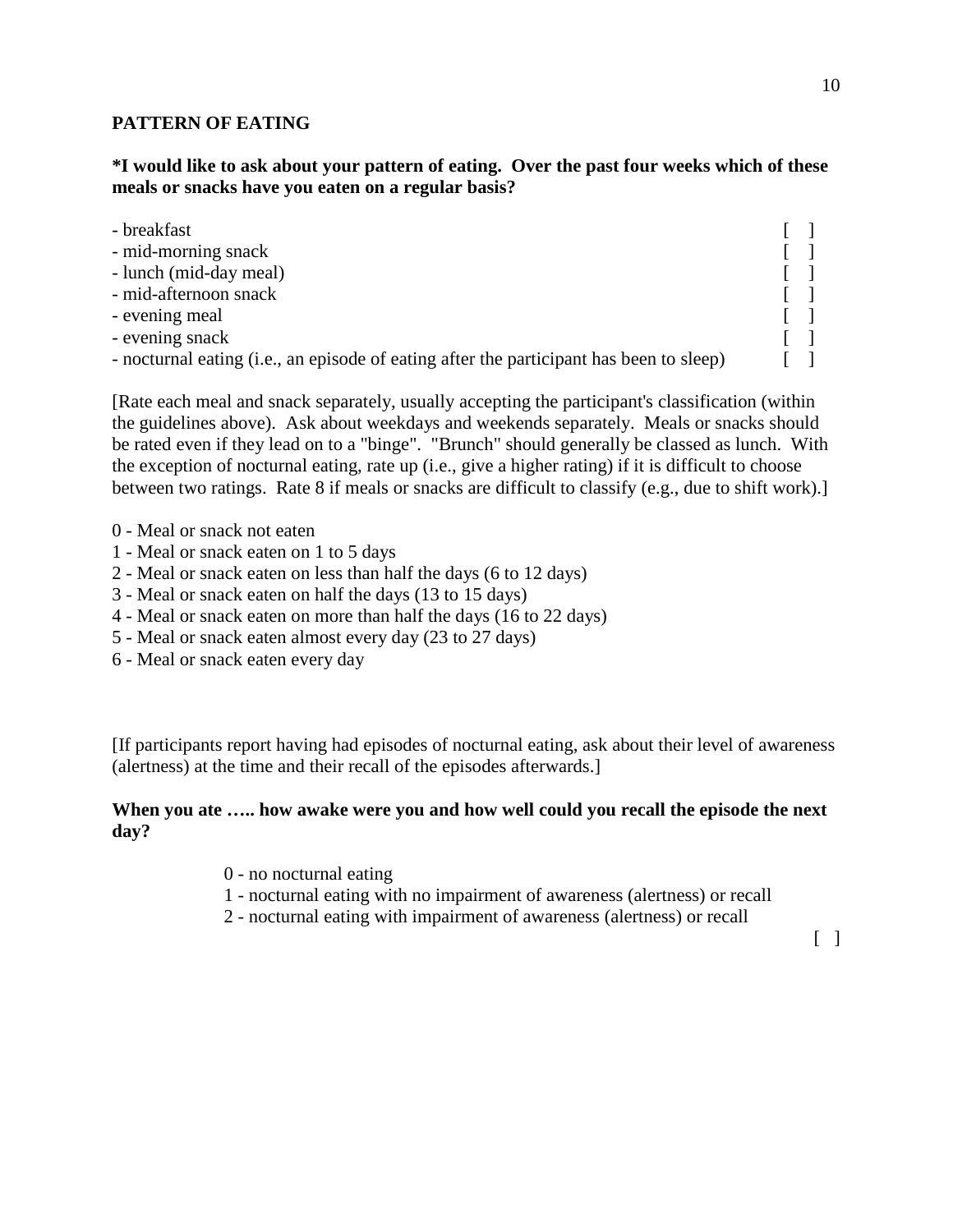#### **PICKING (NIBBLING)**

**\*Over the past four weeks have you picked at (nibbled) food between meals and snacks. By "picking" (nibbling) I mean eating in an unplanned and repetitious way.**

**What about when cooking?**

**What have you typically eaten at these times?**

**Why would you not call these episodes snacks?**

#### **Have you known in advance how much you were going to eat?**

[Rate the number of days on which picking (nibbling) has occurred. To count as picking (or nibbling) the episode of eating should have been unplanned, the amount eaten should have been uncertain at the time that the episode started, and the eating should have had a repetitious element to it. Typically what is eaten is incomplete (i.e., it constitutes part of something or a less-than-usual amount), but the total amount consumed should not have been minute (e.g., not simply one edge of a piece of toast). In general, participants themselves should view the episodes as examples of "picking" ("nibbling").

Picking (nibbling) may be contrasted with eating a "snack". A snack is an episode of eating in which the amount eaten was modest (smaller than a meal), known at the outset with some certainty, and did not have the repetitious element associated with picking. Episodes of picking which merge into snacks, meals or "binges" should not be rated. The rating of picking may require the re-rating of snacks.]

- 0 No picking (nibbling)
- 1 Picking (nibbling) on 1 to 5 days
- 2 Picking (nibbling) on less than half the days (6 to 12 days)
- 3 Picking (nibbling) on half the days (13 to 15 days)
- 4 Picking (nibbling) on more than half the days (16 to 22 days)
- 5 Picking (nibbling) almost every day (23 to 27 days)
- 6 Picking (nibbling) every day [ ]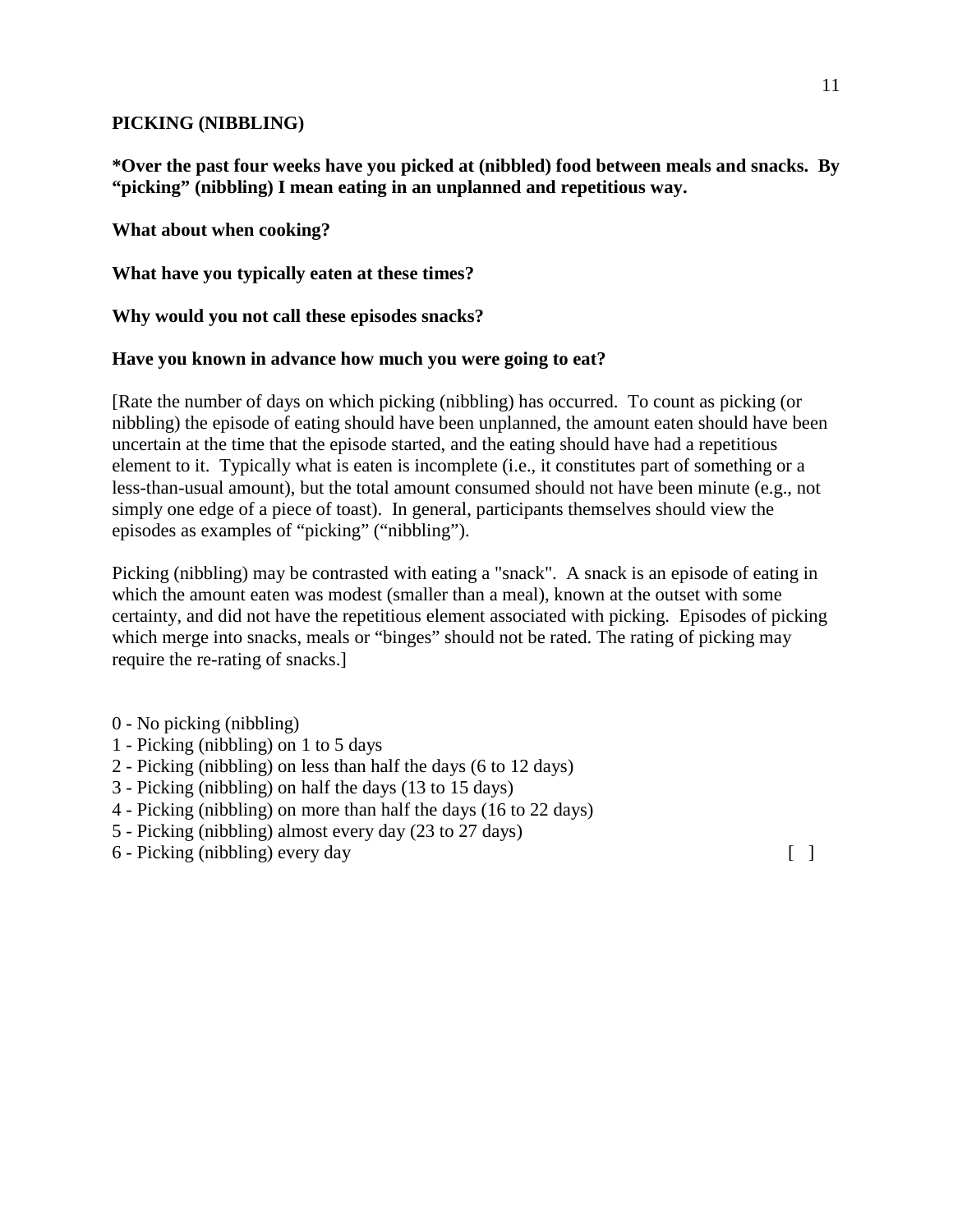#### **RESTRAINT OVER EATING (Restraint subscales)**

**\*Over the past four weeks have you been consciously trying to restrict (cut back) the overall amount that you eat, whether or not you have succeeded?**

#### **What have you been trying to do?**

## **Has this been to influence your shape or weight, or to avoid triggering an episode of overeating?**

[Rate the number of days on which the participant has *consciously attempted* to restrict his or her *overall* food intake (i.e., energy intake), whether or not he or she has succeeded. The restriction should have affected a *range of food items* and not just certain specific foods (c.f., "Food avoidance"). This restriction should have been intended either to influence shape, weight or body composition, or to avoid triggering an episode of overeating, although this may not have been the sole or main reason. It should have consisted of planned attempts at restriction, rather than spur-of-the-moment attempts such as the decision to resist a second helping.]

- 0 No attempt at restraint
- 1 Attempted to exercise restraint on 1 to 5 days
- 2 Attempted to exercise restraint on less than half the days (6 to 12 days)
- 3 Attempted to exercise restraint on half the days (13 to 15 days)
- 4 Attempted to exercise restraint on more than half the days (16 to 22 days)
- 5 Attempted to exercise restraint almost every day (23 to 27 days)
- 6 Attempted to exercise restraint every day [ ]

## **Some people consciously try to restrict their eating for another reason - to give them a sense of being control - of being in control in general.**

#### **Over the past four weeks has this applied to you?**

[Rate again only taking this reason into account.] [ ]

[Also rate number of days on which one or other, or both, of these reasons has applied.]

 $\lceil$   $\rceil$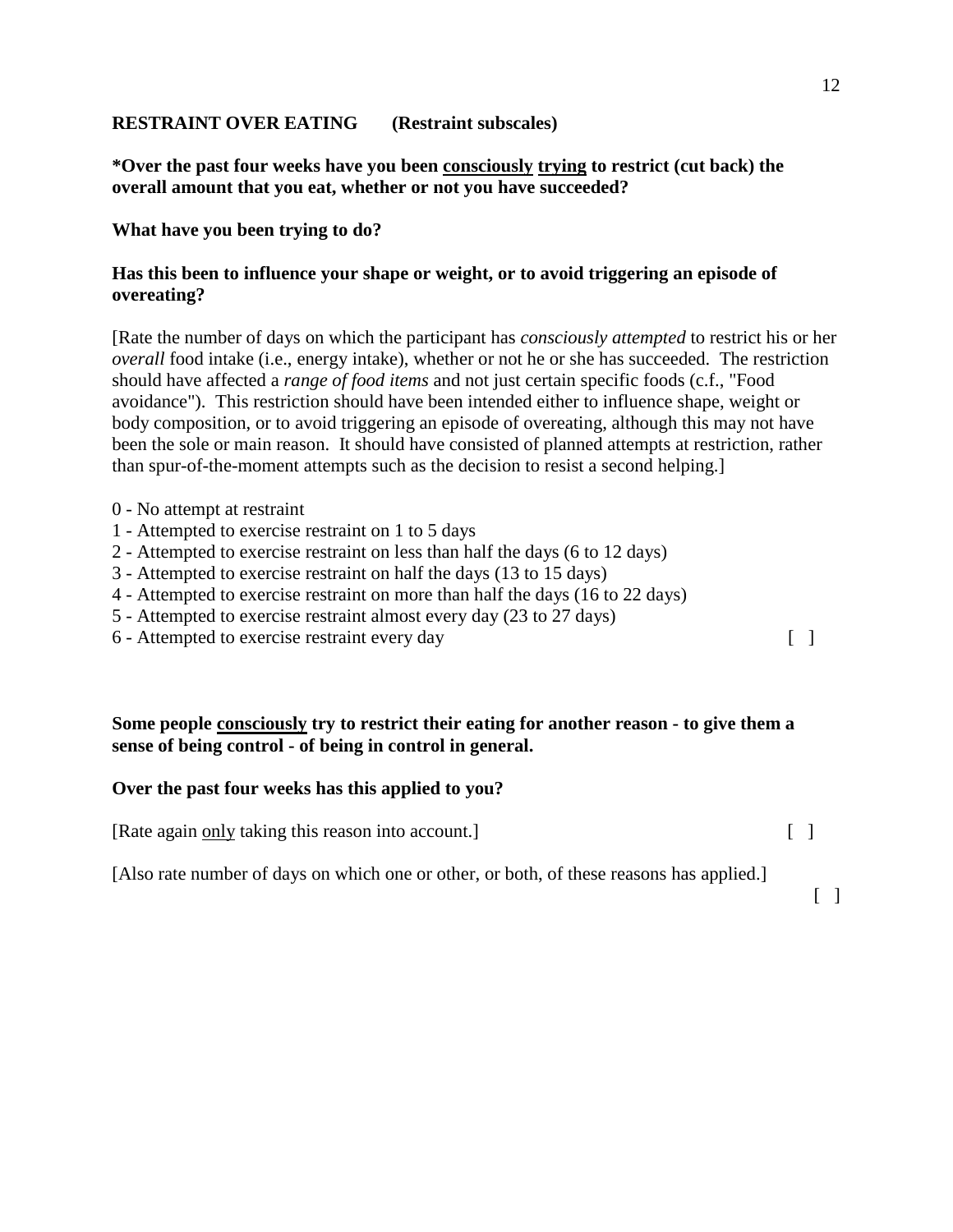#### **AVOIDANCE OF EATING (Restraint subscales)**

#### **\*Over the past four weeks have you gone for periods of eight or more waking hours without eating anything?**

#### **Has this been to influence your shape or weight, or to avoid triggering an episode of overeating?**

[Rate the number of days on which there has been at least eight hours abstinence from eating food (soup and milkshakes count as food, whereas drinks in general do not) during waking hours. It may be helpful to illustrate the length of time (e.g., 9 a.m. to 5 p.m.). The abstinence must have been at least partly *self-imposed* rather than being due to force of circumstances. It should have been intended to influence shape, weight or body composition, or to avoid triggering an episode of overeating, although this may not have been the sole or main reason (i.e., fasting for religious or political reasons would not count). Note that the rating should be consistent with those made earlier for "Pattern of eating".]

- 0 No such days
- 1 Avoidance on 1 to 5 days
- 2 Avoidance on less than half the days (6 to 12 days)
- 3 Avoidance on half the days (13 to 15 days)
- 4 Avoidance on more than half the days (16 to 22 days)
- 5 Avoidance almost every day (23 to 27 days)
- 6 Avoidance every day [ ]

#### **Some people avoid eating in this way ..... for eight or more waking hours ..... for another reason - to give them a sense of being control - of being in control in general.**

#### **Over the past four weeks has this applied to you?**

[Rate again only taking this reason into account.] [ ]

[Also rate number of days on which one or other, or both, of these reasons has applied.]

[ ]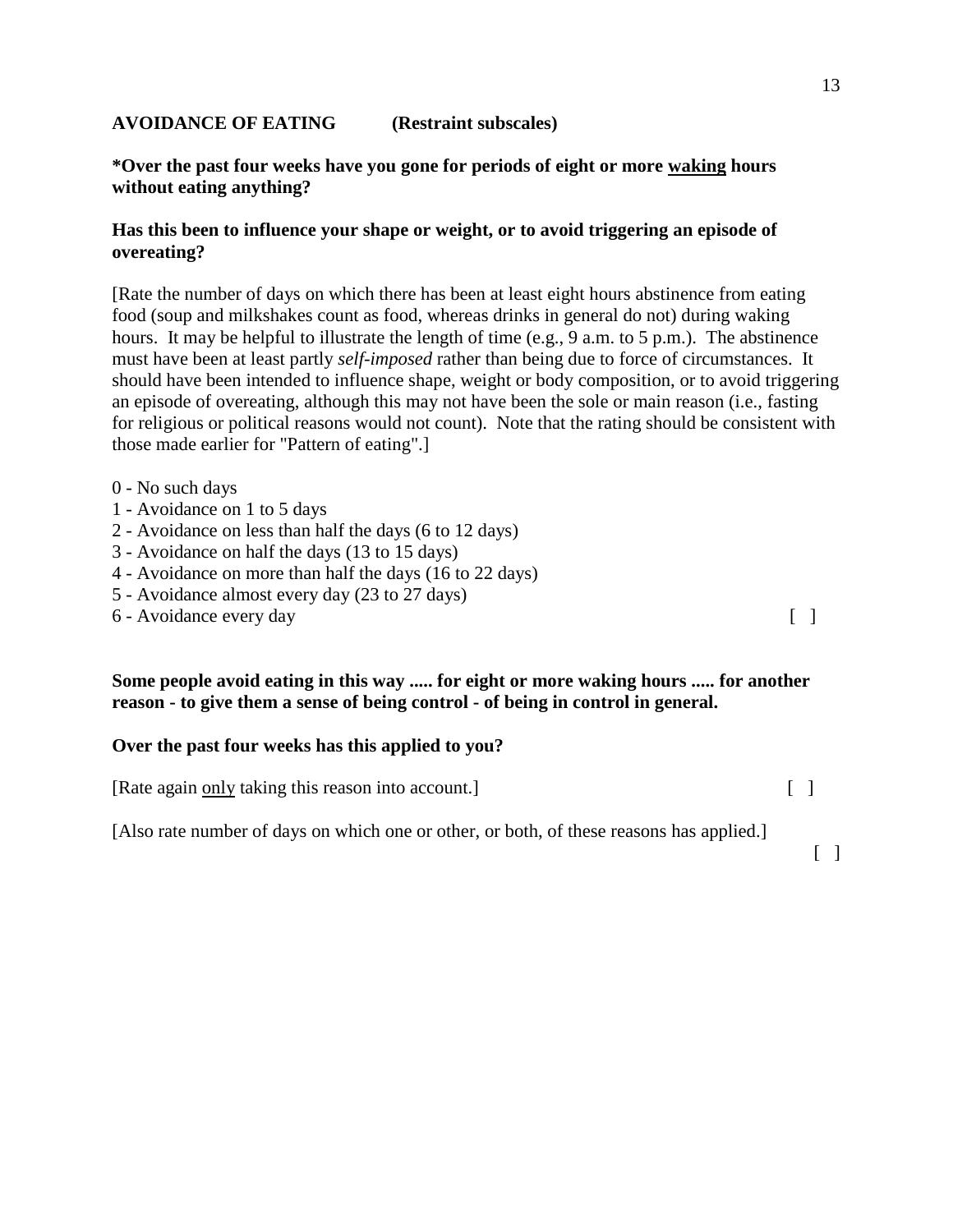# **EMPTY STOMACH (Restraint subscales)**

#### **\*Over the past four weeks have you wanted your stomach to be empty?**

#### **Has this been to influence your shape or weight, or to avoid triggering an episode of overeating?**

[Rate the number of days on which the participant has had a *definite desire* to have a completely empty stomach for reasons to do with dieting, shape or weight. This desire should not simply be a response to episodes of perceived overeating; rather, it should exist between any such episodes. The rating of "Empty stomach" should not be confused with a desire for the stomach to *feel empty* or *be flat* (c.f., "Flat stomach"*.*]

- 0 No definite desire to have an empty stomach
- 1 Definite desire on 1 to 5 days
- 2 Definite desire on less than half the days (6 to 12 days)
- 3 Definite desire on half the days (13 to 15 days)
- 4 Definite desire on more than half the days (16 to 22 days)
- 5 Definite desire almost every day (23 to 27 days)
- 6 Definite desire every day [ ]

#### **Some people want to have an empty stomach for another reason - to give them a sense of being control - of being in control in general.**

#### **Over the past four weeks has this applied to you?**

[Rate again only taking this reason into account.] [ ]

[Also rate number of days on which one or other, or both, of these reasons has applied.]

 $\lceil \rceil$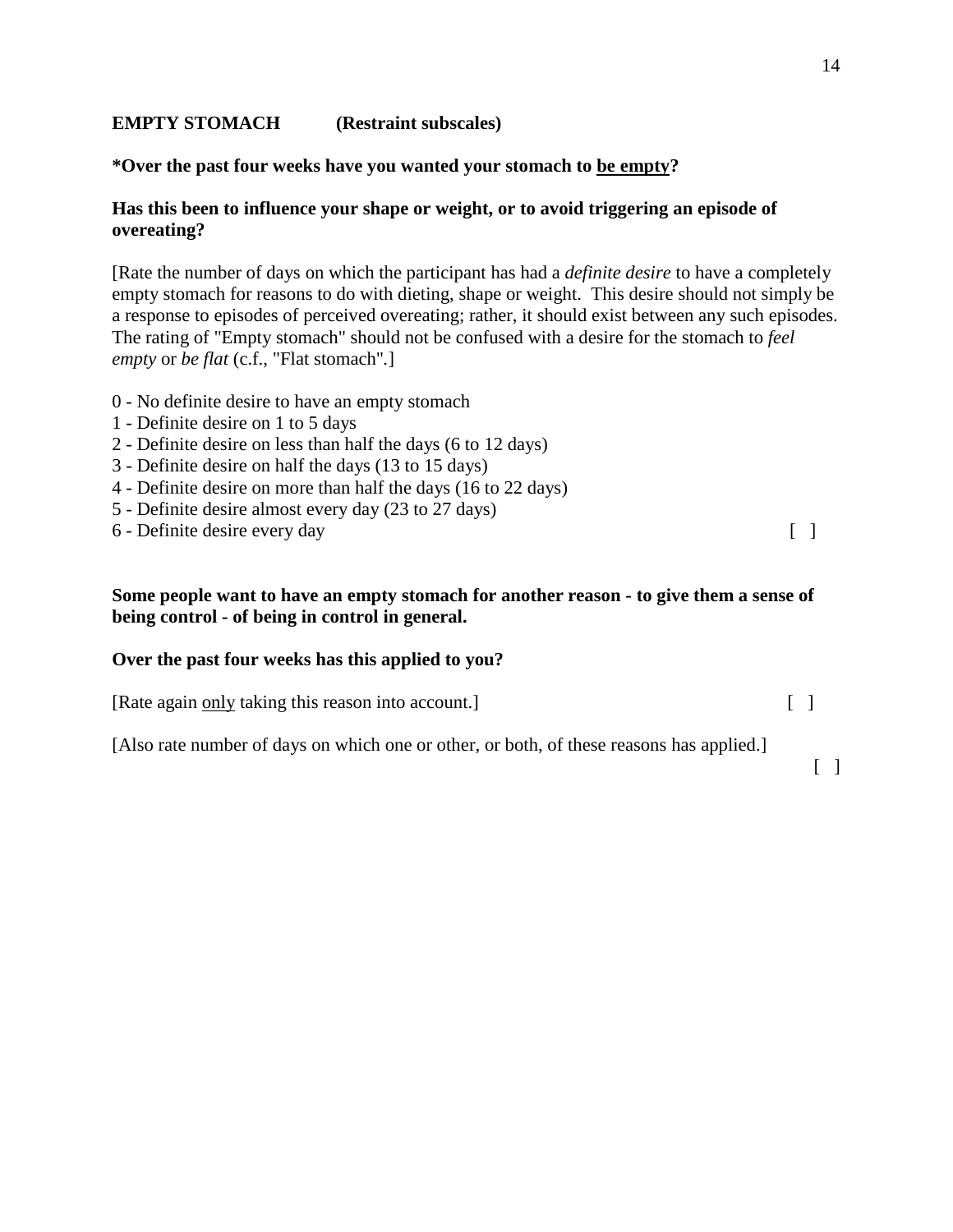#### **FOOD AVOIDANCE (Restraint subscales)**

**\*Over the past four weeks have you tried to avoid eating any foods which you like, whether or not you have succeeded?**

#### **What foods? Have you been attempting to exclude them altogether?**

#### **Has this been to influence your shape or weight, or to avoid triggering an episode of overeating?**

[Rate the number of days on which the participant has *actively attempted to avoid eating specific foods* (which he or she likes, or has liked in the past) whether or not he or she succeeded. The goal should have been to *exclude the foods altogether* and not merely to restrict their consumption. Drinks do not count as food. The avoidance should have been planned and intended either to influence shape, weight or body composition, or to avoid triggering an episode of overeating, although this may not have been the sole or main reason.]

- 0 No attempts to avoid foods
- 1 Attempted to avoid foods on 1 to 5 days
- 2 Attempted to avoid foods on less than half the days (6 to 12 days)
- 3 Attempted to avoid foods on half the days (13 to 15 days)
- 4 Attempted to avoid foods on more than half the days (16 to 22 days)
- 5 Attempted to avoid foods almost every day (23 to 27 days)
- 6 Attempted to avoid foods every day [ ]

# **Some people avoid eating certain foods for another reason - to give them a sense of being control - of being in control in general.**

#### **Over the past four weeks has this applied to you?**

| [Rate again only taking this reason into account.] |  |
|----------------------------------------------------|--|
|                                                    |  |

[Also rate number of days on which one or other, or both, of these reasons has applied.]

 $\lceil$   $\rceil$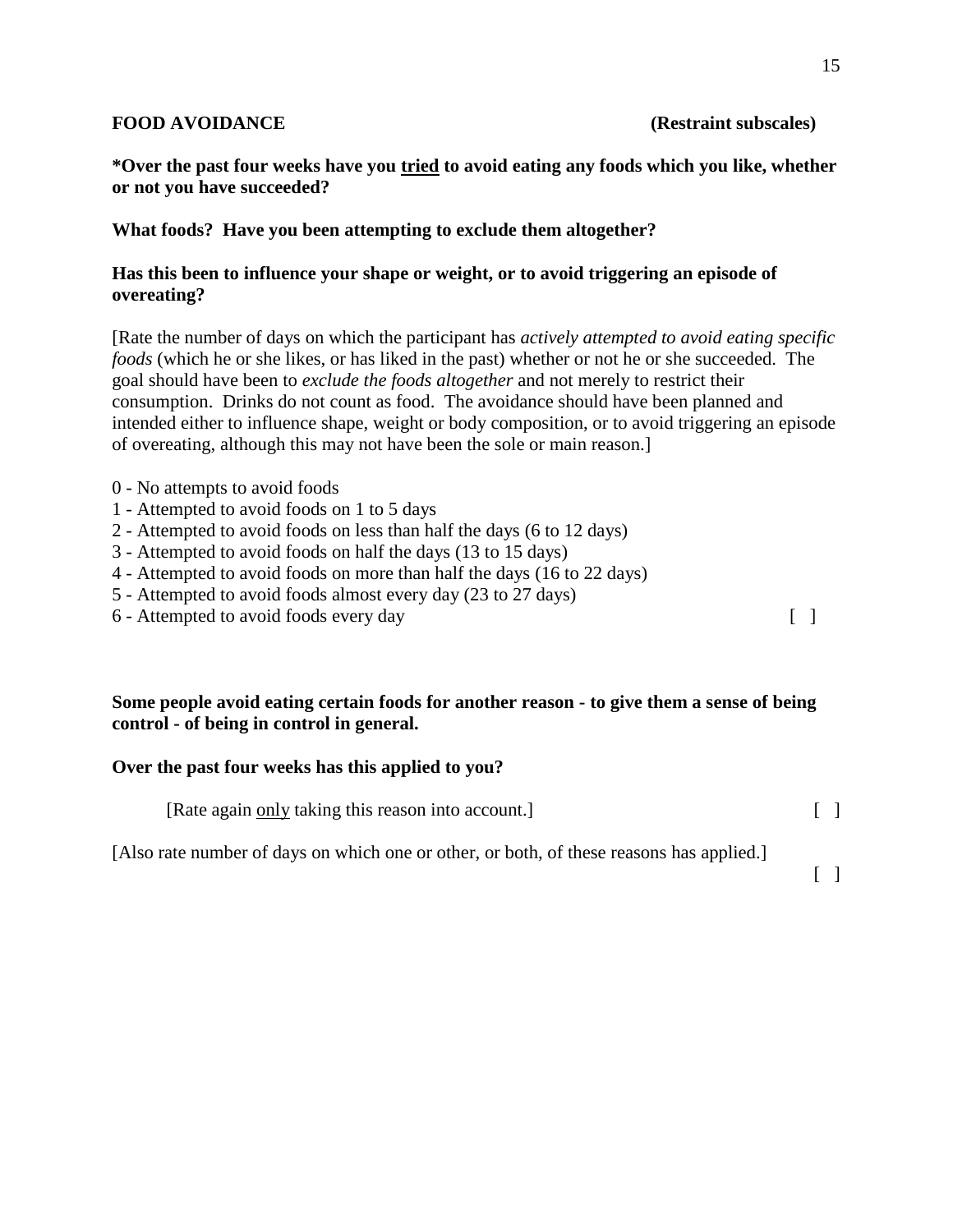**\*Over the past four weeks have you tried to follow certain definite rules regarding your eating; for example, a calorie limit, pre-set quantities of food, or rules about what you should - or should not - eat, or when you should eat? What have you been trying to do?**

#### If answered negatively:

- **Have there been occasions when you have been aware that you may have broken a dietary rule that you have set for yourself?**
- **Have these rules been designed to influence your shape or weight, or to avoid triggering an episode of overeating?**
- **Have they been definite rules or general guidelines? Examples of definite rules would be "I must not eat eggs" or "I must not eat cake", whereas you could have the general guideline "I should try to eat healthy food".**

[Dietary rules should be rated as present if the participant has been attempting to follow "definite" (i.e., specific) dietary rules regarding his or her food intake. The rules should be selfimposed, although originally they may have been prescribed (i.e., prescribed rules can be rated if they have been adopted by the participant). They should have concerned what the participant should have eaten or when eating should have taken place. They might consist of a calorie limit (e.g., below 1,200 kcals), not eating before a certain time of day, not eating specific foods (c.f., "Food avoidance") or not eating at all. They should have been specific rules and not general guidelines. If the participant is aware that he or she has occasionally broken a personal dietary rule, this indicates that one or more specific rules has been present. In such cases the interviewer should ask in detail about the transgression in an attempt to identify the underlying rule. The rules should have been intended to influence shape, weight or body composition, although this may not have been the sole or main reason.

Rate 0 if no dietary rule can be identified. If there has been more than one rule straddling different time periods within the four weeks, these periods should be combined to make the rating.]

- 0 Has not attempted to obey such rules
- 1 Attempted to obey such rules on 1 to 5 days
- 2 Attempted to obey such rules on less than half the days (6 to 12 days)
- 3 Attempted to obey such rules on half the days (13 to 15 days)
- 4 Attempted to obey such rules on more than half the days (16 to 22 days)
- 5 Attempted to obey such rules almost every day (23 to 27 days)
- 6 Attempted to obey such rules every day [ ]

## **Some people attempt to follow dietary rules for another reason - to give them a sense of being control - of being in control in general. Over the past four weeks has this applied to you?**

[Rate again only taking this reason into account.] [ ] [Also rate number of days on which one or other, or both, of these reasons has applied.]

 $\begin{bmatrix} 1 \end{bmatrix}$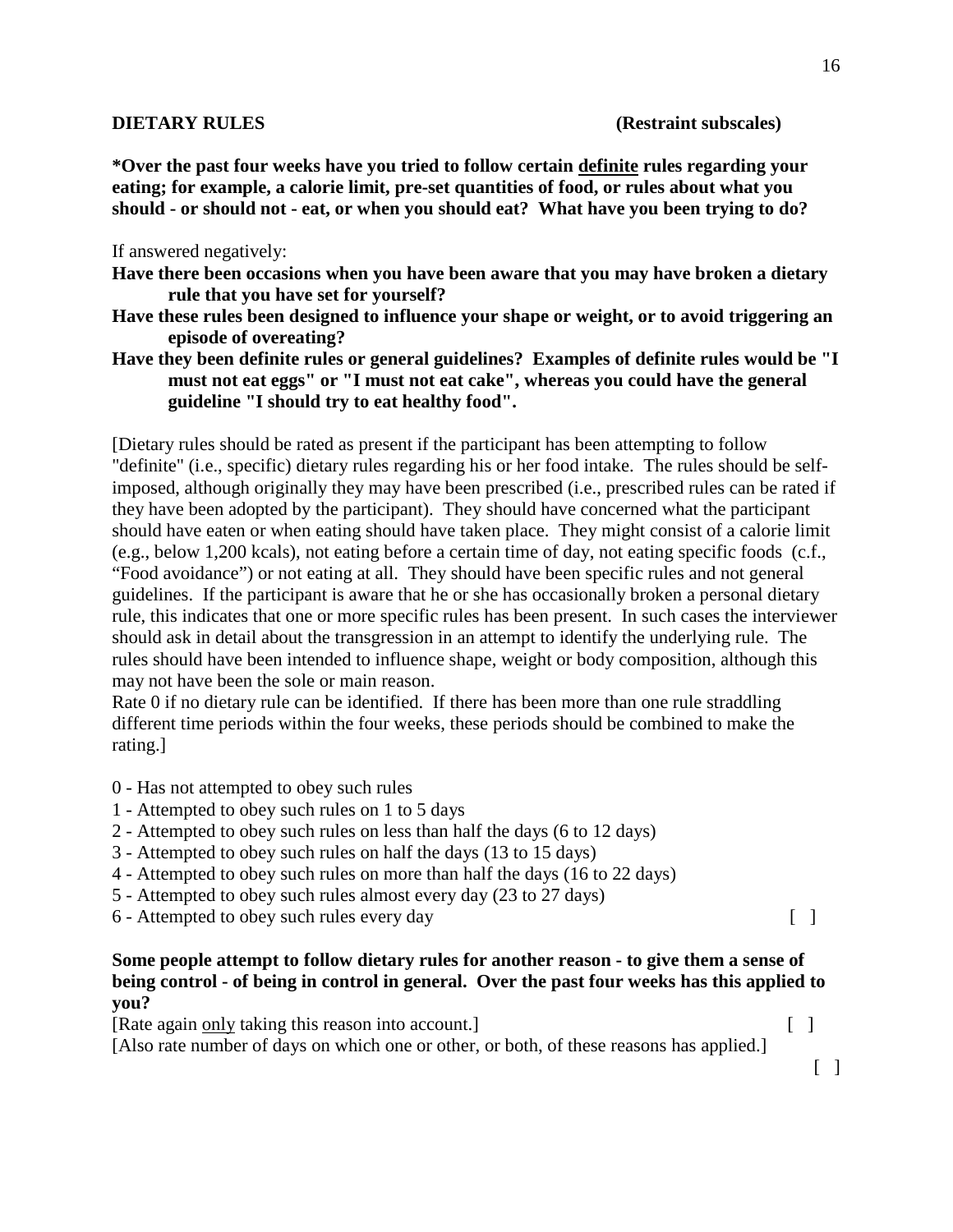#### **PREOCCUPATION WITH FOOD, EATING, OR CALORIES**

**(Eating Concern subscale)**

**\*Over the past four weeks have you spent much time between meals thinking about food, eating, or calories?.......**

## **\*..... Has thinking about food, eating, or calories interfered with your ability to concentrate on things that you are actively engaged in, for example, working, following a conversation or reading? What has it affected?**

[This definition of preoccupation requires the presence of concentration impairment. Concentration is regarded as impaired if there have been *intrusive thoughts about food, eating, or calories which have interfered with activities one is actively engaged in rather than one's mind* simply drifting off the matter at hand. Rate the number of days on which this has happened, whether or not bulimic episodes occurred.

- 0 No concentration impairment
- 1 Concentration impairment on 1 to 5 days
- 2 Concentration impairment on less than half the days (6 to 12 days)
- 3 Concentration impairment on half the days (13 to 15 days)
- 4 Concentration impairment on more than half the days (16 to 22 days)
- 5 Concentration impairment almost every day (23 to 27 days)
- 6 Concentration impairment every day [ ]

**FEAR OF LOSING CONTROL OVER EATING (Eating Concern subscale)**

#### **\*Over the past four weeks have you been afraid of losing control over eating?**

[Rate the number of days on which a *definite fear* (common usage) of losing control over eating has been present, irrespective of whether the participant has felt he or she has been in control. *"Loss of control" involves a sense that one will not be able to resist or stop eating*. If the participant feels unable to answer this question because he or she has already totally lost control, rate 9.]

- 0 No fear of losing control over eating
- 1 Fear of losing control over eating present on 1 to 5 days
- 2 Fear of losing control over eating present on less than half the days (6 to 12 days)
- 3 Fear of losing control over eating present on half the days (13 to 15 days)
- 4 Fear of losing control over eating present on more than half the days (16 to 22 days)
- 5 Fear of losing control over eating present almost every day (23 to 27 days)
- 6 Fear of losing control over eating present every day [ ]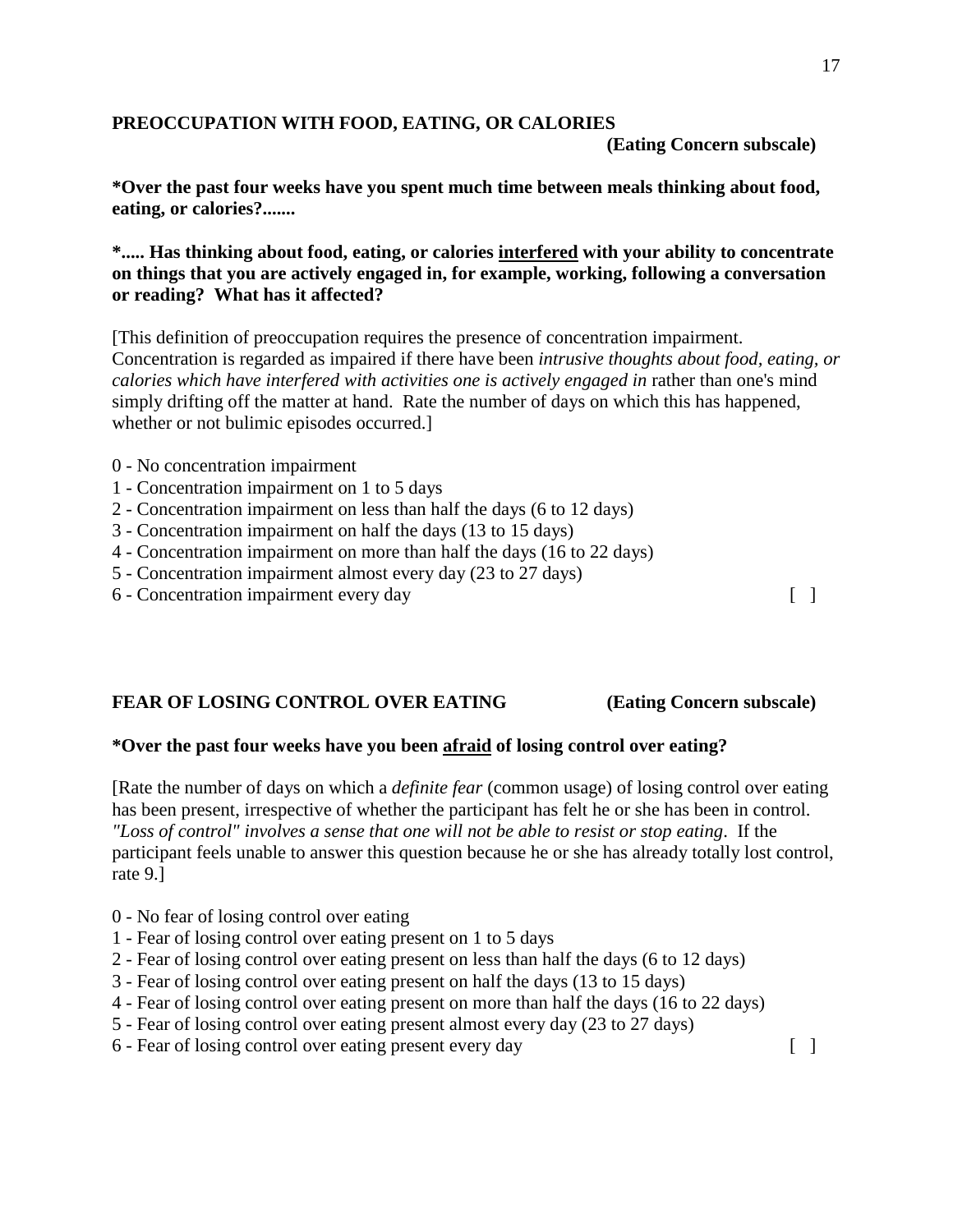# **BULIMIC EPISODES AND OTHER EPISODES OF OVEREATING**

**(Diagnostic item)**

## **Classificatory Scheme**

[Four forms of episodic "overeating" are distinguished. The distinction is based upon the presence or absence of two characteristics:

i) **loss of control** (required for both types of "bulimic episode")

ii) **the consumption of what would generally be regarded as a "large" amount of** 

**food** (required for "objective bulimic episodes" and "objective overeating").

The classificatory scheme is summarised below.

|                              | "Large" amount eaten<br>(EDE definition) | Amount eaten not "large" but<br>viewed by participant as<br>excessive |
|------------------------------|------------------------------------------|-----------------------------------------------------------------------|
| "Loss of control"<br>present | Objective bulimic episodes               | Subjective bulimic episodes                                           |
| No "loss of control"         | Objective overeating                     | Subjective overeating                                                 |

# **Guidelines for Proceeding Through the Overeating Section**

The interviewer should ask about each form of overeating. It is important to note that *the four forms of overeating are not mutually exclusive*: it is possible for participants to have had several different forms within the time period being considered. With some participants it is helpful to explain the classificatory scheme.

There are five steps in making this series of ratings:

- 1. In general it is best to start by asking the asterisked questions to identify the various types of perceived or true overeating that have occurred over the previous 28 days.
- 2. Each form should be noted down on the blank section of the coding sheet.
- 3. Then, detailed information should be obtained about a *representative example* of each form of overeating to decide whether or not it involved eating a "large" amount of food and whether or not there was "loss of control" (as defined below).
- 4. The next task is to establish for each form of overeating the number of days on which it occurred and the total number of occasions. Where there is possibility of overlap (i.e., two types of episode may have occurred on the same day, this should be clarified since this will affect the "days" ratings).
- 5. Finally, check with the participant to ensure that no misunderstandings have arisen (e.g., that no types of episode have been omitted).

It is advisable to make comprehensive notes.

# **Definition of Key Terms**

"**Loss of control**". The interviewer should ask the participant whether he or she experienced a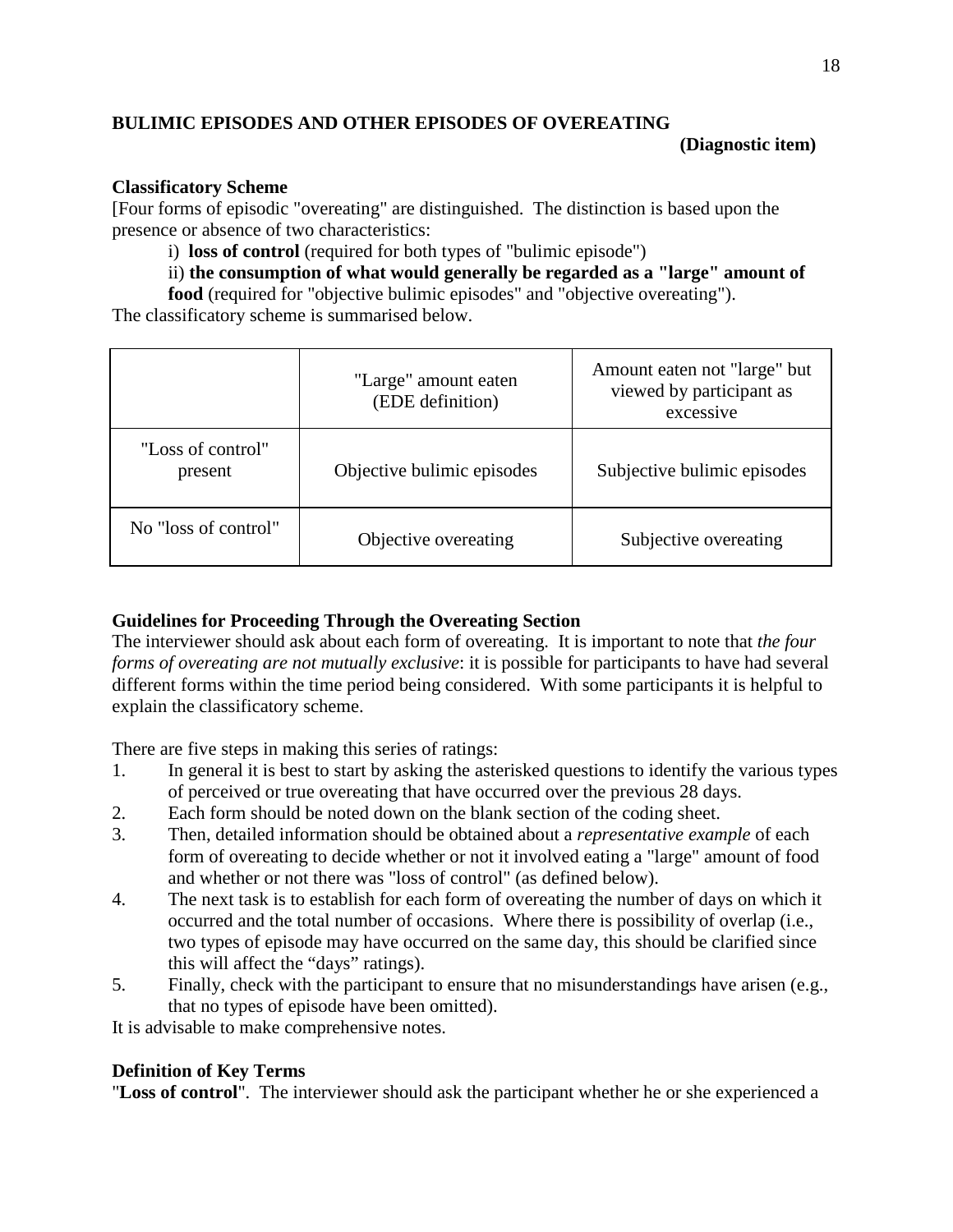sense of loss of control over eating at any point in the episode. If this is clearly described, "Loss of control" should be rated as present. Similarly, if the participant describes having felt "driven" or "compelled" to eat, "Loss of control" should be rated as present.

If the participant reports having had no sense of loss of control yet describes having felt unable to stop eating once eating had started or having felt unable to prevent the episode from occurring, "Loss of control" should be rated as present. If participants report that they are no longer trying to control their eating because overeating is inevitable, "Loss of control" should once again be rated as present. Thus "Loss of control" may be rated positively even if the episode had been planned (i.e., the participant knew that he or she was going to overeat and had made provision for this).

The decision whether or not "loss of control" was present should be made by the interviewer; it does not require the agreement of the participant. If the interviewer remains in doubt, "Loss of control" should be rated as absent.

"**Large amount of food**". The decision whether or not the amount eaten was "large" should also be made by the interviewer; it does not require the agreement of the participant. The notion of "large" may refer to the amount of any particular type of food consumed or the overall quantity of food eaten. The amount should have been unequivocally large but it does not have to have been enormous. In deciding whether the amount was "large", *the interviewer must take into account what would be the usual amount eaten under the circumstances.* This requires some knowledge of the eating habits of the participant's general, but not necessarily immediate, social group (e.g., those of female students, women in their 50s) as well as circumstances that tend to influence eating (e.g., Thanksgiving Day, Christmas Day). What else was eaten during the day is not taken into account when making this rating, nor is the speed of eating or whether or not the participant subsequently spat out or vomited the food.

If the interviewer remains in doubt, the amount should not be classified as "large".

Interviewers should not share with the patient their view on the amount eaten and they should avoid using potentially emotive terms such as such as "binge" and "large".

**The number of episodes of overeating**. When calculating the number of episodes of overeating, the participant's definition of separate episodes should be accepted unless, within a period of eating, there was an hour or more when the participant was not eating. In this case the initial episode should be regarded as having been completed. An exception is if the episode was temporarily interrupted by an outside event and then restarted afterwards, and it was experienced as one single episode (somewhat like operating the pause button on a recorder). When estimating the length of any gap, do not count the time spent vomiting. *Note that "purging" (self-induced vomiting or laxative misuse) is not used to define the end of individual episodes of overeating*.]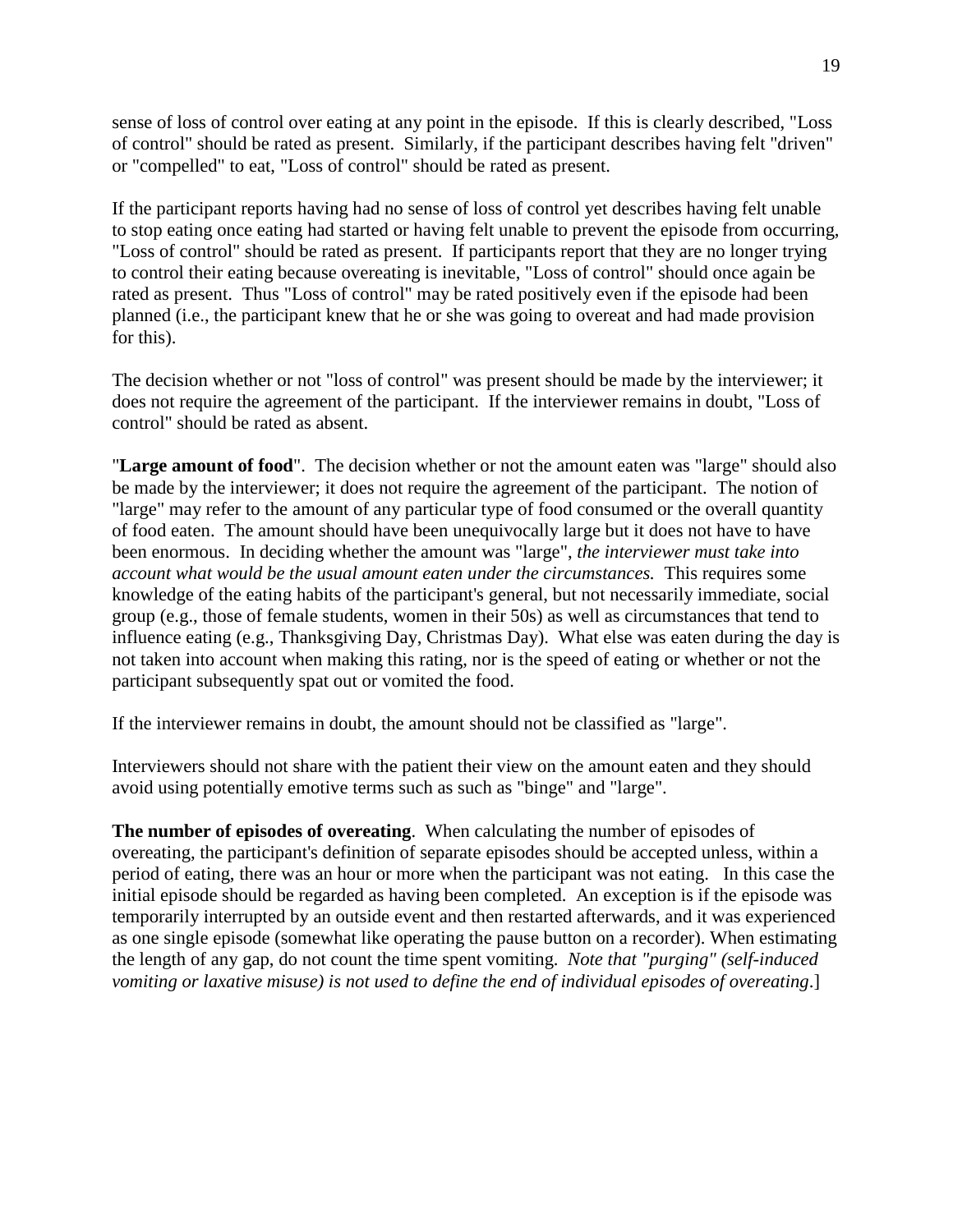# **QUESTIONS FOR IDENTIFYING BULIMIC EPISODES AND OTHER EPISODES OF OVEREATING**

[See preceding section "Guidelines for Proceeding Through the Overeating Section". The asterisked questions should be asked in every case*.*]

**Main Probe Questions** (to get the overall picture)

**\*I would like to ask you about any episodes of overeating, or loss of control over eating, that you might have had over the past four weeks.**

**\*Different people mean different things by overeating. I would like you to describe any times when you have felt that you have eaten, or might have eaten, too much at one time.**

**\*And any times you have felt you have lost control over eating?**

**Additional Probe Questions**

**\*Have there been any times when you have felt that you have eaten too much, but others might not agree?**

**\*Have there been any times when you have felt that you have eaten an ordinary amount of food but others might have regarded you as having overeaten?**

[N.B. For subjective bulimic episodes to be eligible, they must have been viewed by the participant as having involved eating an excessive amount of food (i.e., they involved "overeating")*.*]

**Subsidiary Probe Questions** (to classify any episodes of overeating)

To assess the amount of food eaten:

**Typically what have you eaten at these times?**

For subjective bulimic episodes (i.e., where the amount is not viewed by the interviewer as "large")

**Did you view this amount as excessive?**

To assess the social context:

**What were the circumstances? What were others eating at the time?**

To assess "loss of control":

**Did you have a sense of loss of control at the time? Did you feel you could have stopped eating once you had started? Did you feel you could you have prevented the episode from starting?**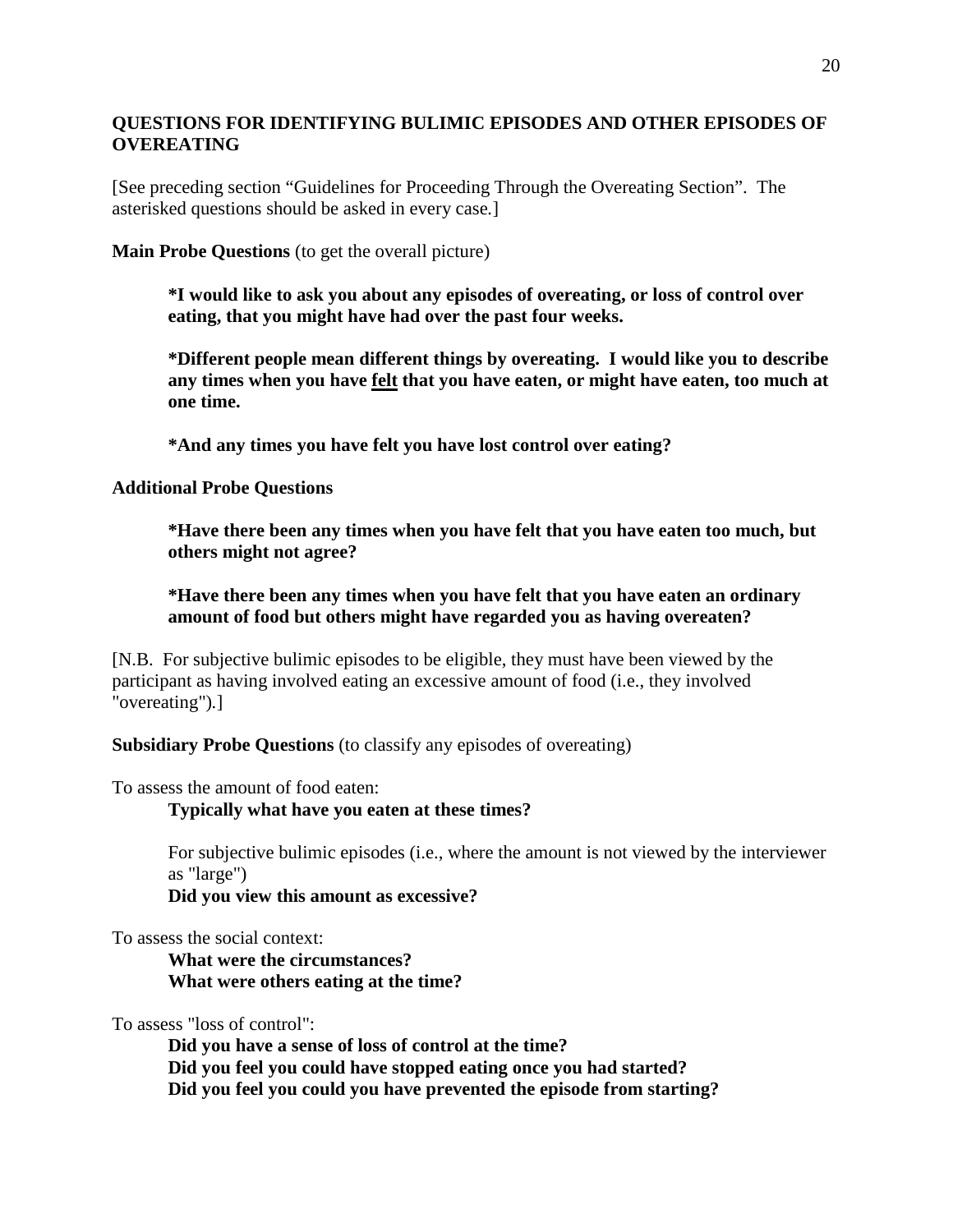[For objective bulimic episodes, subjective bulimic episodes and episodes of objective overeating the following two ratings should be made:

- i) number of days (rate 00 if none)
- ii) number of episodes (rate 000 if none)

In general, it is best to calculate the number of days first and then the number of episodes. Rate 777 if the number of episodes is so great that their frequency cannot be calculated. Episodes of subjective overeating are not rated.]

> Objective bulimic episodes days  $[ \ ] [ \ ]$ episodes  $[$   $\parallel$   $\parallel$   $\parallel$   $]$ Subjective bulimic episodes days  $\lceil \rceil$   $\lceil \rceil$ episodes [ ][ ][ ] Episodes of objective overeating days  $[ \ ] [ \ ]$ episodes [ ][ ][ ]

[Ask about each of the preceding two months referring back to the relevant dates and any events of note. For objective and subjective bulimic episodes, rate the number of episodes over the preceding two months and the number of days on which they occurred. Rate 0s if none and 9s if not asked.]

Objective bulimic episodes

- days month  $2 \lceil \rceil$   $\lceil \rceil$ 
	- month 3 [ ][ ]
- episodes month  $2$   $\begin{bmatrix} 1 \\ 1 \end{bmatrix}$ 
	- month  $3$  [ ][ ][ ]

Subjective bulimic episodes

- days month  $2 \begin{bmatrix} 1 \\ 1 \end{bmatrix}$ 
	- month  $3 \lceil \lceil \lceil \lceil \rceil \rceil$
- episodes month  $2$   $\begin{bmatrix} 1 \\ 1 \end{bmatrix}$ 
	- month  $3$  [ ][ ][ ]

[Also rate the longest continuous period in weeks free (not due to force of circumstances) from objective bulimic episodes over the past three months. Rate 99 if not applicable.]

 $[$   $]$   $]$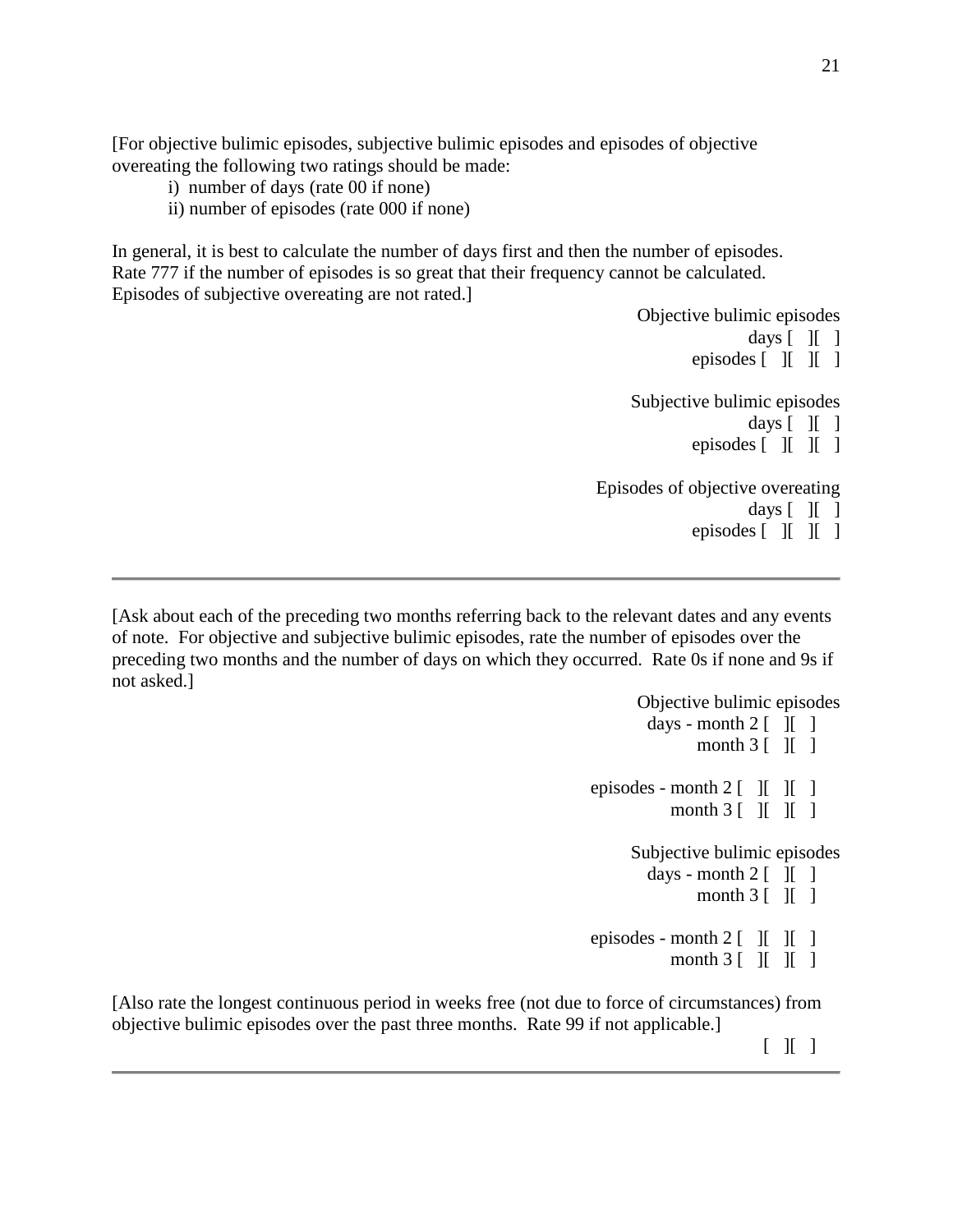# **DSM-IV "BINGE EATING DISORDER" MODULE**

**[Only enter this DSM-IV module if objective bulimic episodes have been present over the preceding 12 weeks. Use a respondent-based interviewing style, rather than the investigator-based style of the EDE.]**

In line with the DSM-IV research criteria for "binge eating disorder", a six-month assessment needs to be made of the number of *days* (NB: not episodes) on which objective bulimic episodes have occurred. Therefore, having focused initially on the preceding two 28-day months (months 2 and 3), the interviewer needs to move back to the three earlier 28-day months (months 4 to 6). To help patients recall this far back, they need to be told the specific dates in question. They also need help to recall the specific time period (along the lines specified earlier).]

**\*What about the three months prior to the three months that we have been talking about** (specify the beginning and end dates)**? .......** 

**....... Did you have episodes like ........**. (describe a representative objective bulimic episode)**?** 

**Did you have any other equivalent episodes .......** (refer, if applicable, to other types of objective bulimic episode that the participant reported)**?**

**Did they occur more or less often than in the past 28 days?**

Let's estimate together, on average over the past six months (specify months), how **many days per week have you had episodes like ..........** (refer to the representative objective bulimic episode)**?** 

[Estimate the average number of days per week on which objective bulimic episodes have occurred over the past six months (i.e., rate between 0 and 7). Rate 9 if not asked.]

 $\lceil \rceil$ 

# **Features Associated with Binge Eating**

[Only rate these items if, on average over the past six months, there have been at least two days per week on which episodes of binge eating have occurred. Otherwise rate 9.]

**During these episodes** (refer to objective bulimic episodes that are representative of those over the past six months)**, have you** *typically* **........**

| Eaten much more rapidly than normal?                                                               |  |
|----------------------------------------------------------------------------------------------------|--|
| Eaten until you have felt uncomfortably full?                                                      |  |
| Eaten large amounts of food when you haven't felt physically hungry?                               |  |
| Eaten alone because you have felt embarrassed about how much you were eating? $\lceil \;\; \rceil$ |  |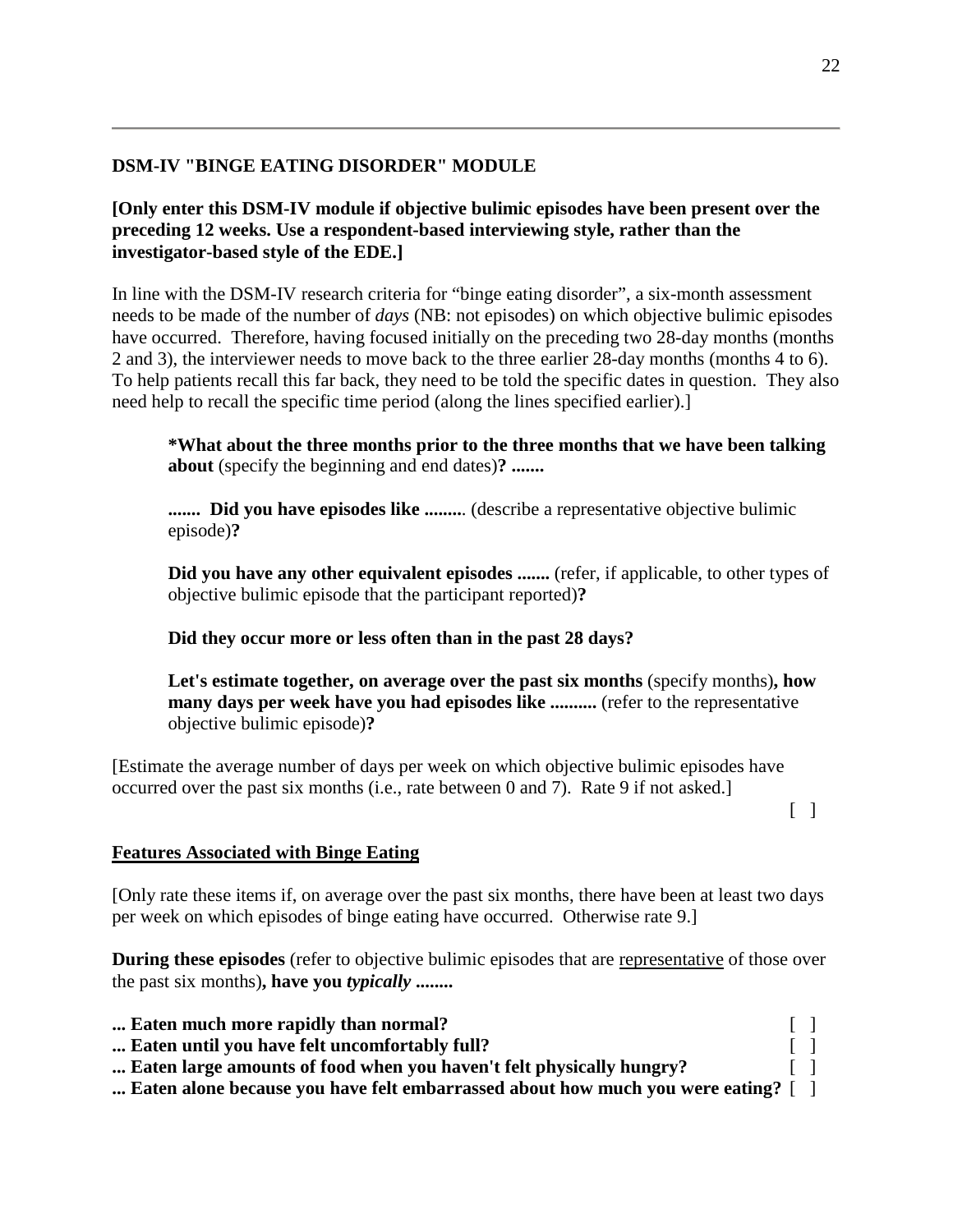# **... Felt disgusted with yourself, depressed, or very guilty?** [ ]

[Rate each feature individually using the binary scheme below.]

- 0 Feature not present
- 1 Feature present

# **Distress about Binge Eating**

**In general, over the past six months how distressed or upset have you felt about these episodes** (refer to objective bulimic episodes that are representative of those over the past six months)**?**

[Rate the presence of marked distress about the binge eating. This may stem from the actual behaviour itself or its potential effect on body shape and weight.]

 $0 - No$  marked distress

1 – Marked

 $\lceil \; \rceil$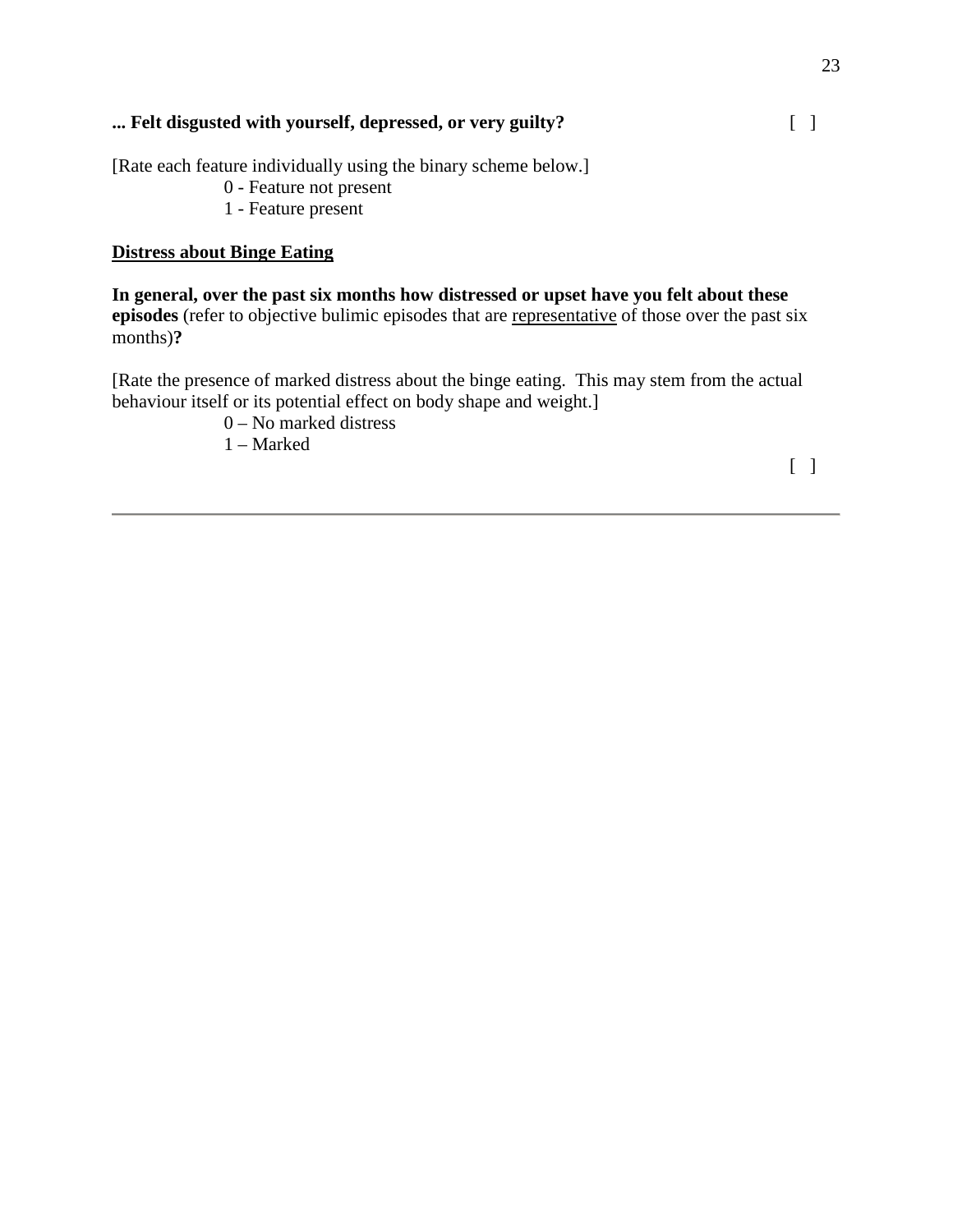# **DIETARY RESTRICTION OUTSIDE BULIMIC EPISODES (Diagnostic item)**

## [**RETURN TO THE THREE-MONTH TIME FRAME and EDE STYLE OF**

**QUESTIONING.** Only rate this item if there have been at least 24 objective bulimic episodes over the past three months.]

**Outside the times when you have lost control over eating** ..... (refer to objective and subjective bulimic episodes), ...... **how much have you been actually restricting (limiting) the amount that you eat? What have you eaten on a typical day?**

#### **Has this been to influence your shape or weight?**

[Ask about actual food intake outside the objective and subjective bulimic episodes. *Rate a typical day (whether or not it involves an episode of overeating)*. The dietary restriction should have been intended to influence shape, weight or body composition, although this may not have been the sole or main reason. Rate each of the past three months separately. Rate 9 if not asked.]

- 0 No extreme restriction outside objective and subjective bulimic episodes
- 1 Extreme restriction outside objective and subjective bulimic episodes (i.e., purposeful low energy intake  $(e.g., <1,200$  kcals))
- 2 No eating outside objective and subjective bulimic episodes (i.e., purposeful "fasting")
	- month  $1 \mid$
	- month  $2 \mid$
	- month 3 [ ]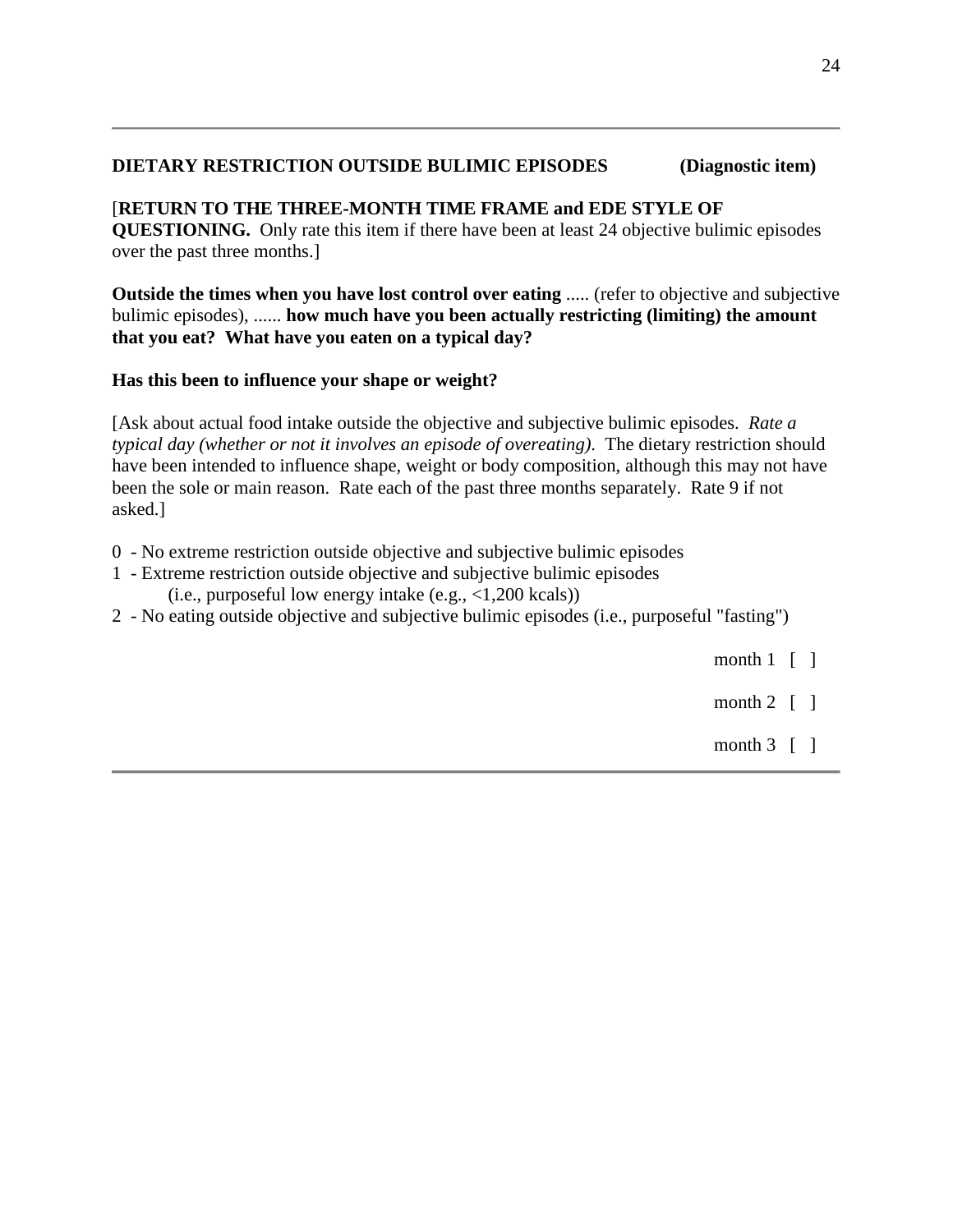# **SOCIAL EATING (Eating Concern subscale)**

**\*Outside the times when .....** (refer to any objective bulimic episodes and episodes of objective overeating), **over the past four weeks have you been concerned about other people seeing you eat?**

## **How concerned have you been? Has this concern led you to avoid such occasions? Could it have been worse?**

[NB: This is the first severity item. Rate the degree of concern about eating normal or less than normal amounts of food in front of others. *Do not consider objective bulimic episodes or episodes of objective overeating.* Also, do not consider concern restricted to family members who are aware that the participant has an eating problem. On the other hand the concern can stem from idiosyncratic eating habits (e.g., very slow eating; eating fewer courses than others; eating different types of food) or allied behaviour such as indecision when ordering in a restaurant. One index of the severity of such concern is whether it has led to avoidance. In common with all severity items, the rating should generally represent the *mode for the entire month*. If the possibility of eating with others has not arisen, rate 9. ]

0 - No concern about being seen eating by others and no avoidance of such occasions.

1 -

2 - Has felt slight concern at being seen eating by others

3 -

4 - Has felt definite concern at being seen eating by others

5 -

6 - Has felt extreme concern at being seen eating by others [ ]

25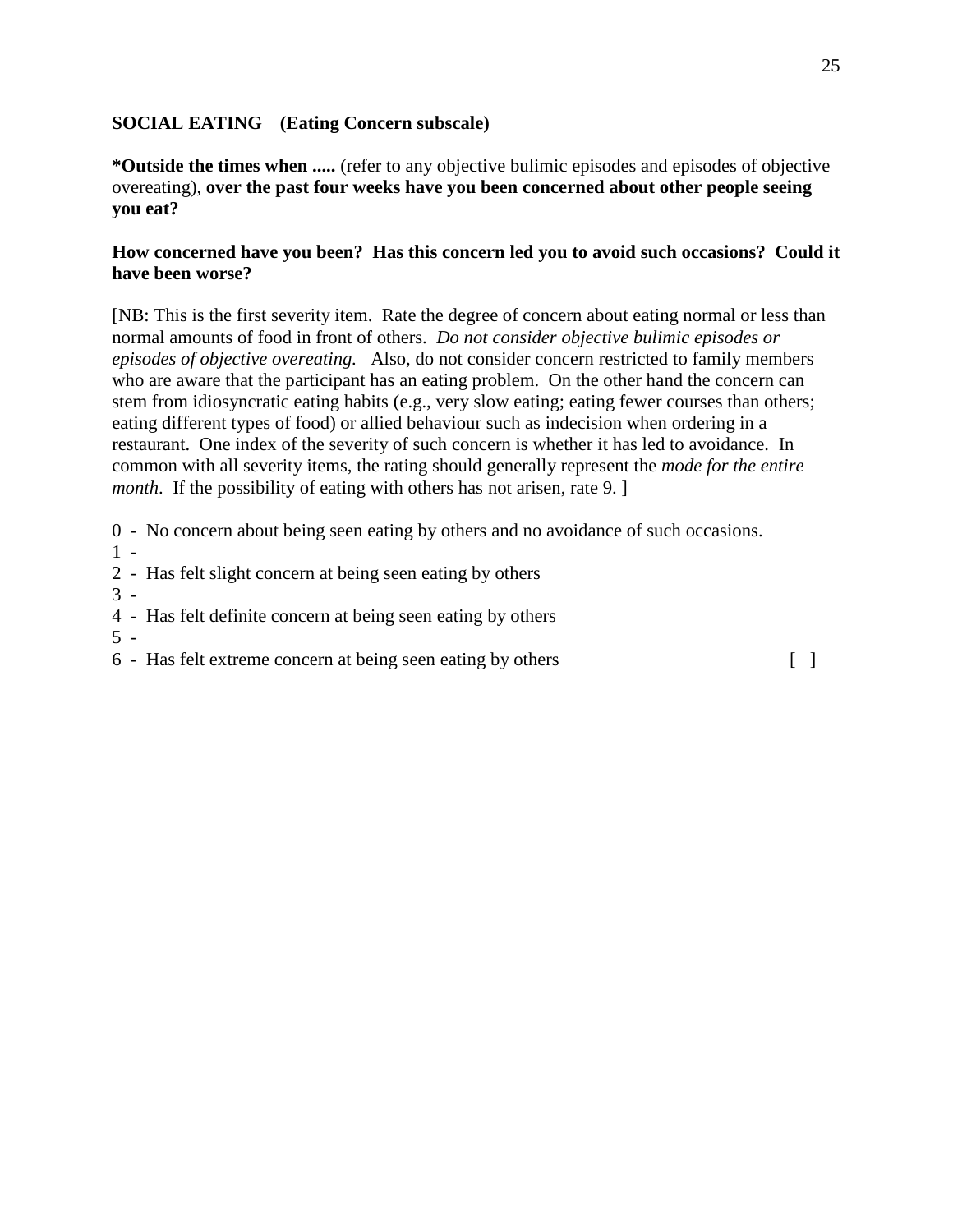### **EATING IN SECRET (Eating Concern subscale)**

**\*Outside the times when .....** (refer to any objective bulimic episodes and episodes of objective overeating), **over the past four weeks have you eaten in secret?**

[Rate the number of days on which there has been at least one episode of secret eating. *Do not consider objective bulimic episodes or episodes of objective overeating.* Secret eating refers to eating which is furtive and which the participant wishes to conceal because he or she does not want to be seen eating (i.e., it is not simply eating alone). Do not rate secrecy that stems from a desire not to be interrupted or a wish not to share food. Sensitivity about eating in front of others will have been rated under "Social eating" but it can result in eating in secret. If the possibility of eating with others has not arisen, rate 9.]

- 0 Has not eaten in secret
- 1 Has eaten in secret on 1 to 5 days
- 2 Has eaten in secret on less than half the days (6 to 12 days)
- 3 Has eaten in secret on half the days (13 to 15 days)
- 4 Has eaten in secret on more than half the days (16 to 22 days)
- 5 Has eaten in secret almost every day (23 to 27 days)
- 6 Has eaten in secret every day [ ]

**\*Outside the times when .....** (refer to any objective and subjective bulimic episodes)**, over the past four weeks have you felt guilty after eating?** 

#### **Have you felt that you have done something wrong? Why?**

#### **On what proportion of the times that you have eaten have you felt guilty?**

[NB: This rating is based on occasions. Rate the *proportion of times* that feelings of guilt have followed eating. *Do not consider objective or subjective bulimic episodes*, but do consider other episodes of overeating. These feelings of guilt should relate to the effects of eating on shape, weight or body composition. *Distinguish guilt from regret*: guilt refers to a feeling that one has done wrong.]

- 0 No guilt after eating
- $1 -$
- 2 Has felt guilty after eating on less than half the *occasions*
- 3 -
- 4 Has felt guilty after eating on more than half the *occasions*
- *5 -*
- 6 Has felt guilty after eating on every *occasion* [ ]

# **GUILT ABOUT EATING (Eating Concern subscale)**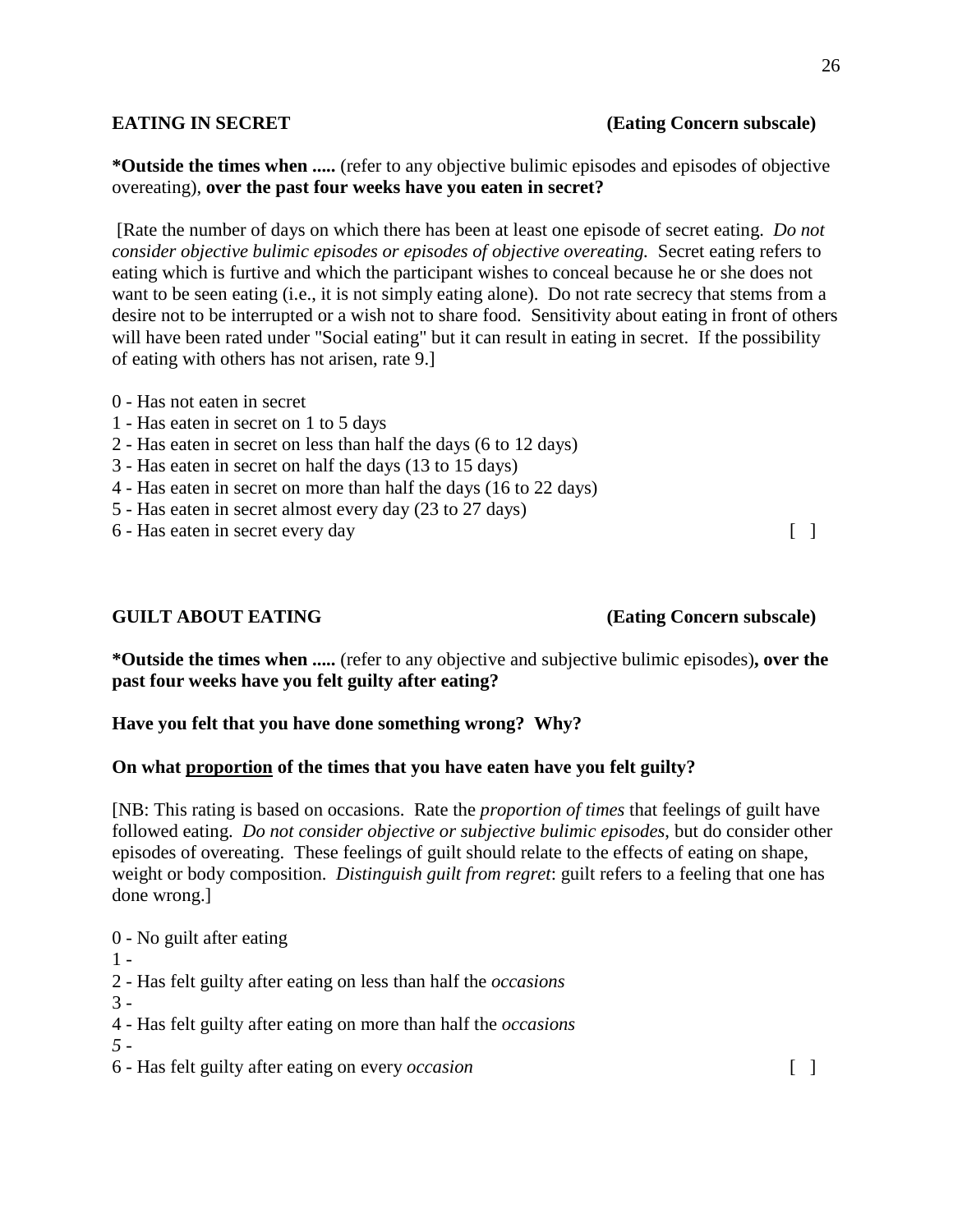#### **\*Over the past four weeks have you made yourself sick as a means of controlling your shape or weight?**

[Rate the number of discrete episodes of self-induced vomiting. If the participant denies that the vomiting is under his or her control, determine whether it has the characteristics that would be expected were it not self-induced (e.g., unpredictability, occurrence in public). If the available evidence suggests that the vomiting is under the participant's control (i.e., it is self-induced), then rate it as such. Accept the participant's definition of an episode. Rate 777 if the number of episodes is so great that it cannot be calculated. Rate 000 if no vomiting.]

 $[ \quad ] [ \quad ] [ \quad ]$ 

**Outside the times when .....** (refer to objective and subjective bulimic episodes)**, over the past four weeks how many times have you made yourself sick as a means of controlling your shape or weight? ?** 

[Rate the number of episodes of "non-compensatory" self-induced vomiting. Accept the participant's definition of an episode. Rate 000 if no vomiting.]

[Ask about the preceding two months. Estimate the number of discrete episodes of self-induced vomiting over each of the two preceding months.]

month  $2$  [  $\parallel$   $\parallel$   $\parallel$ 

month  $3$  [ ][ ][ ]

[Ask about the three months prior to that (to make diagnoses of binge eating disorder). Estimate the number of discrete episodes of self-induced vomiting over these three months.]

months 4 to 6  $\begin{bmatrix} \begin{bmatrix} \end{bmatrix} \end{bmatrix}$ 

 $[$   $]$  $[$   $]$  $[$  $]$  $[$  $]$  $[$  $]$  $[$  $]$  $[$  $]$  $[$  $]$  $[$  $]$  $[$  $]$  $[$  $]$  $[$  $]$  $[$  $]$  $[$  $]$  $[$  $]$  $[$  $]$  $[$  $]$  $[$  $]$  $[$  $]$  $[$  $]$  $[$  $]$  $[$  $]$  $[$  $]$  $[$  $]$  $[$  $]$  $[$  $]$  $[$  $]$  $[$  $]$  $[$  $]$  $[$  $]$  $[$  $]$  $[$  $]$  $[$  $]$  $[$  $]$  $[$  $]$  $[$  $]$  $[$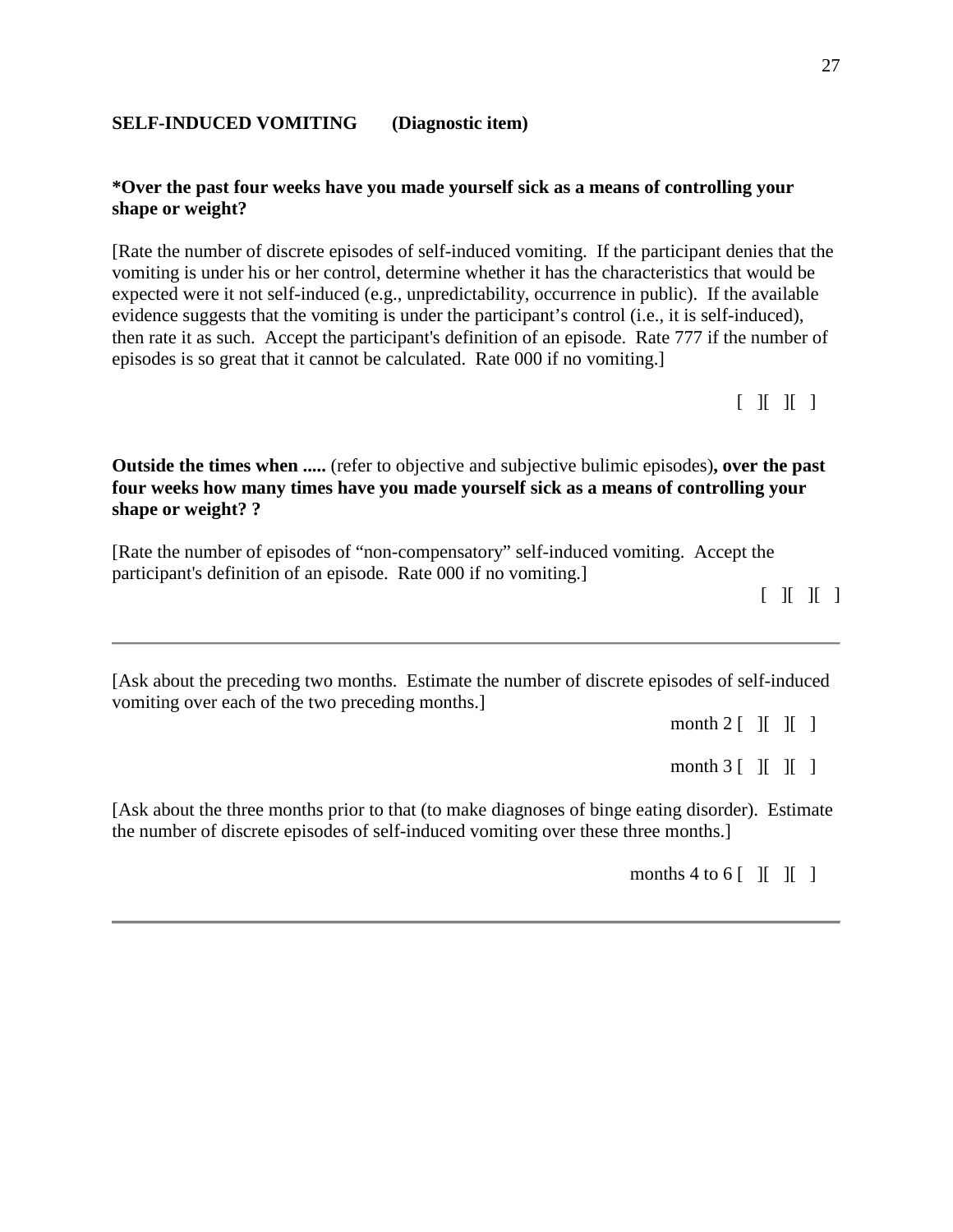#### **LAXATIVE MISUSE (Diagnostic item)**

#### **\*Over the past four weeks have you taken laxatives as a means of controlling your shape or weight?**

[Rate the number of episodes of laxative-taking as a means of controlling shape, weight or body composition. This should have been the *main* reason for the laxative-taking, although it may not have been the sole reason. Only rate the taking of substances with a true laxative effect. Rate 00 if there was no laxative use or there is doubt whether the laxative-taking was primarily to influence shape, weight or body composition.]

[Rate the average number of laxatives taken on each occasion. Rate 999 if not applicable. Rate 777 if not quantifiable, e.g., use of bran.]

[Note the type of laxative taken.]

**Outside the times when .....** (refer to objective and subjective bulimic episodes)**, over the past four weeks how many times have you taken laxatives as a means of controlling your shape or weight? ?** 

[Rate the number of episodes of "non-compensatory" laxative misuse. Accept the participant's definition of an episode. Rate 000 if no laxative misuse.]

 $[$   $]$  $[$   $]$  $[$   $]$ 

[Ask about the preceding two months. Estimate the number of episodes of laxative misuse over each of the two preceding months.]

month  $2$  [ ][ ][ ]

month  $3$   $\mid$   $\mid$   $\mid$   $\mid$   $\mid$ 

[Ask about the three months prior to that. Estimate the number of episodes of laxative misuse over these three months.]

months 4 to 6  $\lceil$  1  $\lceil$  1  $\lceil$ 

 $[ \quad ] [ \quad ] [ \quad ]$ 

 $[$   $]$  $[$   $]$  $[$  $]$  $[$  $]$  $[$  $]$  $[$  $]$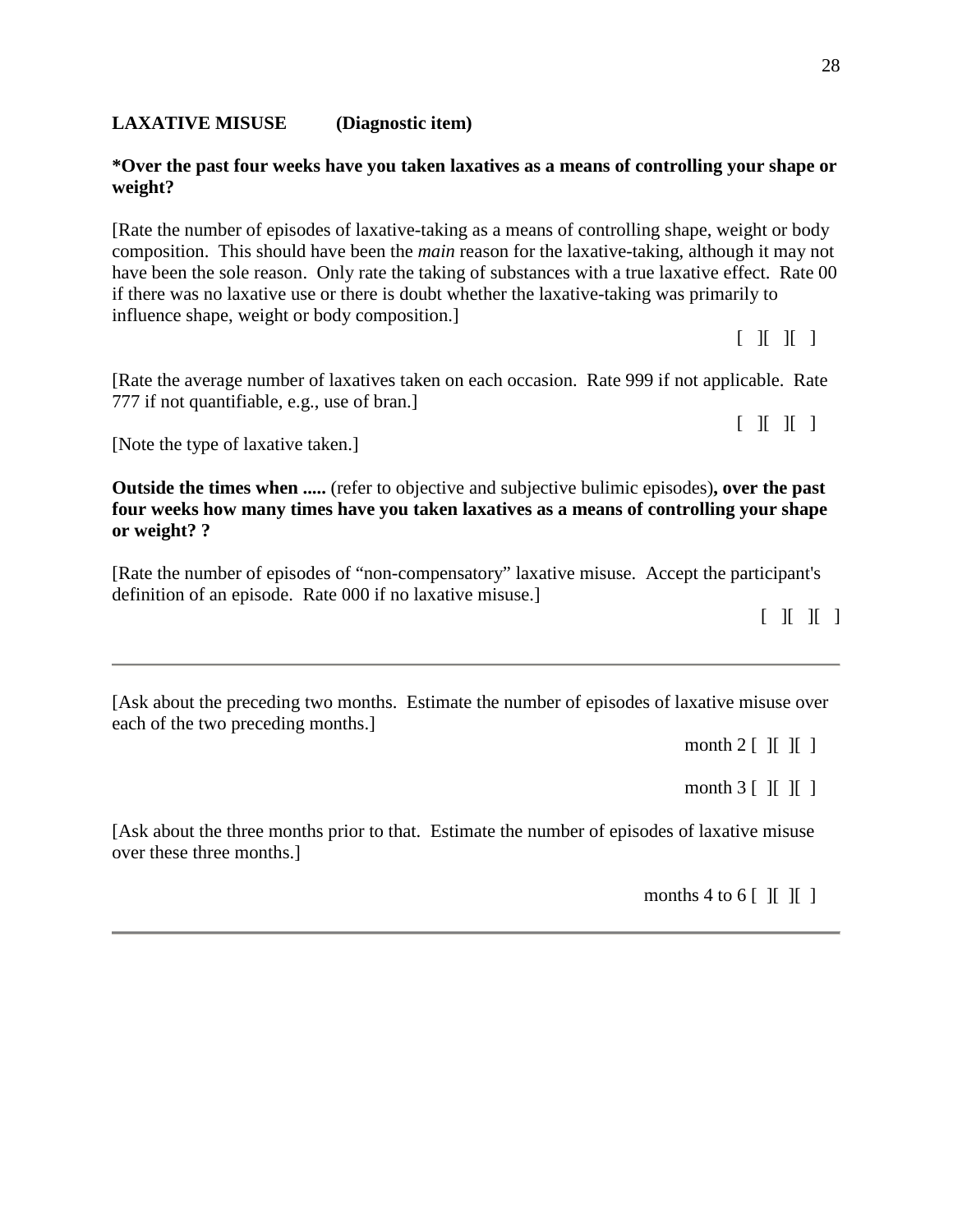#### **DIURETIC MISUSE (Diagnostic item)**

#### **\*Over the past four weeks have you taken diuretics as a means of controlling your shape or weight?**

[Rate the number of episodes of diuretic-taking as a means of controlling shape, weight or body composition. This should have been the *main* reason for the diuretic-taking, although it may not have been the sole reason. Only rate the taking of substances with a true diuretic effect. Rate 00 if there was no diuretic use or there is doubt whether the diuretic-taking was primarily to influence shape, weight or body composition.]

 $[ \quad ] [ \quad ] [ \quad ]$ 

[Rate the average number of diuretic taken on each occasion. Rate 999 if not applicable.]

 $[ \quad ] [ \quad ] [ \quad ]$ 

[Note the type of diuretic taken.]

**Outside the times when .....** (refer to objective and subjective bulimic episodes)**, over the past four weeks how many times have you taken diuretics as a means of controlling your shape or weight? ?** 

[Rate the number of episodes of "non-compensatory" diuretic misuse. Accept the participant's definition of an episode. Rate 000 if no diuretic misuse.]

 $[$   $]$  $[$   $]$  $[$  $]$  $[$  $]$  $[$  $]$ 

[Ask about the preceding two months. Estimate the number of episodes of diuretic misuse over each of the two preceding months..]

month  $2$  [  $\parallel$   $\parallel$   $\parallel$ 

month  $3$  [ ][ ][ ]

[Ask about the three months prior to that. Estimate the number of episodes of diuretic misuse over these three months.]

months 4 to 6  $\begin{bmatrix} \begin{bmatrix} \end{bmatrix} & \begin{bmatrix} \end{bmatrix} & \begin{bmatrix} \end{bmatrix} \end{bmatrix}$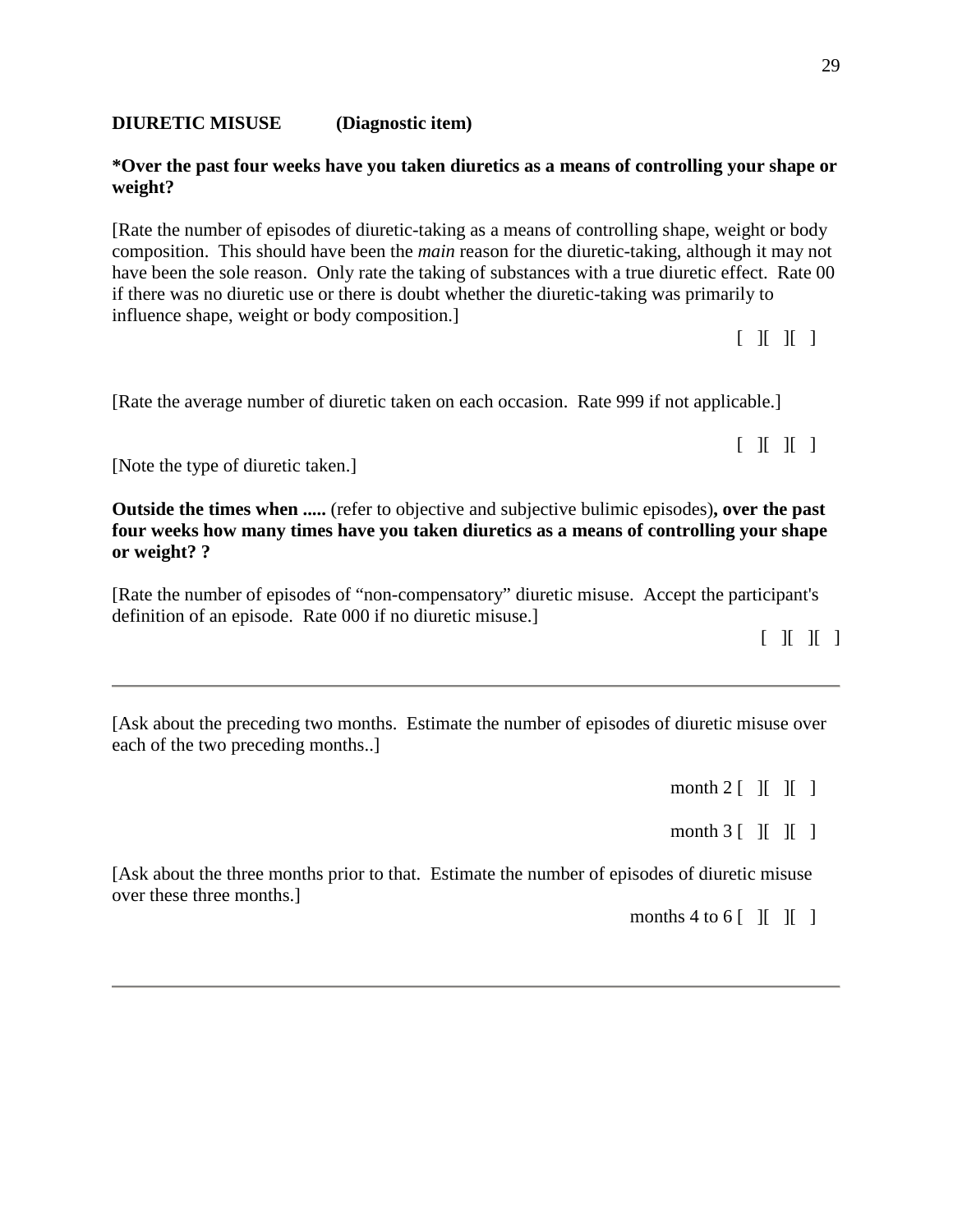#### **DRIVEN EXERCISING (Diagnostic item)**

**\*Over the past four weeks have you exercised as a means of controlling your weight, altering your shape or amount of fat, or burning off calories?**

**\*Have you felt driven or compelled to exercise?** 

**Typically, what form of exercise have you taken? How hard have you exercised? Have you pushed yourself?**

**Have you exercised even when it might interfer with other commitments or do you harm?**

#### **Have there been times when you have been unable to exercise for any reason? How has this made you feel?**

[Rate the number of days on which the participant has engaged in "driven" exercising. Such exercising should have been intense in character and have had a "compulsive" quality to it. The participant may describe having felt compelled to exercise. Other indices of this compulsive quality are exercising to the extent that it significantly interferes with day-to-day functioning (e.g. such that it prevents attendance at social commitments or it intrudes on work or exercising when it might do one harm (e.g., when possibly injured). Another suggestive feature is having a strong negative reaction to being unable to exercise. Only rate driven exercising that was *predominantly* intended to use calories or change shape, weight, or body composition. Exercising that was exclusively intended to enhance health or fitness should not be rated. Rate 00 if no such driven exercising.]

 $[ ] [ ]$ 

[Rate the *average* amount of time (in minutes) per day spent exercising in this way. Only consider days on which the participant has exercised. Rate 999 if no such exercising.]

 $[ ] [ ] [ ] [ ]$ 

[Ask about the preceding two months. Rate the number of days on which the participant has exercised in this manner over each of the two preceding months. If not asked, rate 99.]

month  $2$  [ ] [ ]

month  $3$  [ ] [ ]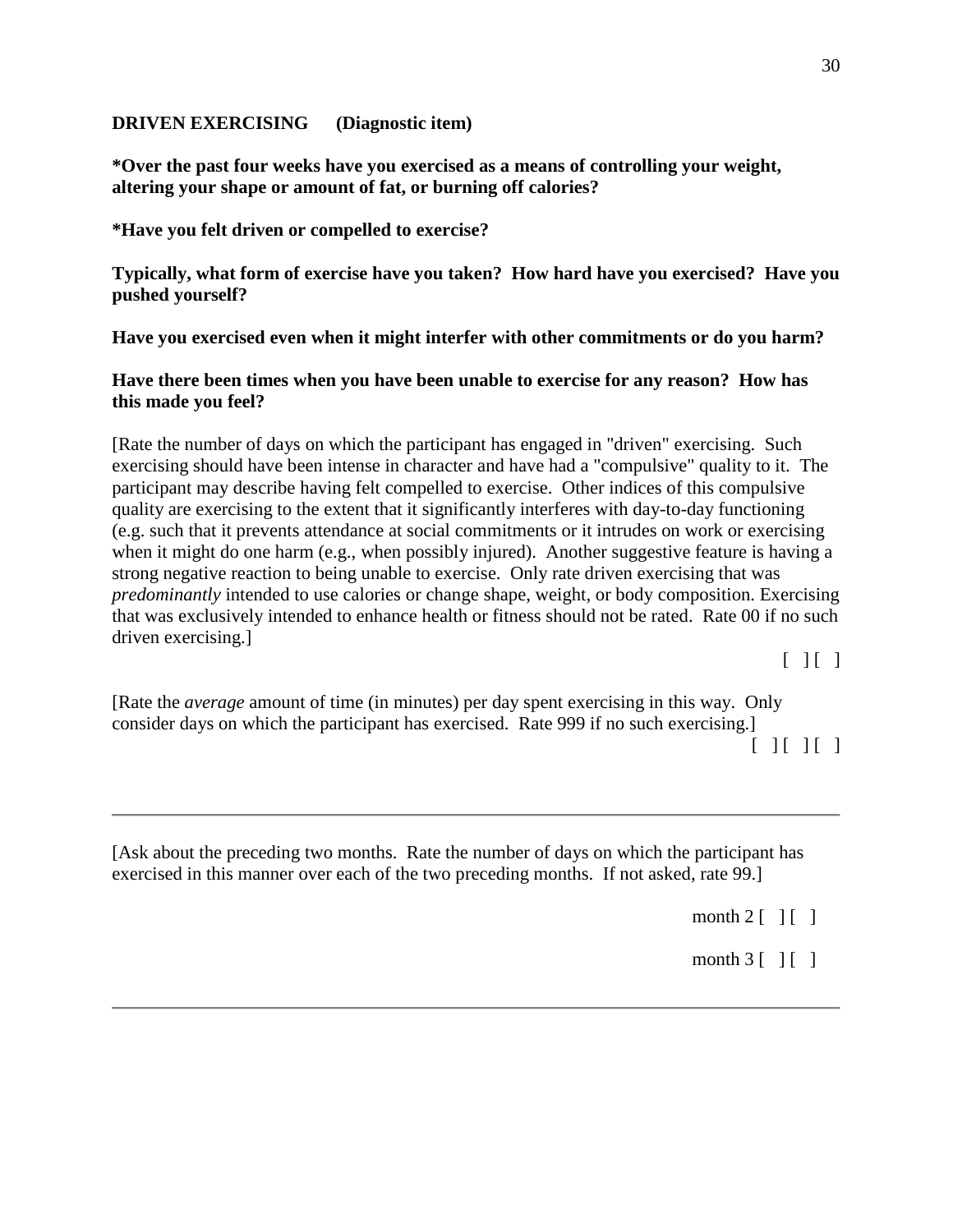# **OTHER EXTREME WEIGHT-CONTROL BEHAVIOUR**

# **\*Over the past four weeks have you done anything else to control your shape or weight?**

[Rate other noteworthy (i.e., potentially effective) dysfunctional forms of weight-control behaviour (e.g., spitting, insulin under-use, thyroid medication misuse). Rate number of days and nature of the behaviour. Rate 99 if no such behaviour.]

month  $1 \mid \cdot \mid \cdot \mid$ 

- month  $2 \lceil \rceil$   $\lceil \rceil$
- month  $3$  [ ] [ ]

# **PERIODS OF ABSENCE OF EXTREME WEIGHT-CONTROL BEHAVIOUR**

[Only ask this question if at least one of the five main methods of weight-control behaviour has been rated positively at the specified severity level over the past three months (see the section on "Eating disorder diagnoses"). The five forms of behaviour are as follows:

- fasting (rating of 1 or 2 on Dietary restriction outside bulimic episodes)
- self-induced vomiting (on average at least once a week)
- laxative misuse (on average at least once a week)
- diuretic misuse (on average at least once a week)
- driven exercise ignore in this context]

# **Over the past three months has there been a period of two or more weeks when you have not** .........

[Ask as for individual items. Ascertain the number of consecutive weeks over the past three months "free" (i.e., not above threshold levels) from all five forms of extreme weight-control behaviour. Do not rate abstinence due to force of circumstance. Rate 99 if not applicable.]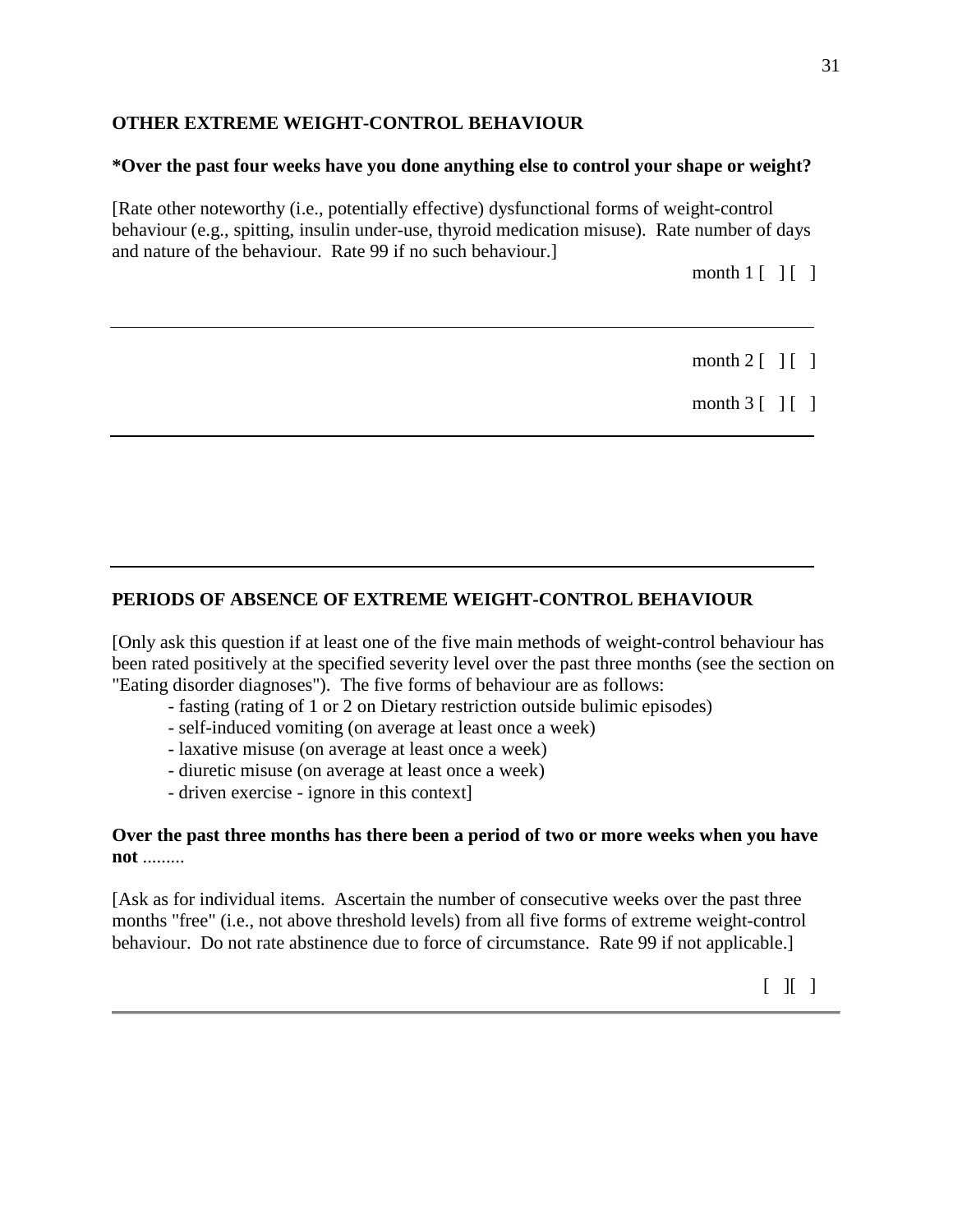# **I am now going to ask you some questions about your shape and weight ..........**

## **DISSATISFACTION WITH WEIGHT (Weight Concern subscale)**

**\*Over the past four weeks have you been dissatisfied with your weight (..... the number on the scale)? What has this been like?**

# **Why have you been dissatisfied with your weight? Have you been so dissatisfied that it has made you unhappy? Could you have felt worse? How long has this feeling lasted?**

[Only rate dissatisfaction due to weight being regarded as too high. Assess the participant's attitude to his or her weight and rate accordingly. In common with all severity items, the rating should generally represent the *mode for the entire month*. Only rate 4, 5 or 6, if there has been distress. Do not prompt with the terms "slight", "moderate" or "marked". This rating can be made with participants who do not know their exact weight. Only rate 9 with participants who are totally unaware of their weight.]

- 0 No dissatisfaction
- $1 -$
- 2 Slight dissatisfaction (no associated distress)
- 3 -
- 4 Moderate dissatisfaction (some associated distress)
- 5 -
- 6 Marked dissatisfaction (extreme concern and distress; weight totally unacceptable) [ ]

#### **DESIRE TO LOSE WEIGHT (Weight Concern subscale)**

#### \***Over the past four weeks have you wanted to weigh less (again I am referring to the number on the scale)?**

#### **Have you had a strong desire to lose weight?**

[Rate the number of days on which there has been a *strong desire* to lose weight. This rating can be made with participants who do not know their exact weight. Only rate 9 with participants who are totally unaware of their weight.]

- 0 No strong desire to lose weight
- 1 Strong desire on 1 to 5 days
- 2 Strong desire on less than half the days (6 to 12 days)
- 3 Strong desire on half the days (13 to 15 days)
- 4 Strong desire on more than half the days (16 to 22 days)
- 5 Strong desire almost every day (23 to 27 days)
- 6 Strong desire every day [ ]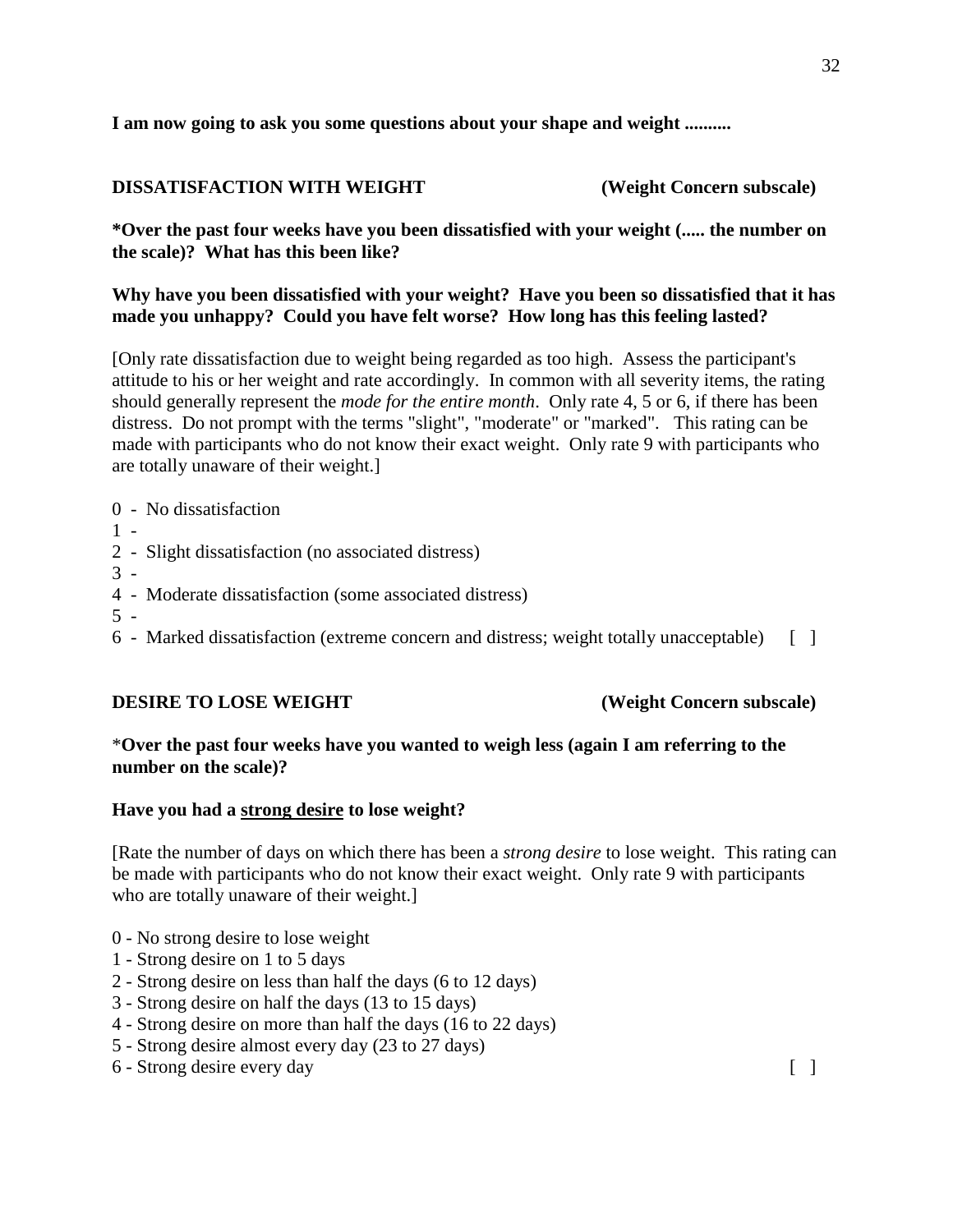## **DESIRED WEIGHT**

#### **\*On average, over the past month what weight have you wanted to be?**

[Rate weight in kilograms. Rate 888 if the participant is not interested in his or her weight. Rate 777 if no specific weight would be low enough. Rate 666 if the participant is primarily interested in his or her shape but has some concern about weight (but not a specific weight). Rate 555 if cannot be rated.]

 $[$   $]$  $[$   $]$  $[$  $]$  $[$  $]$  $[$  $]$ 

#### **WEIGHING \*Over the past four weeks how often have you weighed yourself?**

[Calculate the approximate frequency that the participant has weighed himself or herself. If the participant has not weighed himself or herself determine whether this is the result of avoidance. Rate 777 if it is due to avoidance.]

 $[$   $]$  $[$   $]$  $[$  $]$  $[$  $]$  $[$  $]$  $[$  $]$  $[$  $]$  $[$  $]$  $[$  $]$  $[$  $]$  $[$  $]$  $[$  $]$  $[$  $]$  $[$  $]$  $[$  $]$  $[$  $]$  $[$  $]$  $[$  $]$  $[$  $]$  $[$  $]$  $[$  $]$  $[$  $]$  $[$  $]$  $[$  $]$  $[$  $]$  $[$  $]$  $[$  $]$  $[$  $]$  $[$  $]$  $[$  $]$  $[$  $]$  $[$  $]$  $[$  $]$  $[$  $]$  $[$  $]$  $[$  $]$  $[$ 

#### **REACTION TO PRESCRIBED WEIGHING (Weight Concern subscale)**

# **\*Over the past four weeks how would you have felt if you had been asked to weigh yourself once each week for the subsequent four weeks ..... just once a week; no more often and no less often?**

[Rate the strength of negative reaction to the prospect of having to weigh once weekly (no more often, no less often) over the subsequent four weeks. This assumes that the participant would thereby be made aware of his or her weight. Positive reactions should be rated 9. In common with all severity items, the rating should generally represent the *mode for the entire month*. Ask the participant to describe in detail how he or she would have reacted and rate accordingly. Check whether other aspects of the participant's life would have been influenced. Do not prompt with the terms "slight", "moderate" or "marked". If the participant would not have complied with such weighing because it would have been extremely disturbing, rate 6.]

0 - No reaction  $1 -$ 2 - Slight reaction 3 - 4 - Moderate reaction (definite reaction, but manageable)  $5 -$ 6 - Marked reaction (pronounced reaction which would affect other aspects of the participant's life)

 $\lceil \rceil$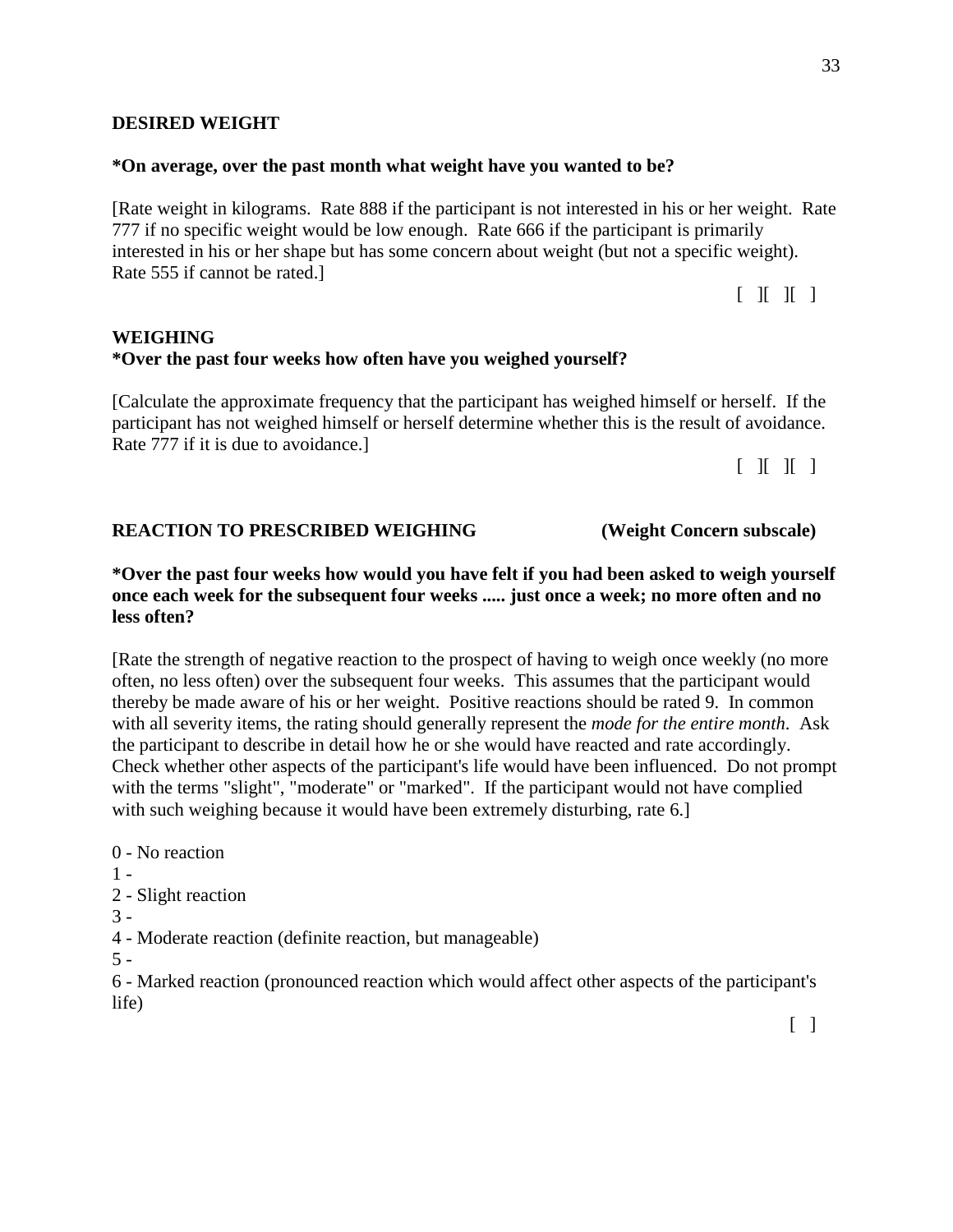# **SENSITIVITY TO WEIGHT GAIN**

# **\*Over the past four weeks what amount of weight gain, over a period of one week, would have definitely upset you?**

[Ascertain what weight gain (from the participant's average weight over the past four weeks) would have led to a *marked negative reaction*. Check several numbers. Be particularly careful to code the number correctly. This should represent the average degree of sensitivity for the entire month.]

0 - 7 lb or 3.5 kg (or more) would have generated a marked negative reaction, or no amount of weight gain would generate this type of reaction

- 1 6 lb or 3 kg would have generated a marked negative reaction
- 2 5 lb or 2.5 kg would have generated a marked negative reaction
- 3 4 lb or 2 kg would have generated a marked negative reaction
- 4 3 lb or 1.5 kg would have generated a marked negative reaction
- 5 2 lb or 1 kg would have generated a marked negative reaction
- 6 1 lb or 0.5 kg (i.e., any weight gain) would have generated a marked negative reaction

 $\lceil$   $\rceil$ 

#### **DISSATISFACTION WITH SHAPE (Shape Concern subscale)**

**\*Over the past four weeks have you been dissatisfied with your overall shape (your figure)? What has this been like?**

## **Why have you been dissatisfied with your shape? Have you been so dissatisfied that it has made you unhappy? Could you have felt worse? How long has this feeling lasted?**

[Only rate dissatisfaction with overall shape or figure because it is viewed as too large. This dissatisfaction may include concerns about relative proportions of the body but not dissatisfaction restricted to specific body parts. Do not rate concerns about body tone. Assess the participant's attitude to his or her shape and rate accordingly. In common with all severity items, the rating should generally represent the *mode for the entire month*. Only rate 4, 5, or 6, if there has been associated distress. Do not prompt with the terms "slight", "moderate" or "marked". Reports of disgust or revulsion should be rated 6.]

0 - No dissatisfaction with shape

 $1 -$ 

2 - Slight dissatisfaction with shape (no associated distress)

3 -

4 - Moderate dissatisfaction with shape (some associated distress)

- 5 -
- 6 Marked dissatisfaction with shape (extreme concern and distress; shape totally unacceptable)

 $\lceil \rceil$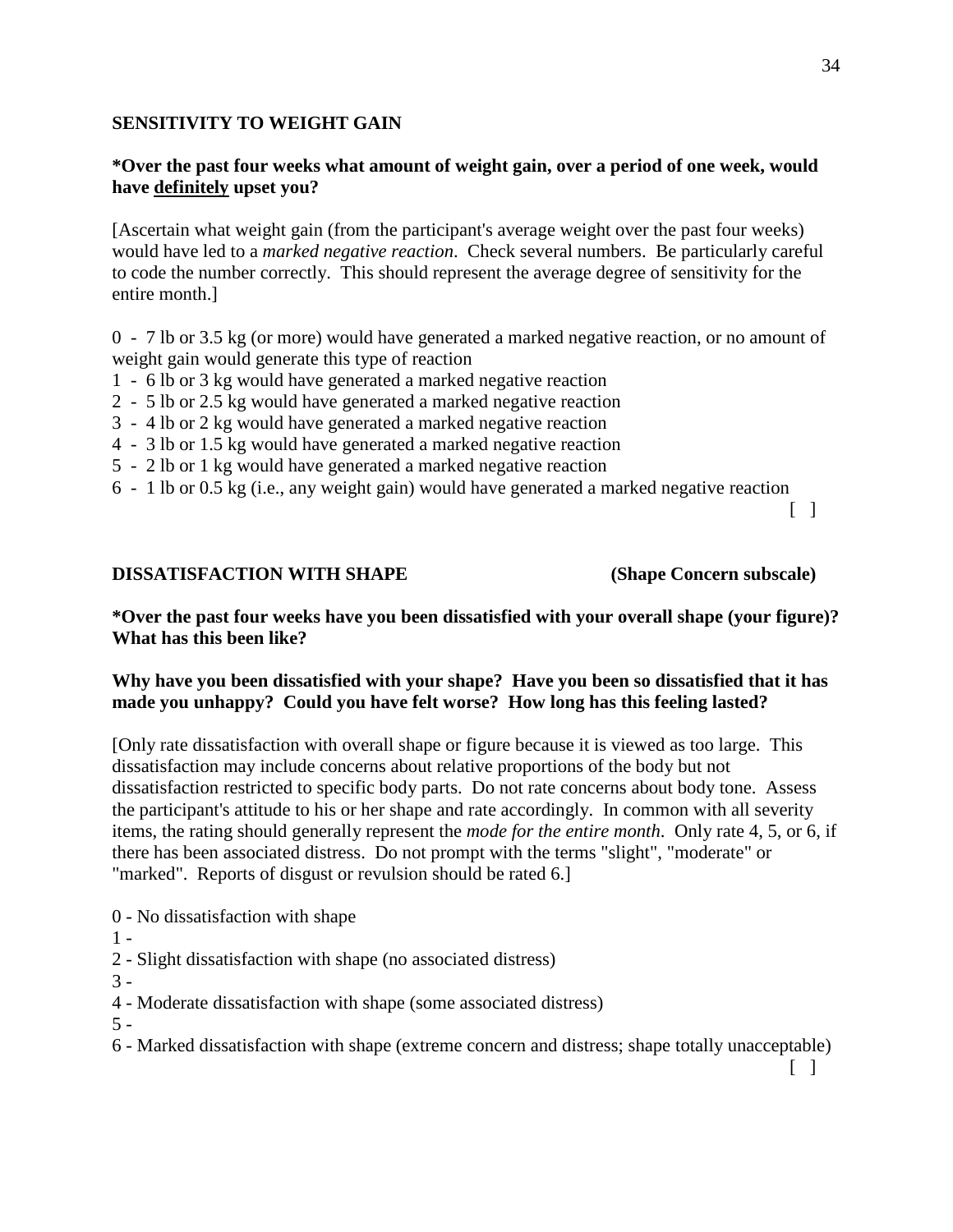#### **PREOCCUPATION WITH SHAPE OR WEIGHT**

**(Shape and Weight Concern subscales)**

**\*Over the past four weeks have you spent much time thinking about your shape or weight?.......**

# **\*..... Has thinking about your shape or weight interfered with your ability to concentrate on things that you are actively engaged in, for example, working, following a conversation or reading? What has it affected?**

[This definition of preoccupation requires concentration impairment. Concentration is regarded as impaired if there have been *intrusive thoughts about shape or weight which have interfered with activities one is actively engaged in* rather than one's mind simply drifting off the matter at hand. Rate the number of days on which this has happened, whether or not bulimic episodes occurred.]

- 0 No concentration impairment
- 1 Concentration impairment on 1 to 5 days
- 2 Concentration impairment on less than half the days (6 to 12 days)
- 3 Concentration impairment on half the days (13 to 15 days)
- 4 Concentration impairment on more than half the days (16 to 22 days)
- 5 Concentration impairment almost every day (23 to 27 days)
- 6 Concentration impairment every day [ ]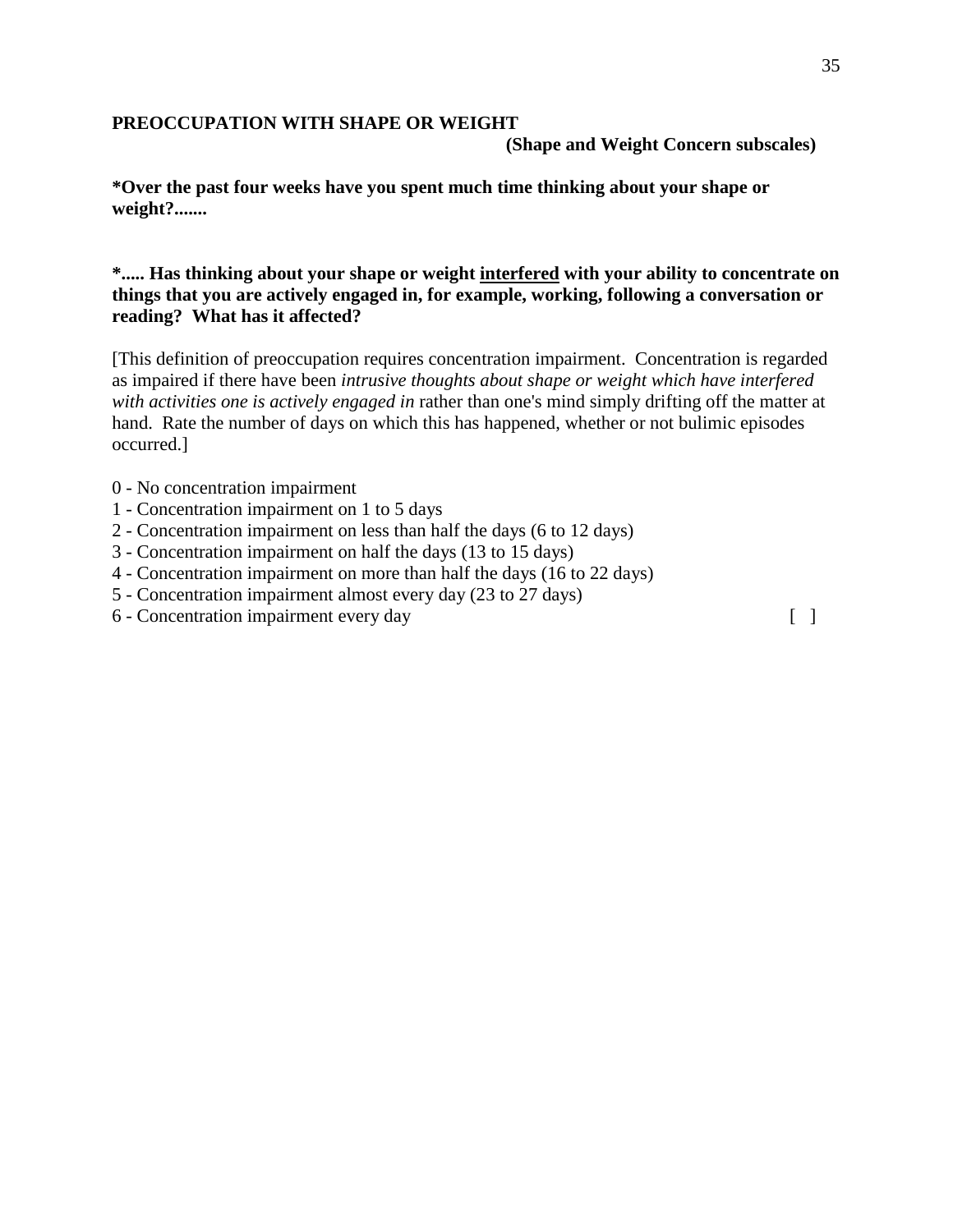## **IMPORTANCE OF WEIGHT, SHAPE AND STRICT CONTROL OVER EATING (Diagnostic items, Weight and Shape Concern subscales)**

# **Weight**

**\*I am now going to ask you a rather complex question - you may not have thought about this before. Over the past four weeks has your weight (the number on the scale) been important in influencing how you feel about** (judge, think, evaluate) **yourself as a person?** 

**......\*If you imagine the things which influence how you feel about (judge, think, evaluate) yourself - such as** (your performance at work, being a parent, your marriage, how you get on with other people) **- and put these things in order of importance, where does your weight fit in?**

**(If, over the past four weeks, your weight had changed in any way, would this have affected how you felt about yourself?)**

**(Over the past four weeks has it been important to you that your weight does not change? Have you been making sure that it does not change?)**

#### **Shape**

**\*What about your shape? How has it compared in importance with your weight in influencing how you feel about yourself?**

[NB: Make all the unadjusted "shape" and "weight" ratings at this point.]

#### **Strict Control over Eating**

**\*What about maintaining strict control over your eating? How has it compared in importance with your weight and shape in influencing how you feel about yourself?**

[First gauge the degree of importance the participant has placed on body weight and its position in his or her scheme for self-evaluation. The rating can be made with participants who do not know their exact weight - the importance of their presumed weight can be rated. To make the rating, comparisons need to be made with other aspects of the participant's life which are of importance in his or her scheme for self-evaluation (e.g., quality of relationships, being a parent, performance at work or in leisure activities) including body shape and maintaining strict control over eating. In common with all severity items, the rating should generally represent the *mode for the entire month*.

The three "Importance" items can be difficult to rate. It is best to start by discussing weight and then address shape. At this point ratings of the importance of weight and shape should be made. Then, maintaining strict control over eating should be added to the equation and the importance of all three domains rated (i.e., importance of weight and shape are rated twice).

When starting with weight, it is recommended that the two mandatory probe questions be asked in tandem. Then the interviewer should help the participant formulate his or her answer. After that it is good practice to repeat the two probe questions to ensure that the participant has fully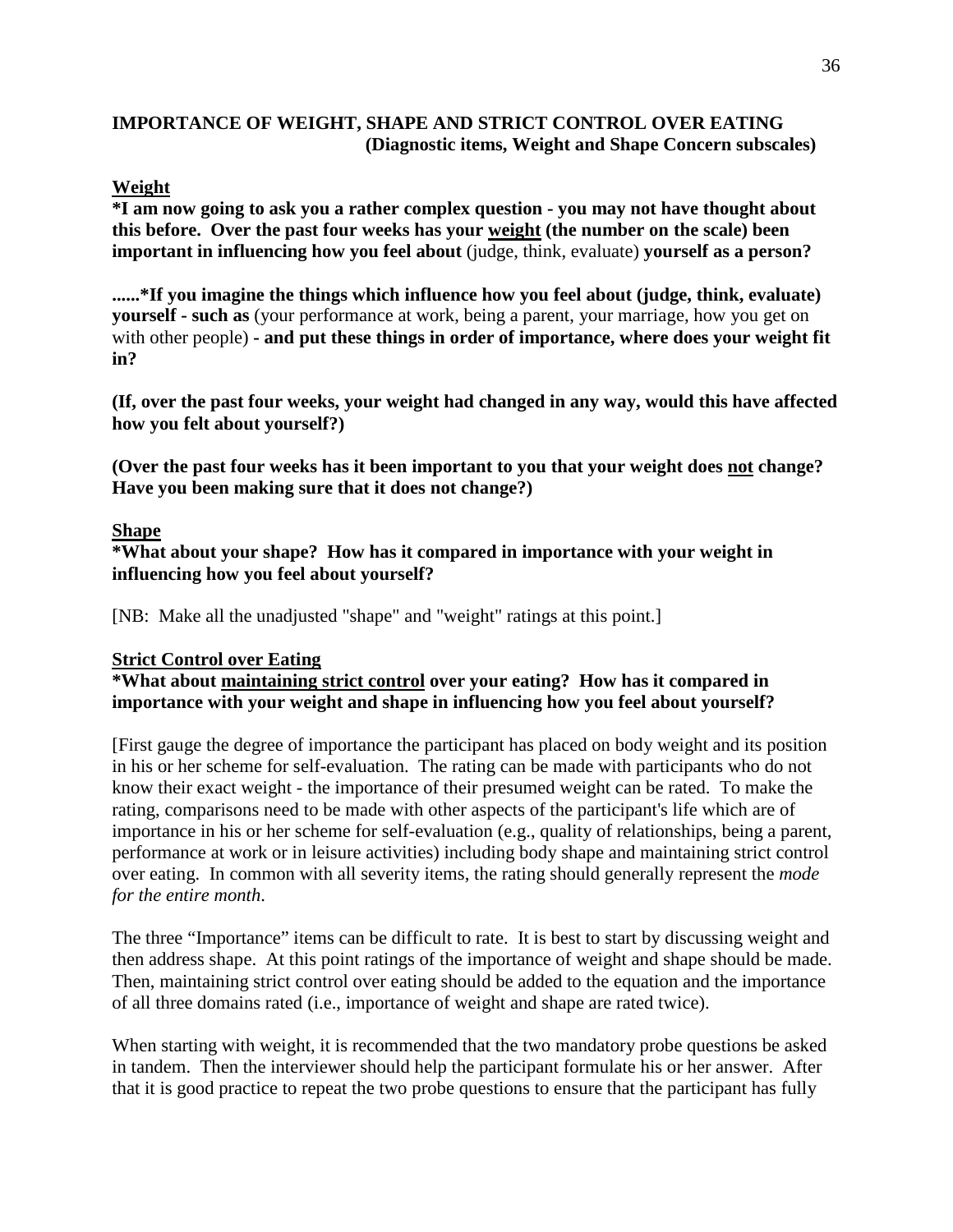grasped the concept that is being assessed. The questions in brackets should only be asked if the participant is denying that weight is important yet his or her behaviour suggests otherwise. Do not prompt with the terms "some", "moderate" or "supreme".]

- 0 No importance
- $1 -$
- 2 Some importance (definitely an aspect of self-evaluation)

3 -

4 - Moderate importance (definitely one of the main aspects of self-evaluation)

5 -

6 - Supreme importance (nothing is more important in the participant's scheme for selfevaluation)

- Weight (unadjusted rating) [ ]
- Shape (unadjusted rating) [ ]

[Ask about each of the preceding two months. Rate 9 if not asked.]

- Weight (unadjusted) month  $2 \lceil \rceil$
- Weight (unadjusted) month 3 [ ]
- Shape (unadjusted) month  $2 \lceil \rceil$
- Shape (unadjusted) month 3 [ ]
- Maintaining strict control over eating [ ]
- Weight (adjusted for strict control over eating) [ ]
- Shape (adjusted for strict control over eating)  $\lceil \quad \rceil$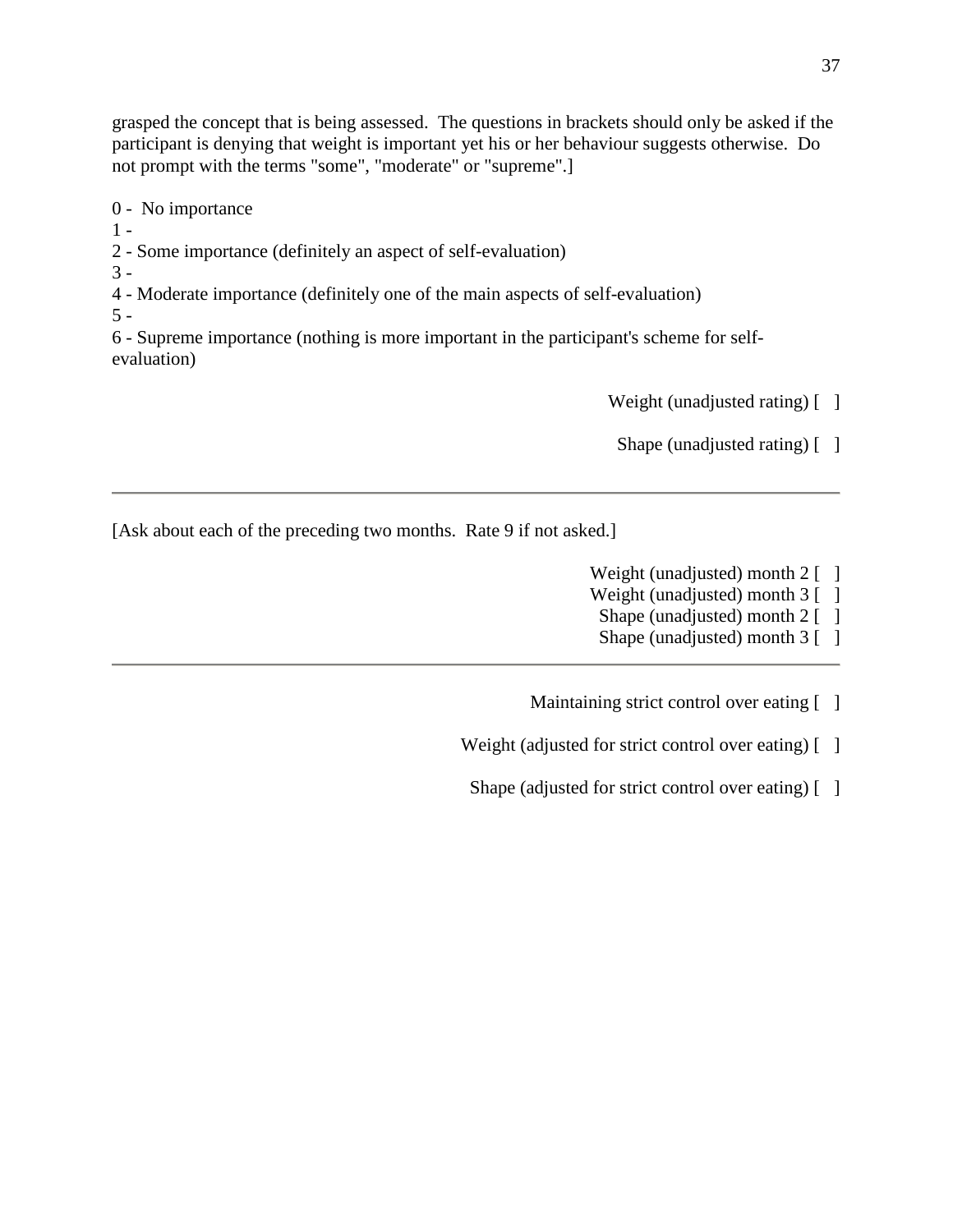# **FEAR OF WEIGHT GAIN (Diagnostic item, Shape Concern subscale)**

# **\*Over the past four weeks have you been afraid that you might gain weight?**

[With participants who have recently gained weight the question may rephrased as "**..... have you been afraid that you might gain** *more* **weight**".]

## **How afraid have you been?**

[Rate the number of days on which a definite fear (common usage) has been present. Exclude reactions to actual weight gain.]

- 0 No definite fear of weight gain
- 1 Definite fear of weight gain on 1 to 5 days
- 2 Definite fear of weight gain on less than half the days (6 to 12 days)
- 3 Definite fear of weight gain on half the days (13 to 15 days)
- 4 Definite fear of weight gain on more than half the days (16 to 22 days)
- 5 Definite fear of weight gain almost every day (23 to 27 days)
- 6 Definite fear of weight gain every day [ ]

[With participants whose weight might make them eligible for the diagnosis of anorexia nervosa, ask about each of the preceding two months. Rate 9 if not asked.]

month  $2 \lceil \rceil$ 

month  $3 \lceil \rceil$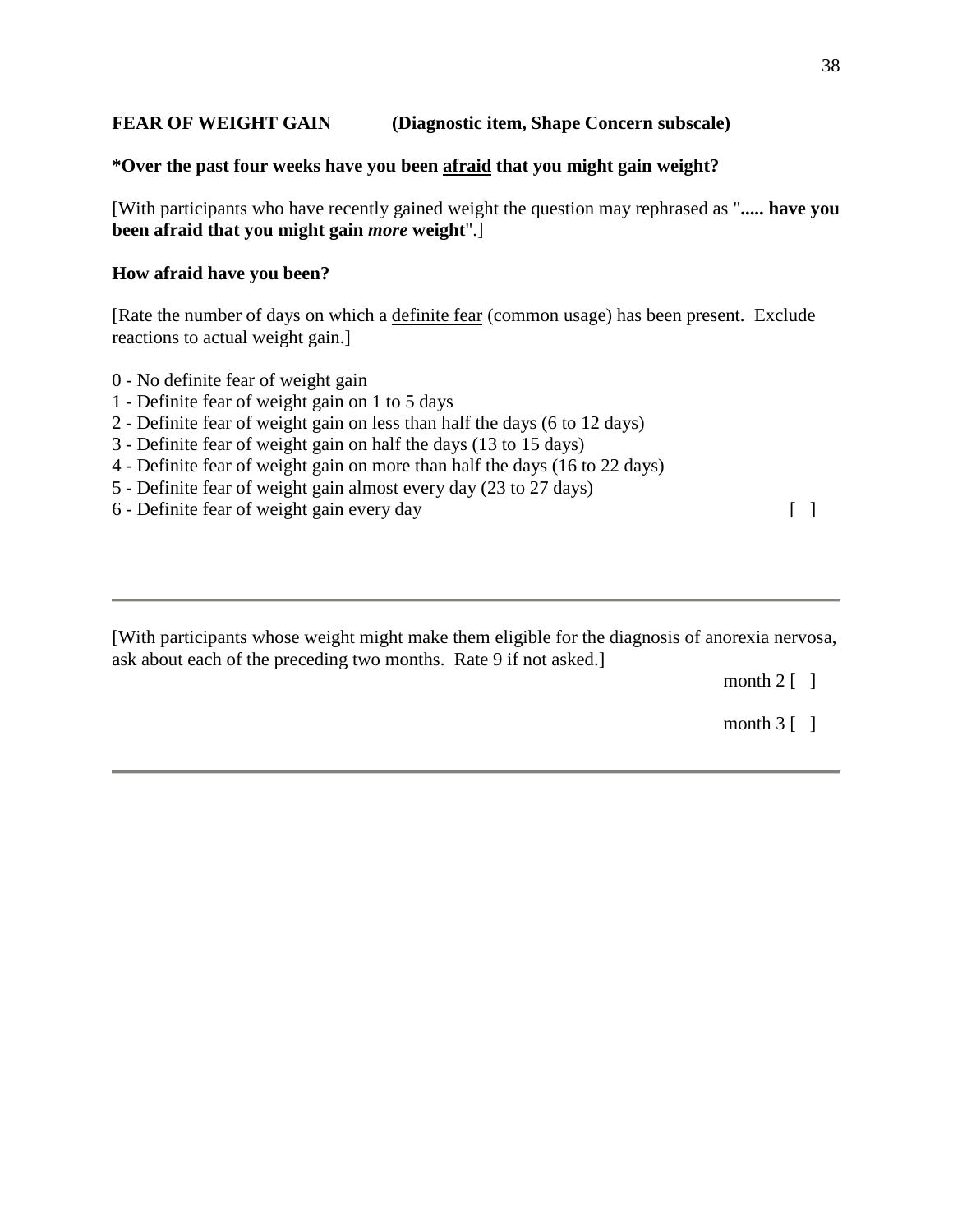#### **DISCOMFORT SEEING BODY (Shape Concern subscale)**

**\*Over the past four weeks have you felt uncomfortable seeing your body, for example, in the mirror, in shop window reflections, while undressing**, **or while taking a bath or shower?**

#### **What have you felt like at these times? Could you have felt worse? Have you avoided seeing your body?**

[Only rate discomfort about overall shape or figure because it is viewed as too large. The discomfort should not stem from sensitivity about specific aspects of appearance (e.g., acne) or from modesty. One index of the severity of such discomfort is whether it has led to avoidance (ask for examples, e.g., when washing). In common with all severity items, the rating should generally represent the *mode for the entire month*. ]

- 0 No discomfort about seeing body
- $1 -$
- 2 Some discomfort about seeing body
- 3 -
- 4 Definite discomfort about seeing body
- $5 -$
- 6 Extreme discomfort about seeing body (e.g., viewed as loathsome) [ ]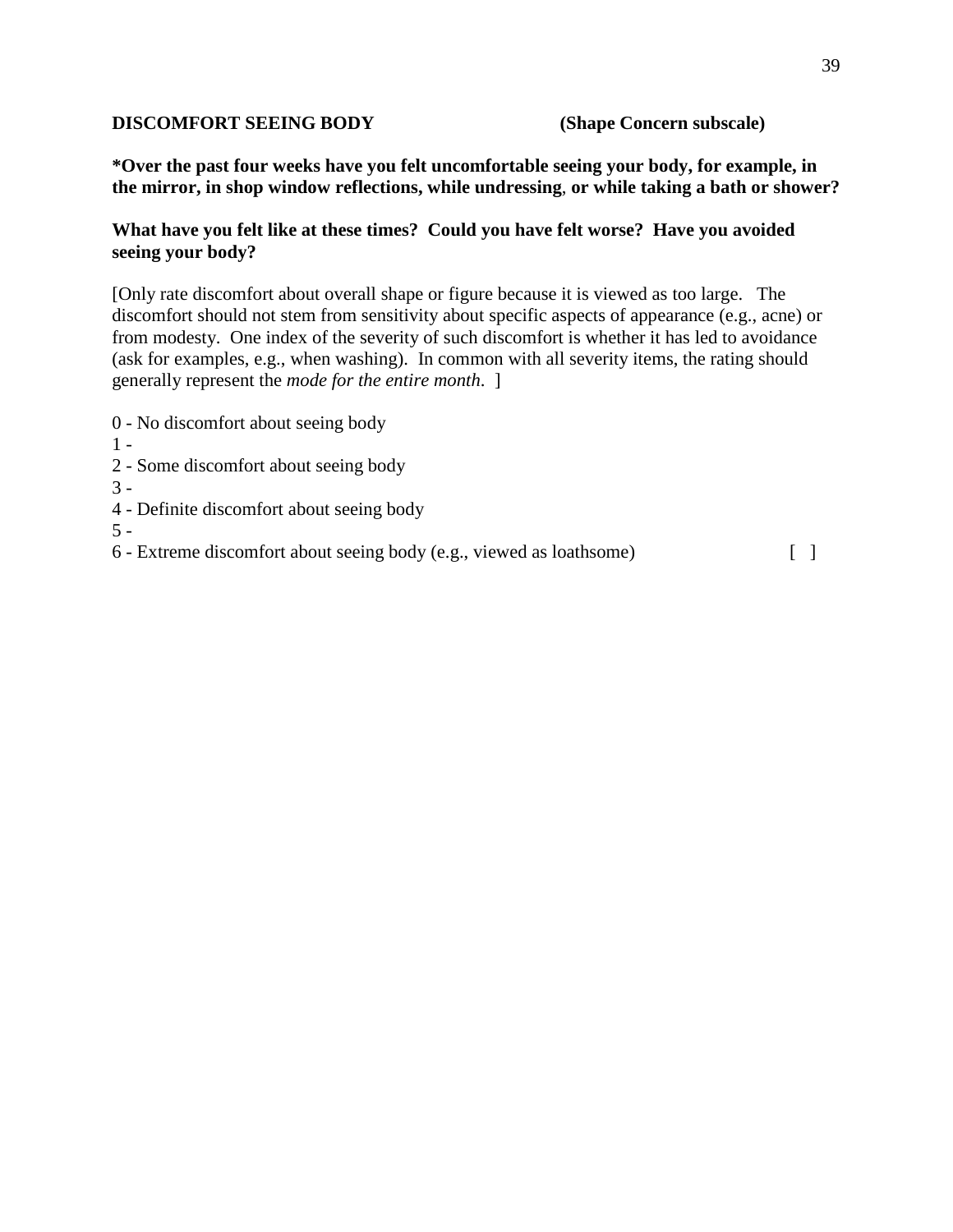## **DISCOMFORT ABOUT EXPOSURE (Shape Concern subscale)**

**\*Over the past four weeks have you felt uncomfortable about others seeing your body, for example, in communal changing rooms, when swimming, or when wearing clothes that show your shape? What about your partner or friends seeing your body?** 

# **What have you felt like at these times? Could you have felt worse?**

# **Have you avoided others seeing your body? Have you chosen to wear clothes that disguise your shape?**

[Only rate discomfort arising from concerns about overall shape or figure (because it is viewed as too large). Do not consider discomfort restricted to family members who are aware that the participant has an eating problem. The discomfort should not stem from sensitivity about specific aspects of appearance (e.g., acne) or from modesty. One index of the severity of such discomfort is whether it has led to avoidance (ask for examples, e.g., when dressing). If the possibility of exposure has not arisen, rate 9. In common with all severity items, the rating should generally represent the *mode for the entire month*. ]

- 0 No discomfort about seeing body
- $1 -$
- 2 Some discomfort about seeing body
- 3 -
- 4 Definite discomfort about seeing body
- 5 -
- 6 Extreme discomfort about seeing body [ ]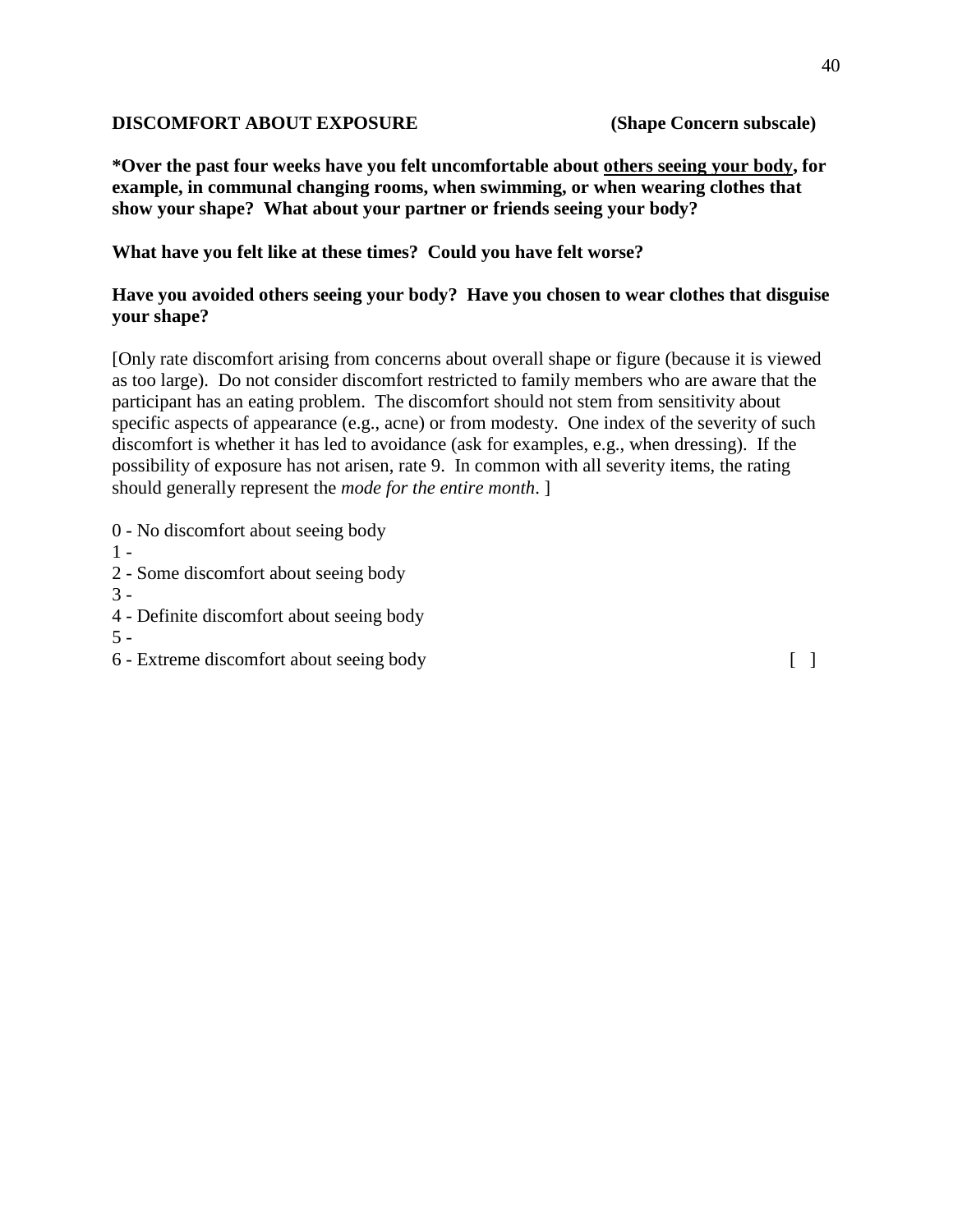#### **FEELING FAT (Diagnostic item, Shape Concern subscale)**

**\*Over the past four weeks have you "felt fat"?** [With participants who have already acknowledged such feelings, this question may need to be prefaced by an apology.]

[Rate the number of days on which the participant has "felt fat" in general (not with respect to a particular body part) accepting his or her use of this expression. Distinguish "feeling fat" from feeling bloated premenstrually, unless this is experienced as feeling fat.]

- 0 Has not felt fat
- 1 Has felt fat on 1 to 5 days
- 2 Has felt fat on less than half the days (6 to 12 days)
- 3 Has felt fat on half the days (13 to 15 days)
- 4 Has felt fat on more than half the days (16 to 22 days)
- 5 Has felt fat almost every day (23 to 27 days)
- 6 Has felt fat every day [ ]

[With participants whose weight might make them eligible for the diagnosis of anorexia nervosa, ask about each of the preceding two months. Rate 9 if not asked.]

month  $2 \lceil \rceil$ 

month  $3 \lceil \rceil$ 

#### **REGIONAL FATNESS**

#### **\*Over the past month have you felt that any particular part of your body is too fat?**

[Rate the number of days on which the participant has thought that one or more specific parts of his or her body are definitely too "fat". This does not preclude also thinking that his or her entire body is too "fat".]

- 0 No regional fatness
- 1 Regional fatness on 1 to 5 days
- 2 Regional fatness on less than half the days (6 to 12 days)
- 3 Regional fatness on half the days (13 to 15 days)
- 4 Regional fatness on more than half the days (16 to 22 days)
- 5 Regional fatness almost every day (23 to 27 days)
- 6 Regional fatness every day [ ]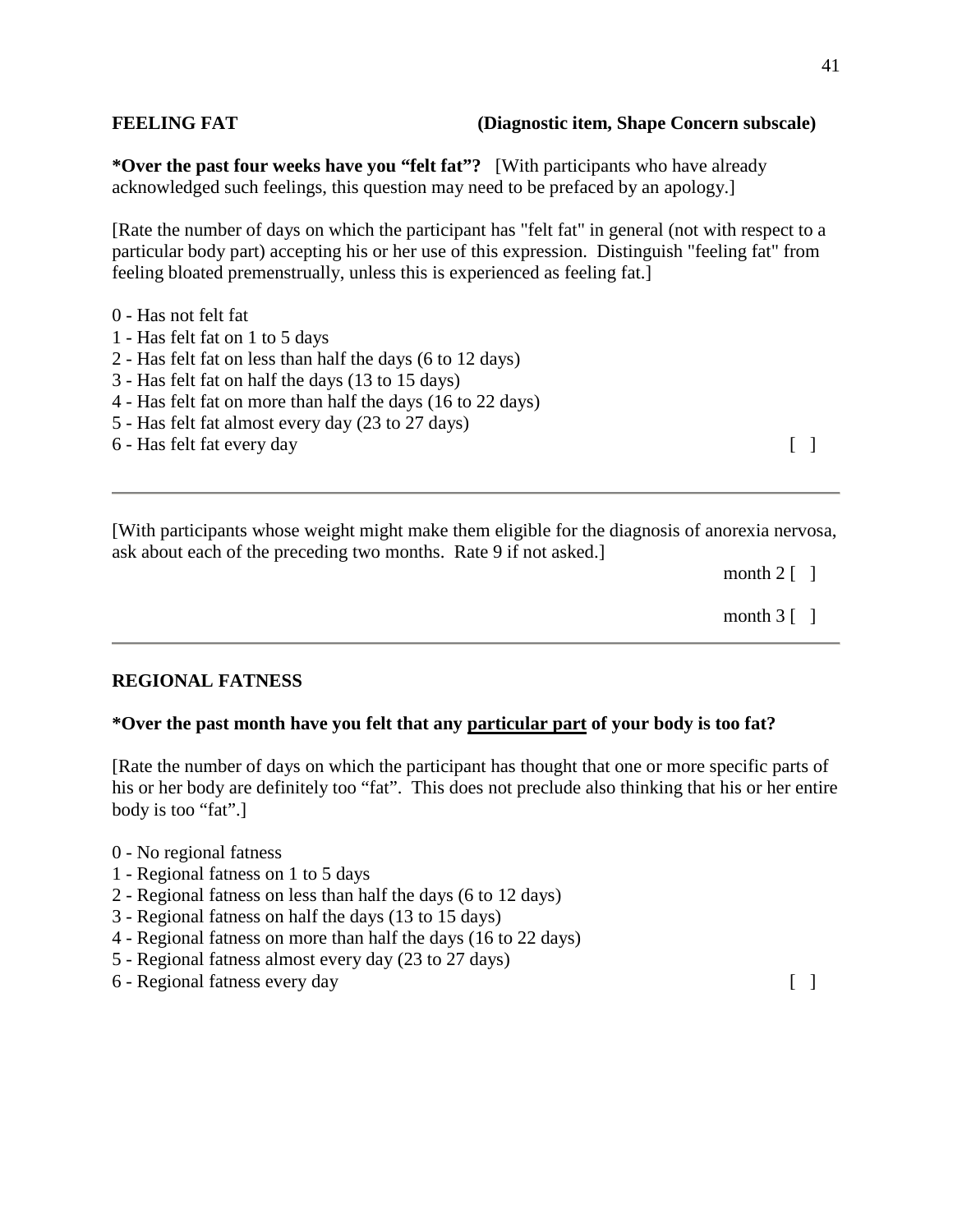#### **VIGILANCE ABOUT SHAPE**

# **\*Over the past four weeks have you been actively monitoring your shape ..... for example, by scrutinising yourself in the mirror, by measuring or pinching yourself, or by repeatedly checking that certain clothes fit?**

[Rate the number of days on which the participant has *actively monitored* his or her shape with the intention of detecting any changes. The participant should believe that the method used is capable of detecting change.]

- 0 No vigilance
- 1 Vigilance on 1 to 5 days
- 2 Vigilance on less than half the days (6 to 12 days)
- 3 Vigilance on half the days (13 to 15 days)
- 4 Vigilance on more than half the days (16 to 22 days)
- 5 Vigilance almost every day (23 to 27 days)
- 6 Vigilance every day [ ]

#### **FLAT STOMACH (Shape Concern subscale)**

#### \***Over the past four weeks have you had a definite desire to have a completely flat stomach?**

[Rate the number of days on which the participant has had a definite desire to have a flat or concave stomach. Demonstrate by holding a pen vertically. Participants who already have a flat stomach can be rated, whereas the desire to have a "flatter" (i.e., less protruding) stomach should not be rated.]

- 0 No definite desire to have a flat stomach
- 1 Definite desire to have a flat stomach on 1 to 5 days
- 2 Definite desire to have a flat stomach on less than half the days (6 to 12 days)
- 3 Definite desire to have a flat stomach on half the days (13 to 15 days)
- 4 Definite desire to have a flat stomach on more than half the days (16 to 22 days)
- 5 Definite desire to have a flat stomach almost every day (23 to 27 days)
- 6 Definite desire to have a flat stomach every day [ ]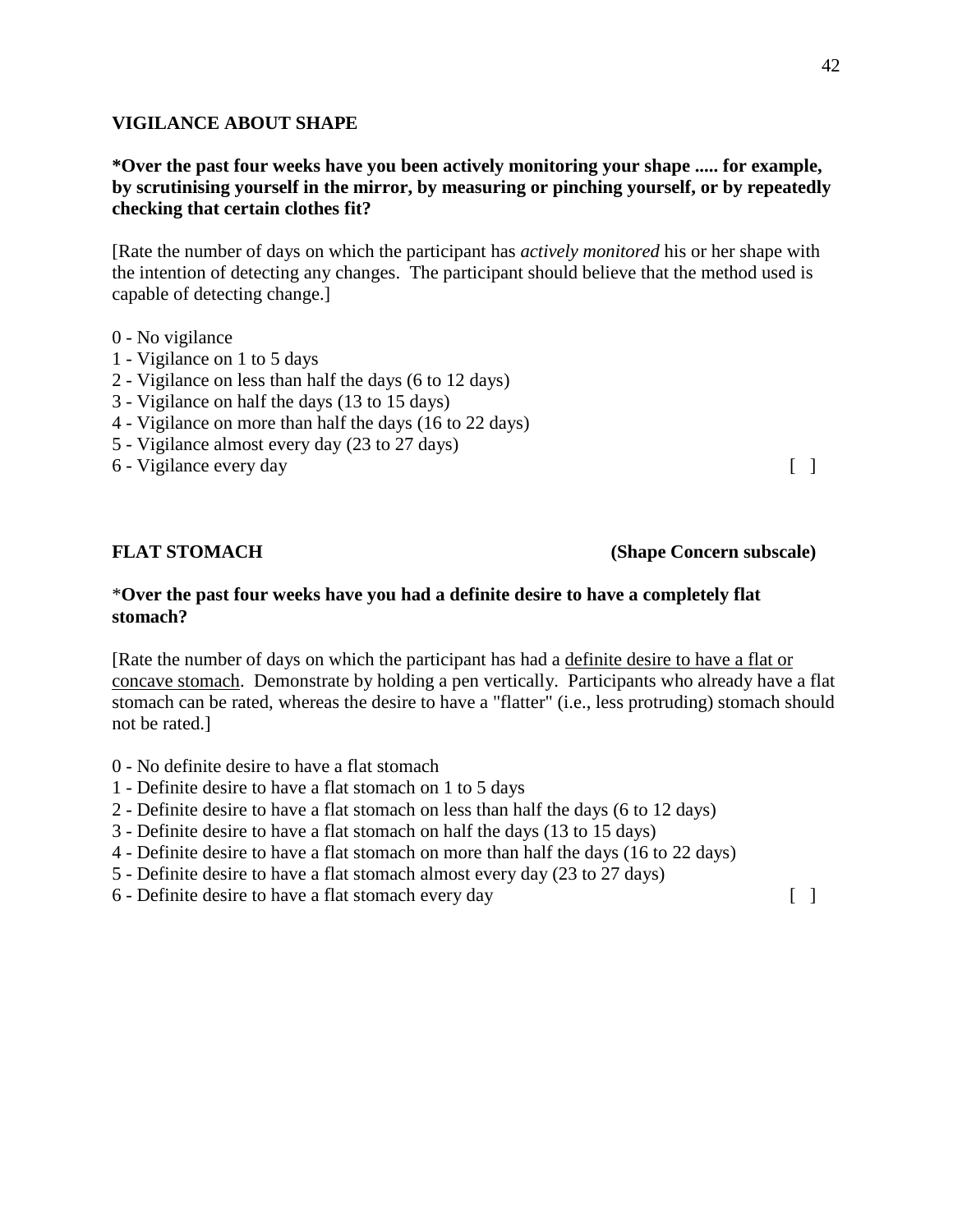#### **BODY COMPOSITION**

### **\*Over the past four weeks have you thought about the actual composition of your body ..... the percentage of fat as compared with muscle ..... the way you are under the skin?**

#### **How concerned have you been about the composition of your body?**

[Rate the strength of the participant's concern about the proportion of fat in his or her body. *Do not rate concern about "being fat" or concerns about particular parts of the body.* Do not prompt with the terms 'slight', 'moderate' or 'marked'. In common with all severity items, the rating should generally represent the *mode for the entire month*.]

0 - No concern about body composition

 $1 -$ 

2 - Slight concern about body composition (aware of the notion, but it is not of personal importance to the participant)

3 -

4 - Moderate concern about body composition (clearly interested in composition of body and regularly thinks about it)

5 -

6 - Marked concern about body composition (extreme interest in actual make-up of body and frequently thinks about it) [ ]

#### **WEIGHT AND HEIGHT (Diagnostic item)**

[The participant's weight and height should be measured.] Weight in kg [ ][ ][ ]

Height in cm  $[$   $]$  $[$   $]$  $[$   $]$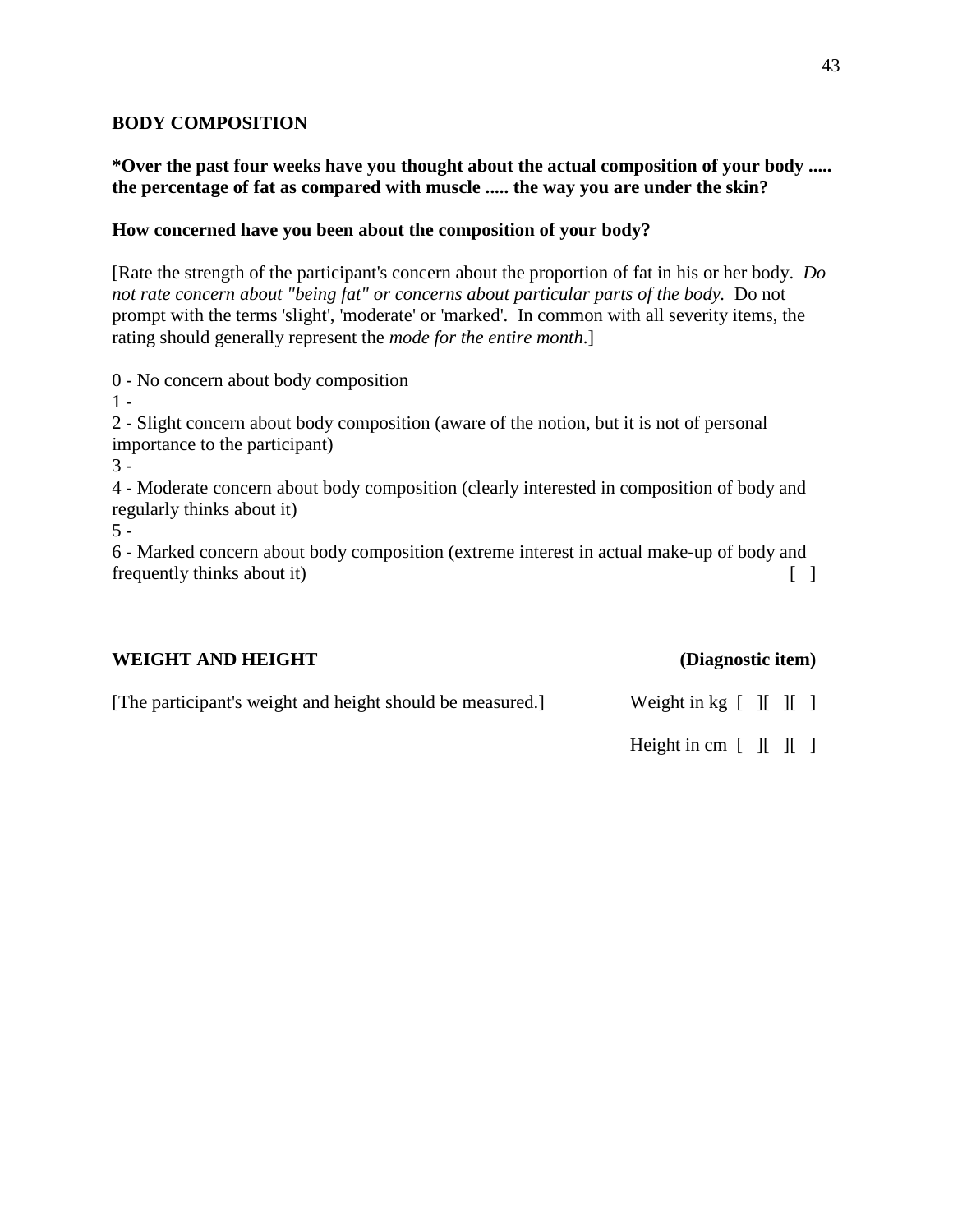# **MAINTAINED LOW WEIGHT (Diagnostic item)**

[Rate for participants whose weight might make them eligible for the diagnosis of anorexia nervosa. If in doubt, make this rating.]

## **Over the past three months have you been trying to lose weight?**

## If no: **Have you been trying to make sure that you do not gain weight?**

[Rate presence of attempts either to lose weight or to avoid weight gain. Rate 9 if not asked.]

0 - No attempts either to lose weight or to avoid weight gain over the past three months

1 - Attempts either to lose weight or to avoid weight gain over the past three months for reasons concerning shape or weight

2 - Attempts either to lose weight or to avoid weight gain over the past three months for other reasons

 $\lceil \rceil$ 

# **MENSTRUATION** (Diagnostic item)

**\*Have you missed any menstrual periods over the past few months?** 

#### **How many periods have you had?**

# **\*Are you taking an oral contraceptive (the "pill")?**

[With post-menarchal females, rate number of menstrual periods over the past three and six months. Rate 33 if the participant has never menstruated; rate 44 if she has been taking an oral contraceptive during the months in question; rate 55 if she has been pregnant or breast feeding; rate 66 if she is not menstruating because of a gynaecological procedure (e.g., a hysterectomy); rate 77 if she is clearly post-menopausal; and rate 88 if participant is male.]

months  $0-3$  [ ][ ]

months  $0-6$  [ ][ ]

# **END OF EDE SCHEDULE** \_\_\_\_\_\_\_\_\_\_\_\_\_\_\_\_\_\_\_\_\_\_\_\_\_\_\_\_

\_\_\_\_\_\_\_\_\_\_\_\_\_\_\_\_\_\_\_\_\_\_\_\_\_\_\_\_

44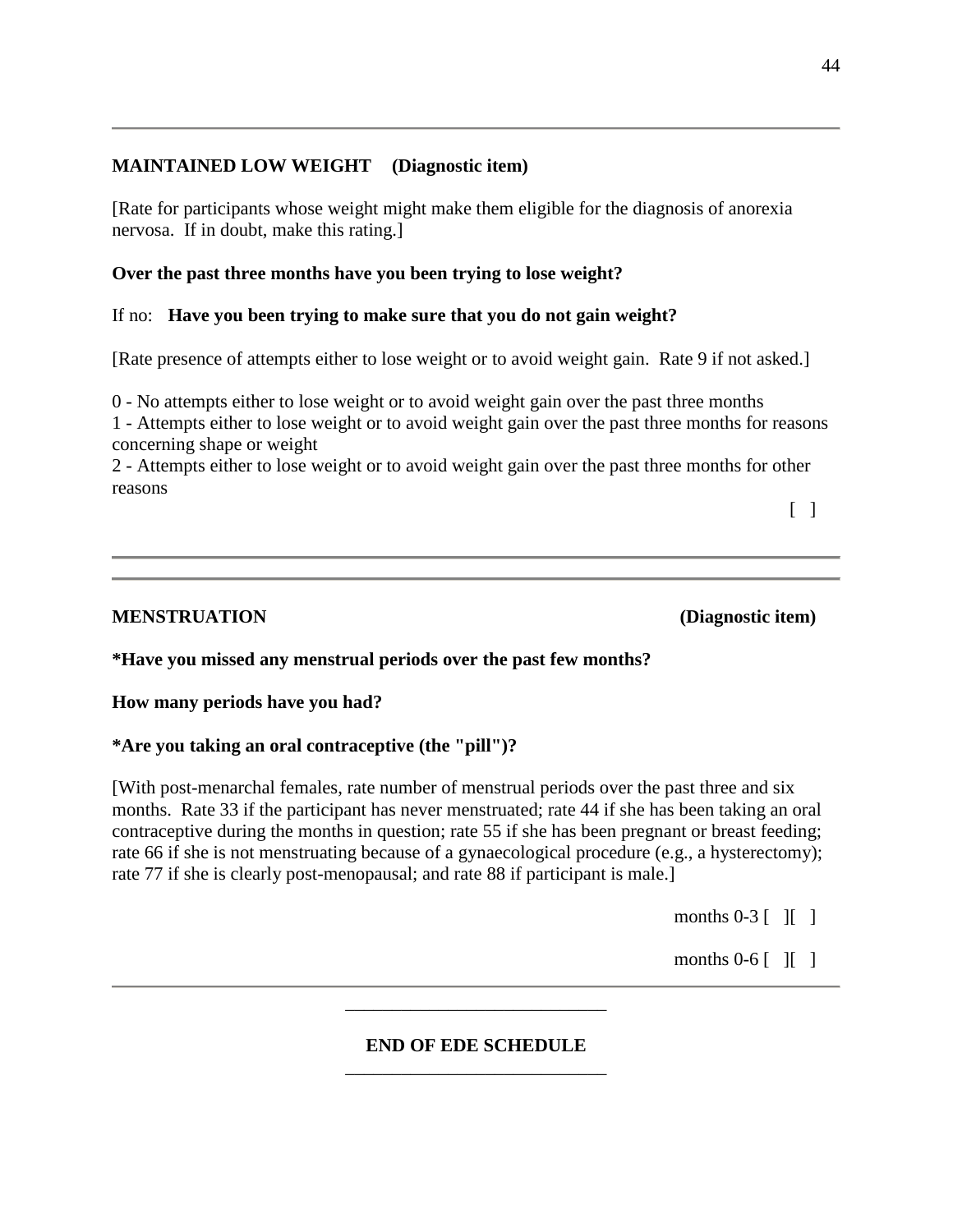#### **DIFFERENCES BETWEEN EDE 16.0D AND EDE 12.0D**

#### **New Items in EDE-16.0D**

Picking (nibbling) Binge Eating Disorder module: Average frequency (days per week) over past six months Associated features - eating more rapidly - eating until full - eating when not hungry - eating alone - feeling disgust Distress about binge eating Other extreme methods for controlling shape or weight Weighing Maintaining strict control over eating Regional fatness Vigilance about shape Body composition **Modification to EDE-12.0D Items**

Nocturnal eating

– level of alertness

Restraint over eating

- to give sense of control
- shape and weight/sense of control
- Avoidance of eating
	- to give sense of control
	- shape and weight/sense of control
- Empty stomach
	- to give sense of control
	- shape and weight/sense of control

Food avoidance

- to give sense of control
- shape and weight/sense of control

Dietary rules

- to give sense of control
- shape and weight/sense of control
- Importance of Weight
	- adjusted for control
- Importance of Shape
	- adjusted for control
- Subjective bulimic episodes
	- number of days in month 2
	- number of days in month 3
	- number of episodes in month 2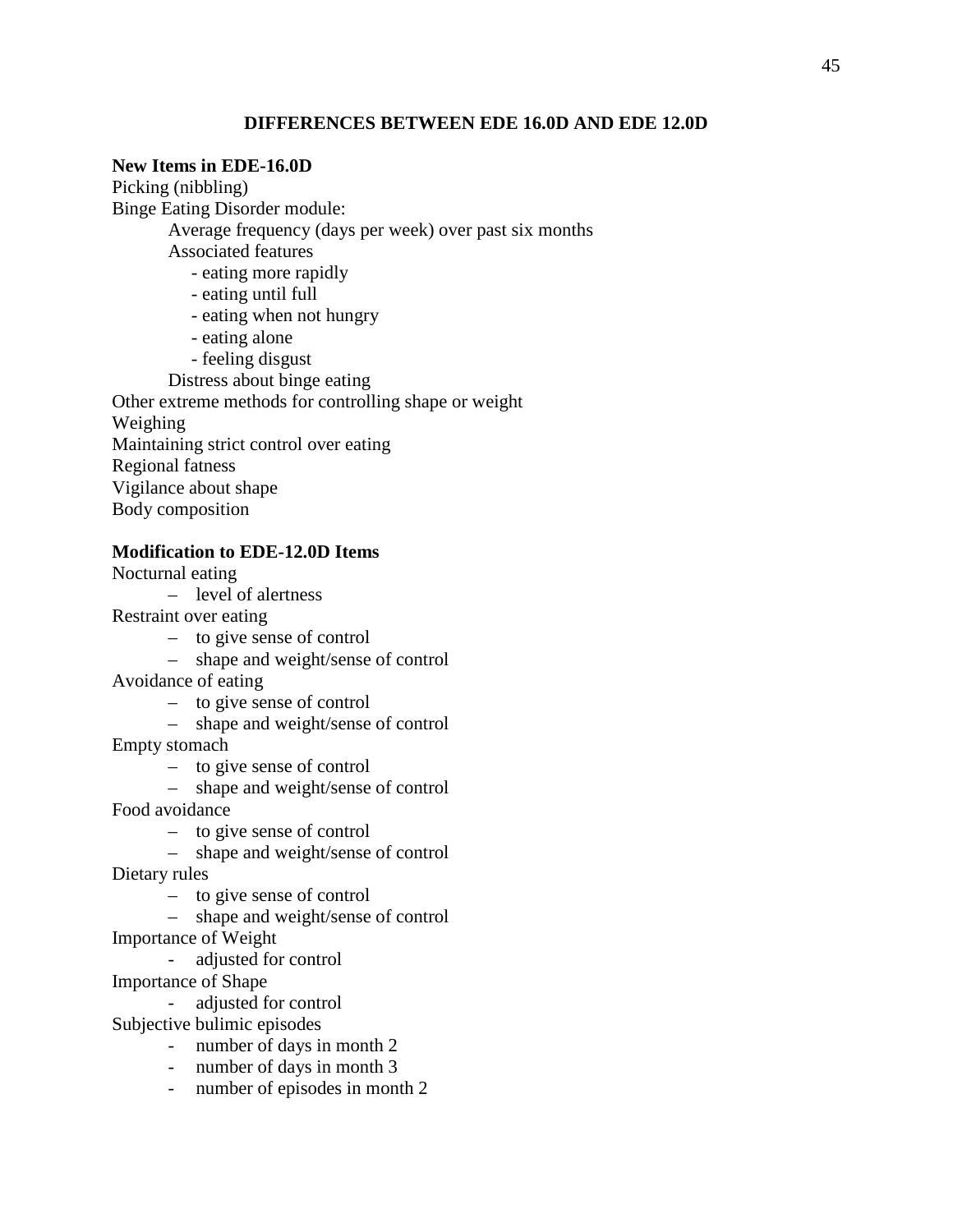- number of episodes in month 3
- Self-induced vomiting
	- episodes independent of objective and subjective bulimic episodes
	- number of episodes in months 4 to 6

Laxative misuse

- episodes independent of objective and subjective bulimic episodes
- number of episodes in months 4 to 6

Diuretic misuse

- episodes independent of objective and subjective bulimic episodes
- number of episodes in months 4 to 6

#### **Items Dropped from EDE-12.0D**

Self-induced vomiting, Laxative misuse and Diuretic misuse

- 4 weeks - number of days

#### **Items Re-named in EDE-16.0D**

'Intense exercising to control shape and weight' changed to 'Driven exercising' 'Avoidance of exposure' changed to 'Discomfort about exposure'

'Feelings of fatness' changed to 'Feeling fat'

#### **Change in Scoring**

For severity items, ratings now based on mode over the previous 28 days rather than mean

\_\_\_\_\_\_\_\_\_\_\_\_\_\_\_\_\_\_\_\_\_\_\_\_\_\_\_\_\_\_\_\_\_\_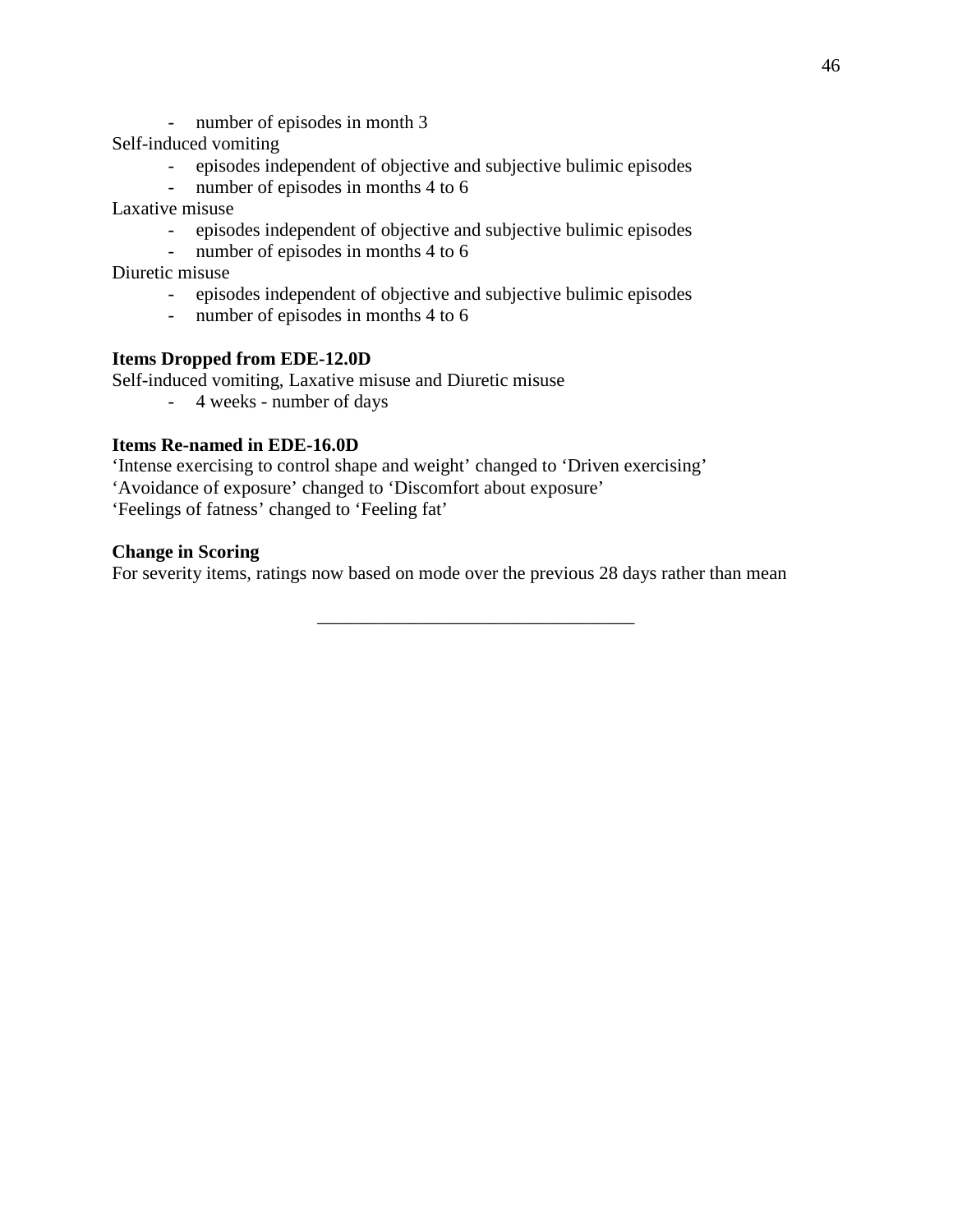| Severity ratings                           | Frequency ratings                                    |
|--------------------------------------------|------------------------------------------------------|
| 0 - Absence of the feature                 | 0 - Absence of the feature                           |
| 1 - Feature almost, but not quite absent   | 1 - Feature present on 1 to 5 days                   |
| $2 -$                                      | 2 - Feature present on 6 to 12 days                  |
| 3 - Severity midway between 0 and 6        | 3 - Feature present on 13 to 15 days                 |
| $4 -$                                      | 4 - Feature present on 16 to 22 days                 |
| 5 - Severity almost meriting a rating of 6 | 5 - Feature present almost every day (23 to 27 days) |
| 6 - Feature present to an extreme degree   | 6 - Feature present every day                        |
|                                            |                                                      |

\_\_\_\_\_\_\_\_\_\_\_\_\_\_\_\_\_\_\_\_\_\_\_\_\_\_\_\_\_\_\_\_\_\_\_\_\_\_\_\_\_\_\_\_\_\_\_\_\_\_\_\_\_\_\_\_\_\_\_\_\_\_\_\_\_\_\_\_\_\_\_\_\_\_\_\_\_\_\_\_\_\_\_\_\_\_\_\_\_\_\_\_\_\_\_\_\_\_\_\_\_\_\_\_\_\_\_\_

Rate 8 if, despite adequate questioning, it is impossible to decide upon a rating. Experienced interviewers will find that they rarely need to use this rating. If it is difficult to choose between two ratings, the lower (i.e., less symptomatic) rating should be made.

Rate 9 for missing values (or "not applicable")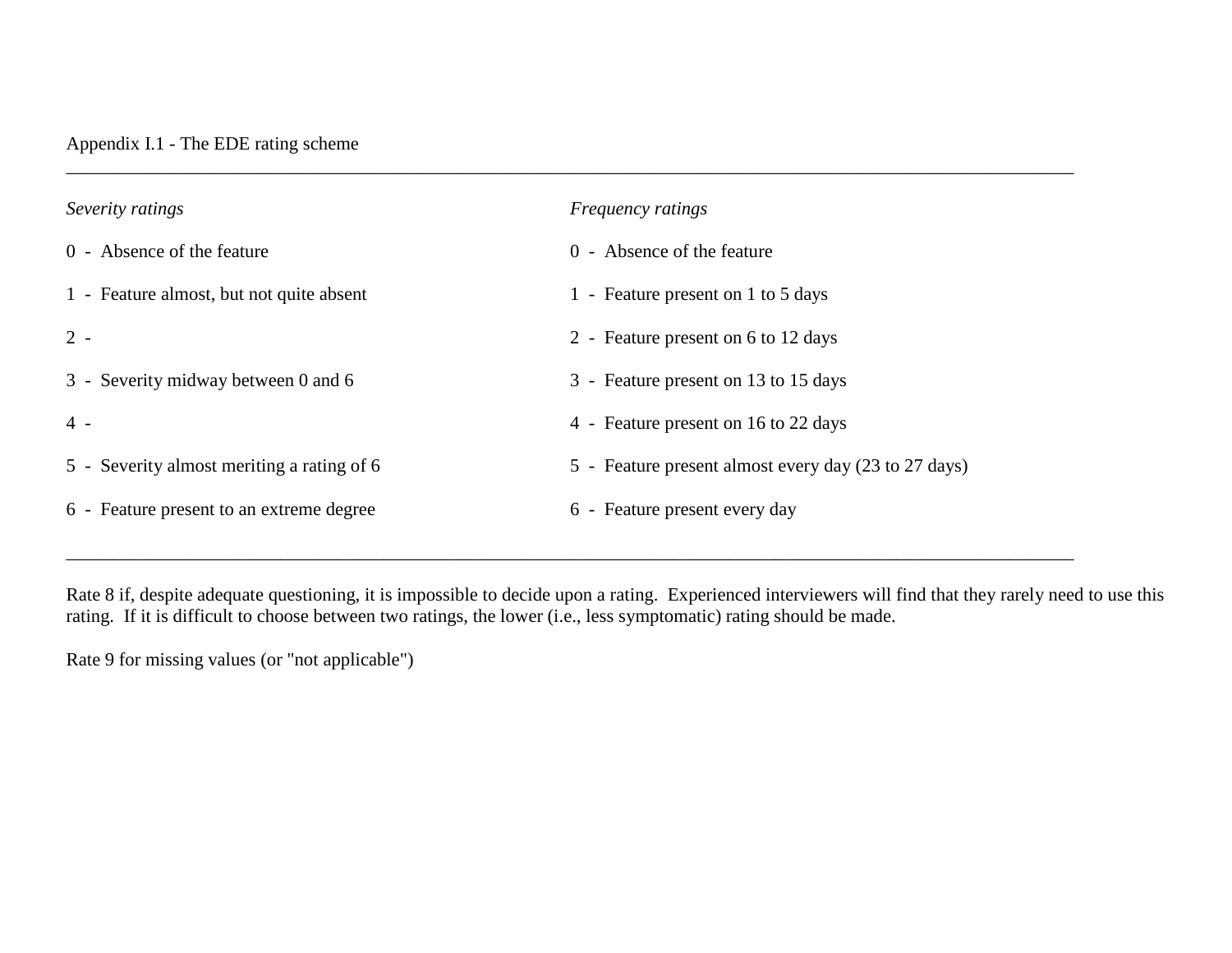Appendix 1.2. EDE calendar.

# **CALENDAR**